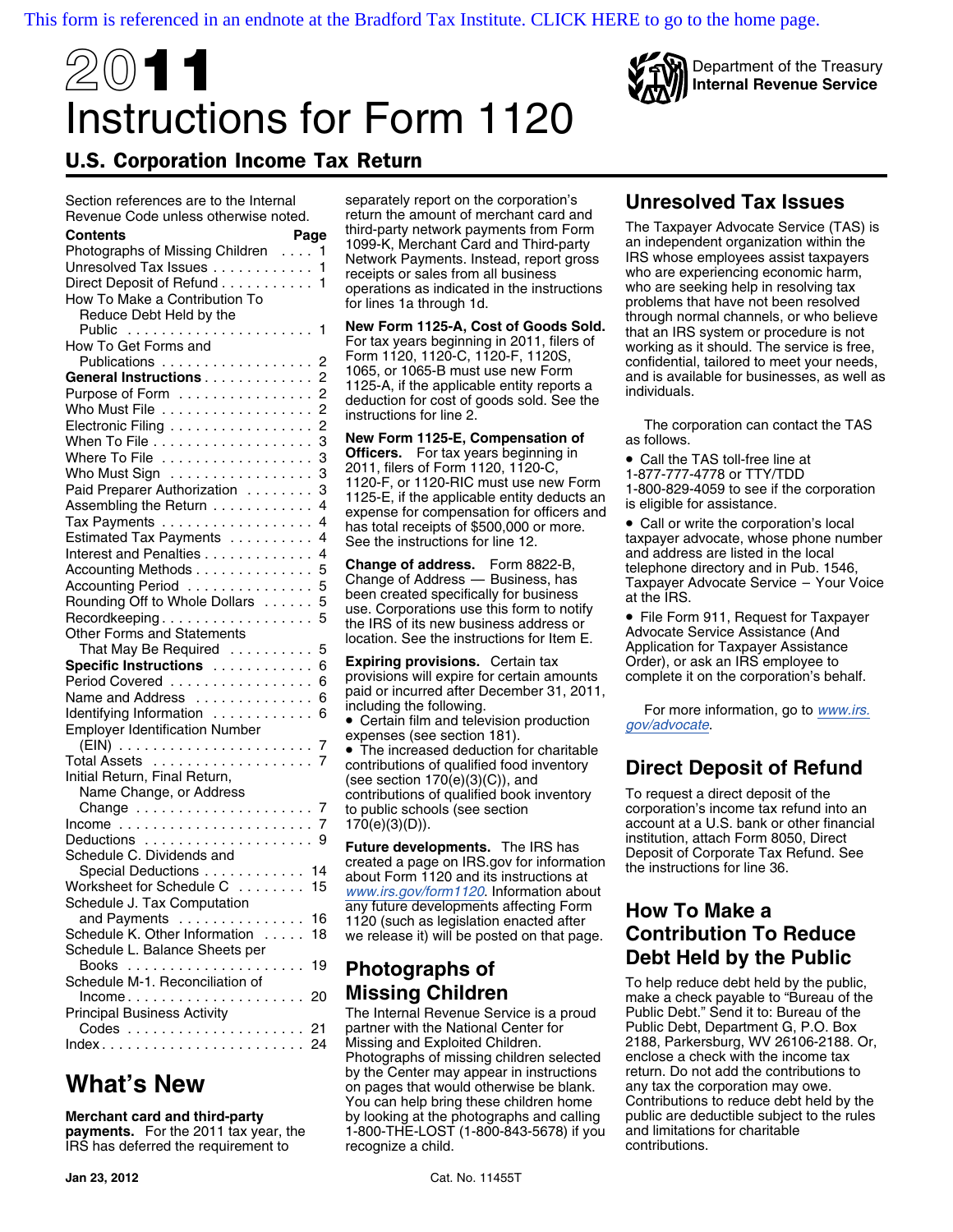• Current-year forms, instructions, and

• Tax Map: an electronic research tool

• Tax law frequently asked questions

- Internal Revenue Bulletins.
- 

income tax return whether or not they and other information returns can also be have taxable income. Domestic electronically filed.<br>corporations must file Form 1120, unless electronically filed. Foreign sales corporation and Foreign sales corporation<br>they are required, or elect to file a special **Exce** *Organizations, below.* returns, including:

**and Publications**<br>electing to be classified as an association Internet. You can access the IRS taxable as a corporation must file Form failing to file timely,<br>website 24 hours a day, 7 days a week, at 1120, unless it is required to, or elects to Returns with reasonable cause for<br>IRS. Download forms, instructions, and *Returns for Certain Organizations*, below. <br>
• Returns with requests for<br>
publications: publications;<br>• Order IRS products online; Form 1992, publication and account altach a • overpayments to be applied to another entity Classification Election, and attach a • order in Taggala • Order that account. copy of Form 8832 to Form 1120 (or the applicable return) for the year of the Research your tax questions online;<br>
Search publications online by topic or applicable return) for the year of the<br>
Pection. For more information, see Form

 Sign up to receive local and national with more than one owner was formed as of the above exceptions apply. See tax news by email. an LLC under state law, it generally is Regulations section 301.6011-5. **IRS Tax Products DVD.** You can order treated as a partnership for federal However, these corporations can request Pub. 1796, IRS Tax Products DVD, and income tax purposes and files Form 1065, a waiver of the electronic filing<br>obtain the following. U.S. Return of Partnership Income. requirements. See Notice 2010 Generally, a single-member LLC is • Current-year forms, instructions, and disregarded as an entity separate from its publications. publications.<br>• Prior-year forms, instructions, and deductions on its owner's federal income information.<br>• Prior-year forms, instructions, and deductions on its owner's federal income information. publications. The U.C can file a Form 1120 • Tax Map: an electronic research tool only if it has filed Form 8832 to elect to be and finding aid. treated as an association taxable as a **Special Returns for** corporation. For more information about **Certain Organizatio** Tax law frequently asked questions corporation. For more information about **Certain Organizations**<br>(FAQs). LLCs, see Pub. 3402, Taxation of Limited Instead of filing Form 1120, certain<br>• Tax Topics from the IRS telephone L

• Internal Revenue Code – Title 26 of **Corporations engaged in farming.** A

the U.S. Code.<br>• Fill-in, print, and save features for most is a subchapter T cooperative) that • Fill-in, print, and save features for most is a subchapter T cooperative) that **If the organization is a: File Form** 1120 to report the income (loss) from • Toll-free and email technical support. such activities. Enter the income and exempt organization with • Two releases during the vear

### **Ownership interest in a Financial March. Ownership interest in a Financial Asset Securitization Investment Trust**

- **How To Get Forms** *Entities electing to be taxed as* **Returns with precomputed penalty and <b>interest**,
	- Returns with reasonable cause for
	-
	-

Search publications online by topic or election. For more information, see Form **Required e-filers.** Certain corporations keyword;<br>• View Internal Revenue Bulletins (IRBs) 8832 and its instructions. with total assets of \$1 published in recent years; and<br>● Sign up to receive local and national with more than one owner was formed as of the above exceptions apply. See<br>to required to *e-file* Form 1120, even if any<br>to required to *e-file* Form requirements. See Notice 2010-13,<br>2010-4 I.R.B. 327.

Tax Topics from the IRS telephone Liability Companies. The companizations, as shown below, file<br>response system. special returns. A special returns. A special returns.

| • Fill-in, print, and save features for most<br>tax forms.<br>• Internal Revenue Bulletins.<br>• Toll-free and email technical support.<br>• Two releases during the year.<br>- The first release will ship early in<br>January. | is a subchapter T cooperative) that<br>engages in farming should use Form<br>1120 to report the income (loss) from<br>such activities. Enter the income and<br>deductions of the corporation according to<br>the instructions for lines 1 through 10 and<br>12 through 29. | If the organization is a:<br>Exempt organization with<br>unrelated trade or business<br>income                                   | <b>File Form</b><br>990-T                |  |
|----------------------------------------------------------------------------------------------------------------------------------------------------------------------------------------------------------------------------------|----------------------------------------------------------------------------------------------------------------------------------------------------------------------------------------------------------------------------------------------------------------------------|----------------------------------------------------------------------------------------------------------------------------------|------------------------------------------|--|
| - The final release will ship early in<br>March.<br>Buy the DVD from the National                                                                                                                                                | <b>Ownership interest in a Financial</b><br><b>Asset Securitization Investment Trust</b><br><b>(FASIT).</b> Special rules apply to a FASIT                                                                                                                                 | Religious or apostolic<br>organization exempt under<br>section 501(d)                                                            | 1065                                     |  |
| Technical Information Service (NTIS) at<br>www.irs.gov/cdorders for \$30 (no<br>handling fee) or call 1-877-233-6767 toll<br>free to buy the DVD for \$30 (plus a \$6<br>handling fee).                                          | in existence on October 22, 2004, to the<br>extent that regular interests issued by the<br>FASIT before October 22, 2004, continue<br>to remain outstanding in accordance with<br>their original terms.                                                                    | Entity formed as a limited<br>liability company under state<br>law and treated as a<br>partnership for federal                   | 1065                                     |  |
| By phone and in person. You can<br>order forms and publications by calling<br>1-800-TAX-FORM (1-800-829-3676). You<br>can also get most forms and publications<br>at your local IRS office.                                      | If a corporation holds an ownership<br>interest in a FASIT to which these special<br>rules apply, it must report all items of<br>income, gain, deductions, losses, and<br>credits on the corporation's income tax                                                          | income tax purposes<br>Subchapter T cooperative<br>association (including a<br>farmers' cooperative)                             | 1120-C                                   |  |
| <b>General Instructions</b><br><b>Purpose of Form</b>                                                                                                                                                                            | return (except as provided in section<br>860H). Show a breakdown of the items on<br>an attached statement. For more<br>information, see sections 860H and 860L<br>(repealed with certain exceptions).                                                                      |                                                                                                                                  | Entity that elects to be treated<br>1066 |  |
| Use Form 1120, U.S. Corporation Income<br>Tax Return, to report the income, gains,<br>losses, deductions, credits, and to figure<br>the income tax liability of a corporation.                                                   | <b>Electronic Filing</b><br>Corporations can generally electronically<br>file (e-file) Form 1120, related forms,<br>schedules, and attachments, Form 7004                                                                                                                  | Interest charge domestic<br>international sales<br>corporation (section 992)                                                     | <b>1120-IC-DISC</b>                      |  |
| Who Must File<br>Unless exempt under section 501, all<br>domestic corporations (including<br>corporations in bankruptcy) must file an<br>income tax return whether or not they<br>have taxable income. Domestic                  | (automatic extension of time to file) and<br>Forms 940, 941 and 944 (employment tax<br>returns). If there is a balance due, the<br>corporation can authorize an electronic<br>funds withdrawal while e-filing. Form 1099<br>and other information returns can also be      | Foreign corporation (other<br>than life and property and<br>casualty insurance company<br>filing Form 1120-L or Form<br>1120-PC) | 1120-F                                   |  |
| corporations must file Form 1120, unless<br>thev are required, or elect to file a special                                                                                                                                        | electronically filed.<br><b>Exceptions.</b> The option to e-file                                                                                                                                                                                                           | Foreign sales corporation<br>$(constant$ $0.00)$                                                                                 | 1120-FSC                                 |  |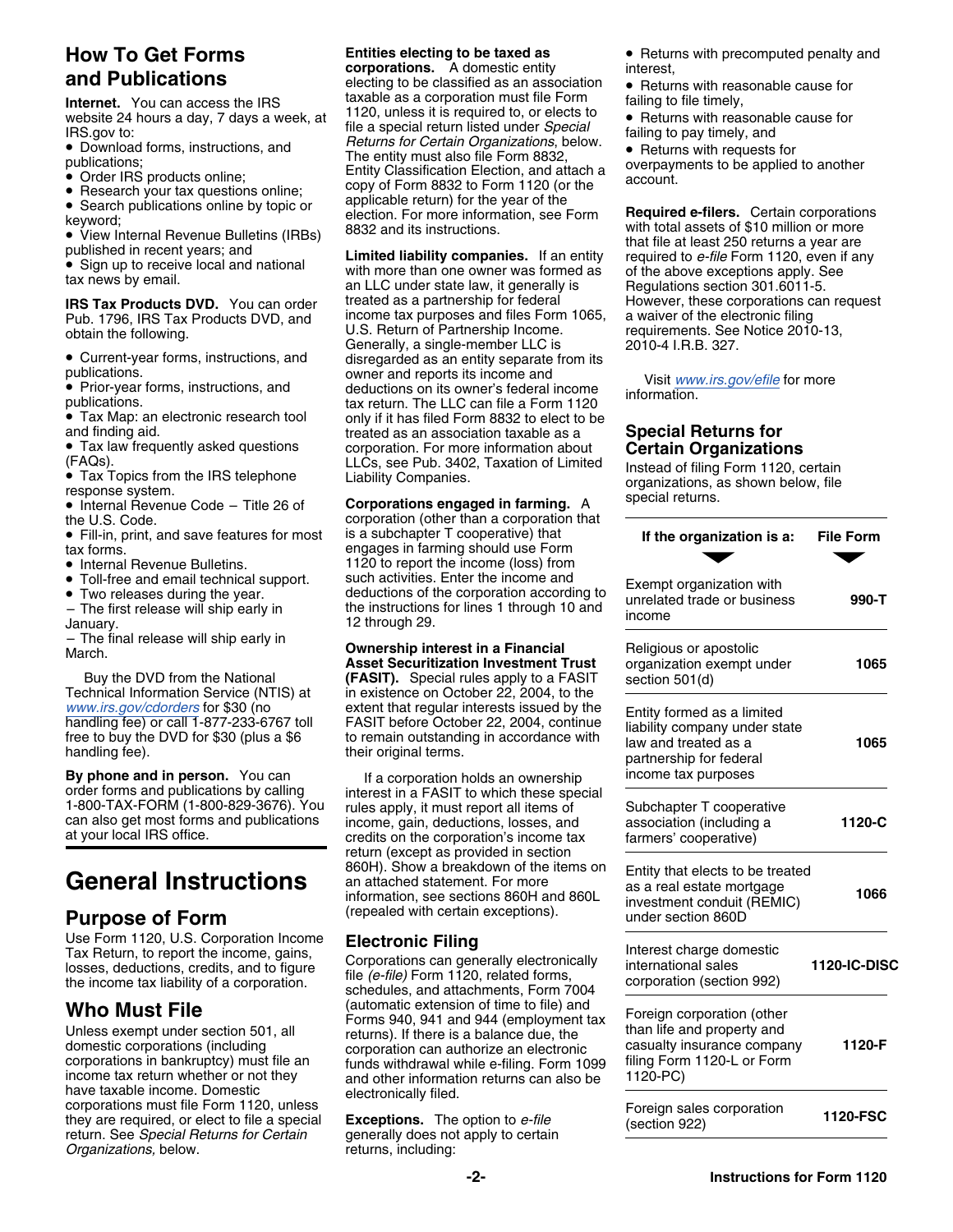| Condominium management,<br>residential real estate<br>management, or timeshare<br>association that elects to be<br>treated as a homeowners<br>association under section 528 | 1120-H           | Private delivery services cannot<br>deliver items to P.O. boxes. You<br>must use the U.S. Postal Service<br><b>CAUTION</b><br>to mail any item to an IRS P.O. box<br>address.<br><b>Extension of Time To File</b>                                                                    | space should remain blank. Anyone who<br>prepares Form 1120 but does not charge<br>the corporation should not complete that<br>section. Generally, anyone who is paid to<br>prepare the return must sign it and fill in<br>the "Paid Preparer Use Only" area.<br>The paid preparer must complete the |  |  |
|-----------------------------------------------------------------------------------------------------------------------------------------------------------------------------|------------------|--------------------------------------------------------------------------------------------------------------------------------------------------------------------------------------------------------------------------------------------------------------------------------------|------------------------------------------------------------------------------------------------------------------------------------------------------------------------------------------------------------------------------------------------------------------------------------------------------|--|--|
| Life insurance company<br>(section 801)                                                                                                                                     | 1120-L           | File Form 7004, Application for Automatic<br>Extension of Time To File Certain<br>Business Income Tax, Information, and<br>Other Returns, to request a 6-month                                                                                                                       | required preparer information and:<br>• Sign the return in the space provided<br>for the preparer's signature.                                                                                                                                                                                       |  |  |
| Fund set up to pay for<br>nuclear decommissioning<br>costs (section 468A)                                                                                                   | 1120-ND          | extension of time to file. Generally, the<br>corporation must file Form 7004 by the<br>regular due date of the return. See the<br>Instructions for Form 7004.                                                                                                                        | • Give a copy of the return to the<br>taxpayer.<br><b>Note.</b> A paid preparer may sign original<br>or amended returns by rubber stamp.<br>mechanical device, or computer software                                                                                                                  |  |  |
| Property and casualty<br>insurance company<br>(section 831)                                                                                                                 | 1120-PC          | <b>Who Must Sign</b><br>The return must be signed and dated by:<br>• The president, vice president,                                                                                                                                                                                  | program.<br><b>Paid Preparer</b>                                                                                                                                                                                                                                                                     |  |  |
| Political organization<br>(section 527)                                                                                                                                     | 1120-POL         | treasurer, assistant treasurer, chief<br>accounting officer; or<br>• Any other corporate officer (such as tax<br>officer) authorized to sign.                                                                                                                                        | <b>Authorization</b><br>If the corporation wants to allow the IRS<br>to discuss its 2011 tax return with the paid                                                                                                                                                                                    |  |  |
| Real estate investment trust<br>(section 856)                                                                                                                               | <b>1120-REIT</b> | If a return is filed on behalf of a<br>corporation by a receiver, trustee, or                                                                                                                                                                                                        | preparer who signed it, check the "Yes"<br>box in the signature area of the return.<br>This authorization applies only to the                                                                                                                                                                        |  |  |
| Regulated investment<br>company (section 851)                                                                                                                               | 1120-RIC         | assignee, the fiduciary must sign the<br>return, instead of the corporate officer.<br>Returns and forms signed by a receiver or<br>trustee in bankruptcy on behalf of a                                                                                                              | individual whose signature appears in the<br>"Paid Preparer Use Only" section of the<br>return. It does not apply to the firm, if any,<br>shown in that section.                                                                                                                                     |  |  |
| S corporation (section 1361)                                                                                                                                                | <b>1120S</b>     | corporation must be accompanied by a<br>copy of the order or instructions of the                                                                                                                                                                                                     | If the "Yes" box is checked, the                                                                                                                                                                                                                                                                     |  |  |
| Settlement fund<br>(section 468B)                                                                                                                                           | 1120-SF          | court authorizing signing of the return or<br>form.<br>the contracted contracted to the contract of the contracted of the contracted of the contracted of the contracted of the contracted of the contracted of the contracted of the contracted of the contracted of the contracted | corporation is authorizing the IRS to call<br>the paid preparer to answer any<br>questions that may arise during the<br>a contra de la final de medicinal. The conce                                                                                                                                 |  |  |

### **When To File**

Generally, a corporation must file its income tax return by the 15th day of the **Where To File** return must generally file by the 15th day of the 3rd month after the short period ends. A corporation that has dissolved<br>must generally file by the 15th day of the 3rd month after the date it dissolved.

• United Parcel Service (UPS): UPS Next Day Air, UPS Next Day Air Saver, UPS<br>2nd Day Air, UPS 2nd Day Air A.M., UPS Worldwide Express Plus, and UPS<br>Worldwide Express.

date. **located.** 

### Who Must Sign **program**.

completes Form 1120, the paid preparer is also authorizing the paid preparer to:

If an employee of the corporation processing of its return. The corporation

3rd month after the end of its tax year. A File the corporation's return at the applicable IRS address listed below.<br>new corporation filing a short-period File the corporation's return at the applicable IRS address listed

| o oo.po.ao g a oo pooa                                                                                                                                                                                               |                                                                                                                                                                                              |                                                                                |                                                                                            |
|----------------------------------------------------------------------------------------------------------------------------------------------------------------------------------------------------------------------|----------------------------------------------------------------------------------------------------------------------------------------------------------------------------------------------|--------------------------------------------------------------------------------|--------------------------------------------------------------------------------------------|
| return must generally file by the 15th day<br>of the 3rd month after the short period<br>ends. A corporation that has dissolved                                                                                      | If the corporation's principal  And the total assets at<br>business, office, or agency<br>is located in:                                                                                     | the end of the tax year<br>lare:                                               | Use the following address:                                                                 |
| must generally file by the 15th day of the<br>3rd month after the date it dissolved.                                                                                                                                 | Connecticut, Delaware, District Less than \$10 million and<br>of Columbia, Georgia, Illinois,<br>Indiana, Kentucky, Maine,                                                                   | Schedule M-3 is not filed                                                      | Department of the Treasury<br>Internal Revenue Service Center<br>Cincinnati, OH 45999-0012 |
| If the due date falls on a Saturday,<br>Sunday, or legal holiday, the corporation<br>can file on the next business day.                                                                                              | Maryland, Massachusetts,<br>Michigan, New Hampshire,<br>New Jersey, New York, North                                                                                                          |                                                                                |                                                                                            |
| <b>Private Delivery Services</b><br>Corporations can use certain private<br>delivery services designated by the IRS to                                                                                               | Carolina, Ohio, Pennsylvania,<br>Rhode Island, South Carolina,<br>Tennessee, Vermont, Virginia,<br>West Virginia, Wisconsin                                                                  | \$10 million or more or<br>less than \$10 million and<br>Schedule M-3 is filed | Department of the Treasury<br>Internal Revenue Service Center<br>Ogden, UT 84201-0012      |
| meet the "timely mailing as timely filing"<br>rule for tax returns. These private delivery<br>services include only the following.                                                                                   | Alabama, Alaska, Arizona,<br>Arkansas, California, Colorado,<br>Florida, Hawaii, Idaho, Iowa,                                                                                                |                                                                                |                                                                                            |
| • DHL Express (DHL): DHL Same Day<br>Service.<br>● Federal Express (FedEx): FedEx<br>Priority Overnight, FedEx Standard<br>Overnight, FedEx 2Day, FedEx<br>International Priority, and FedEx<br>International First. | Kansas, Louisiana, Minnesota,<br>Mississippi, Missouri, Montana,<br>Nebraska, Nevada, New<br>Mexico, North Dakota,<br>Oklahoma, Oregon, South<br>Dakota, Texas, Utah,<br>Washington, Wyoming | Any amount                                                                     | Department of the Treasury<br>Internal Revenue Service Center<br>Ogden, UT 84201-0012      |
| • United Parcel Service (UPS): UPS Next<br>Day Air, UPS Next Day Air Saver, UPS<br>2nd Day Air, UPS 2nd Day Air A.M., UPS                                                                                            | A foreign country or U.S.<br>possession                                                                                                                                                      | Any amount                                                                     | Internal Revenue Service Center<br>P.O. Box 409101<br>Ogden, UT 84409                      |
|                                                                                                                                                                                                                      |                                                                                                                                                                                              |                                                                                |                                                                                            |

A group of corporations with members located in more than one service center area will often keep all the books and records at the principal office of the managing The private delivery service can tell corporation. In this case, the tax returns of the corporations may be filed with the you how to get written proof of the mailing service center for the area in which the principal office of the managing corporation is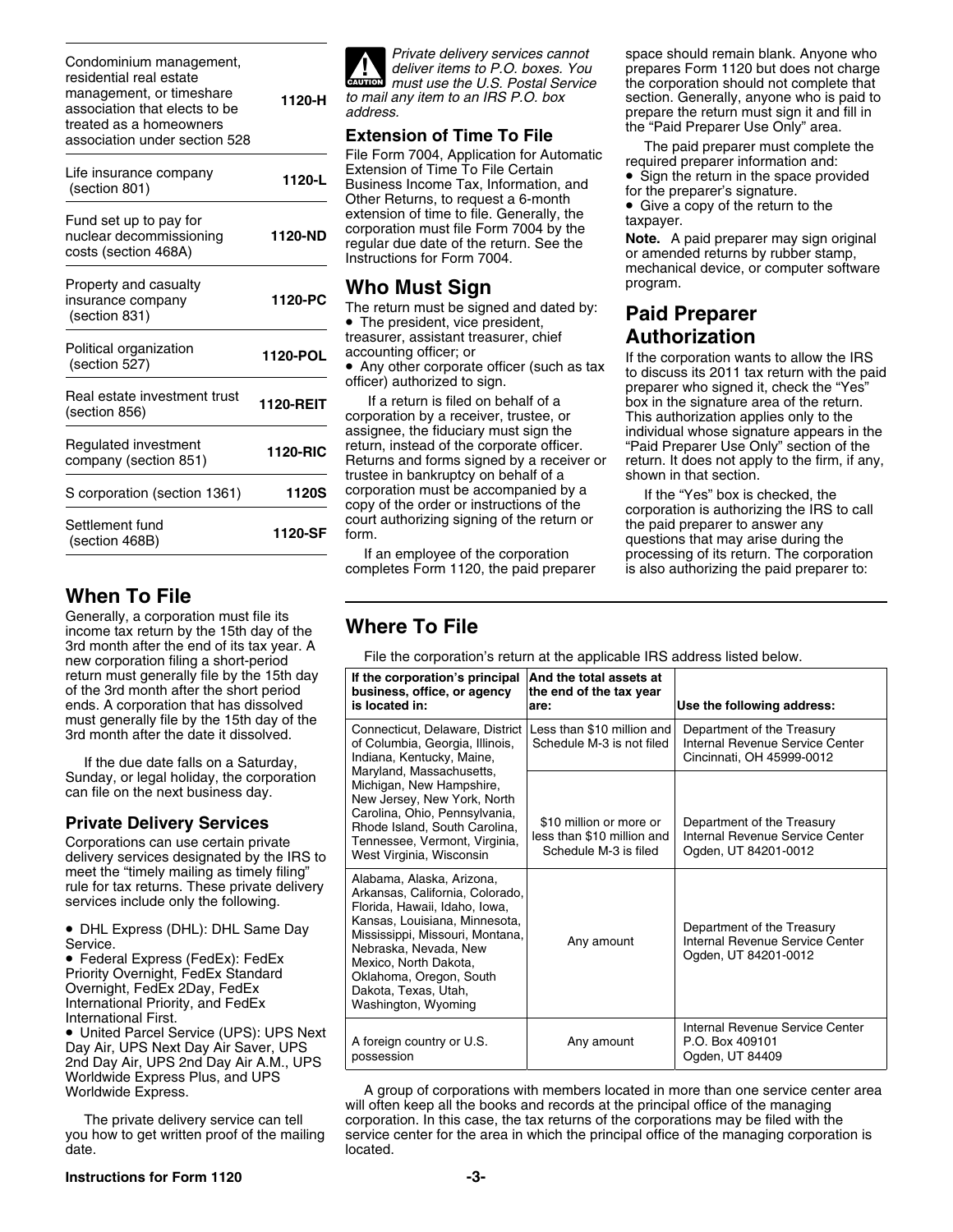• Give the IRS any information that is

• Call the IRS for information about the • Respond to certain IRS notices about

The corporation is not authorizing the<br>paid preparer to receive any refund<br>cher third party may have a fee.<br>To get more information about EFTPS line 33. See the instructions for line 33.

to expand the paid preparer's used to make federal tax deposits. *corporation meets reasonable-cause*<br>authorization or revoke the authorization **nenositing on time** For deposits made *criteria*. **Do not** attach an explanat

To ensure that the corporation's tax return to make deposits on its behalf, they may is correctly processed, attach all is correctly processed, attach all have different cutoff times.<br>
schedules and other forms after page 5 of Same-day wire nayment ontion If the misstatements, substantial

- 
- 
- 
- 
- 
- 
- 
- 
- 

10. Additional schedules in alphabetical availability, deadlines, and costs. To learn maximum of 25% of the unpaid tax. The

attachments.<br>
Complete every applicable entry space<br>
on Form 1120. Do not enter "See comporation's payments of estimated tax<br>
on Form 1120. Do not enter "See comporation's payments of estimated tax.<br>
Attached" or "Availabl instead of completing the entry spaces. If all payments of estimated tax if it expects its<br>more space is needed on the forms or the year (less applicable tax for each month or part of a month the<br>schedules, attach separate

If there are supporting statements and of the tax year. If any date falls on a<br>attachments, arrange them in the same Saturday, Sunday, or legal holiday, the penalty may apply if certain excise,<br>order as the schedules or fo

The corporation must pay any tax due in estimated tax.<br>
Federal Tax Return; Federal Tax Return; Federal Tax Return; Federal Tax Return; full no later than the 15th day of the 3rd • If the corporation overpaid estimated  $\$ 

(such as deposits of employment, excise, instructions for Schedule J, Part II, line Federal filtonie Tax.<br>and corporate income tax). Generally,  $14.$  The trust fund recovery penalty may electronic funds transfers are made using **Estimated tax penalty.** A corporation be imposed on all persons who are the Electronic Federal Tax Payment System (EFTPS). However, if the payments when due may be subject to an responsible for collecting, accounting for, corporation does not want to use EFTPS, underpayment penalty for the period of and paying over these taxes, and who<br>it can arrange for its tax professional, underpayment. Generally, a corporation is acted willfully in not

financial institution, payroll service, or subject to the penalty if its tax liability is missing from the return, other trusted third party to make deposits \$500 or more and it did not timely pay at<br>• Call the IRS for information about the on its behalf. Also, it may arrange for its least the smaller of: on its behalf. Also, it may arrange for its processing of the return or the status of financial institution to initiate a same-day • Its tax liability for the current year, or any related refund or payment(s), and tax wire payment (discussed below) on its • Its prior year's tax.<br>• Respond to certain IRS notices about behalf. EFTPS is a free service provided in the Ferm 2220 L • Hespond to certain IHS notices about behalf. LETTS IS a free service provided<br>math errors, offsets, and return by the Department of the Treasury.<br>
The corporation is not authorizing the financial institution, payroll ser

check, bind the corporation to anything To get more information about EFTPS line 33. See the instructions for line 33.<br>(including any additional tax liability), or or to enroll in EFTPS, visit www.eftps.gov, (including any additional tax liability), or or to enroll in EFTPS, visit *[www.eftps.gov,](http://www.eftps.gov)* otherwise represent the corporation or call 1-800-555-4477. Additional otherwise represent the corporation or call 1-800-555-4477. Additional **Interest and Penalties**<br>before the IRS. **Interest and Penalties** information about EFTPS is also available information about EFTPS is also available The authorization will automatically in Pub. 966, The Secure Way to Pay Your *If the corporation receives a notice*<br>If no later than the due date (excluding Federal Taxes.

extensions) for filing the corporation's **Note.** Forms 8109 and 8109-B, Federal 2012 tax return. If the corporation wants Tax Deposit Coupon, can no longer be *explanation and we will determine if the*

authorization or revoke the authorization<br>before it ends, see Pub. 947, Practice<br>Before the IRS and Power of Attorney.<br>There is charged on taxes<br>time the day before the date the deposit is and late even if an extension of **Assembling the Return**<br>due. If the corporation uses a third party file is granted. Interest is also charged on<br>To ensure that the corporation's tax return to make deposits on its behalf, they may penalties imposed for fai

scriedules and other forms after page 5.01 Same-day wire payment option. If the misstatements, substantial<br>Form 1120 in the following order. corporation fails to initiate a deposit understatements of tax, and reportable<br>1. 1. Schedule N (Form 1120). transaction on EFTPS by 8 p.m. Eastern transaction understatements from the due<br>2. Schedule O (Form 1120). time the day before the date a deposit is date (including extensions) to the date of 2. Schedule O (Form 1120). date the day before the date a deposit is date (including extensions) to the date of<br>3. Form 4626. The interest charge is figured at the studies it can still make the deposit on time payment. The 3. Form 4626. **payment. The interest charge is figured** at due, it can still make the deposit on time payment. The interest charge is figured at due, it can still make the deposit on time payment. The interest charge is fi 4. Form 8050. <br>5. Form 1125-A. **a rate determined under section 12** of FTA). Before using the same-day wi 5. Form 1125-A. (FTA). Before using the same-day wire **Late filing of return.** A corporation that 6. Form 4136. **payment option, the corporation will need** does not file its tax return by the due date, form the make arrangements with its financial including extensions may be penalized 7. Form 8941. to make arrangements with its financial including extensions, may be penalized<br>8. Form 5884-B. Subsett and the institution ahead of time. Please check 5% of the unpaid tax for each month or 8. Form 5884-B. institution ahead of time. Please check 5. Form 3800. 9. Form 3800. with the financial institution regarding part of a month the return is late, up to a<br>10. Additional schedules in alphabetical availability, deadlines, and costs, To learn maximum of 25% of the unpaid tax. The order.<br>11. Additional forms in numerical order. about making a same-day wire minimum penalty for a return that is over<br>11. Additional forms in numerical order. above a payment and download the Same-Day 11. Additional forms in numerical order. payment and download the Same-Day 60 days late is the smaller of the tax due 12. Supporting statements and Payment Worksheet, visit *[www.eftps.gov.](http://www.eftps.gov)* or \$135. The penalty will not be imposed

the same size and format as the printed tax is not paid, up to a maximum of 25%<br>forms.<br>If there are supporting statements and of the tax year. If any date falls on a<br>**Example 15th** day of the 4th, 6th, 9th, and 12th months

• The corporation must use electronic totals on the printed forms. Enter the totals on the printed forms. Enter the totals on the printed forms. Enter the tore or The corporation must use electronic are not collected or withheld, or these corporation's name an

**Tax Payments** • Use Form 1120-W, Estimated Tax for Tax Return;<br>The corporation must nay any tax due in Corporations, as a worksheet to compute • Form 941, Employer's QUARTERLY

tax, it may be able to get a quick refund Tax Return for Agricultural Employees;<br>by filing Form 4466, Corporation **Cay be able to the to get a** Form 944, Employer's ANNUAL **Electronic Deposit Requirement** by filing Form 4466, Corporation • Form 944, Employer<br>Corporations must use electronic funds Application for Quick Refund of Federal Tax Return; or Corporations must use electronic funds Application for Quick Refund of Integral Tax Return; or<br>transfers to make all federal tax deposits Overpayment of Estimated Tax. See the I Form 945, Annual Return of Withheld<br>(s

underpayment. Generally, a corporation is

end no later than the due date (excluding Federal Taxes. **about interest and penalties after it** end no later it **c**<br>*caution files its return, send the IRS an* 

- 
- 
- 
-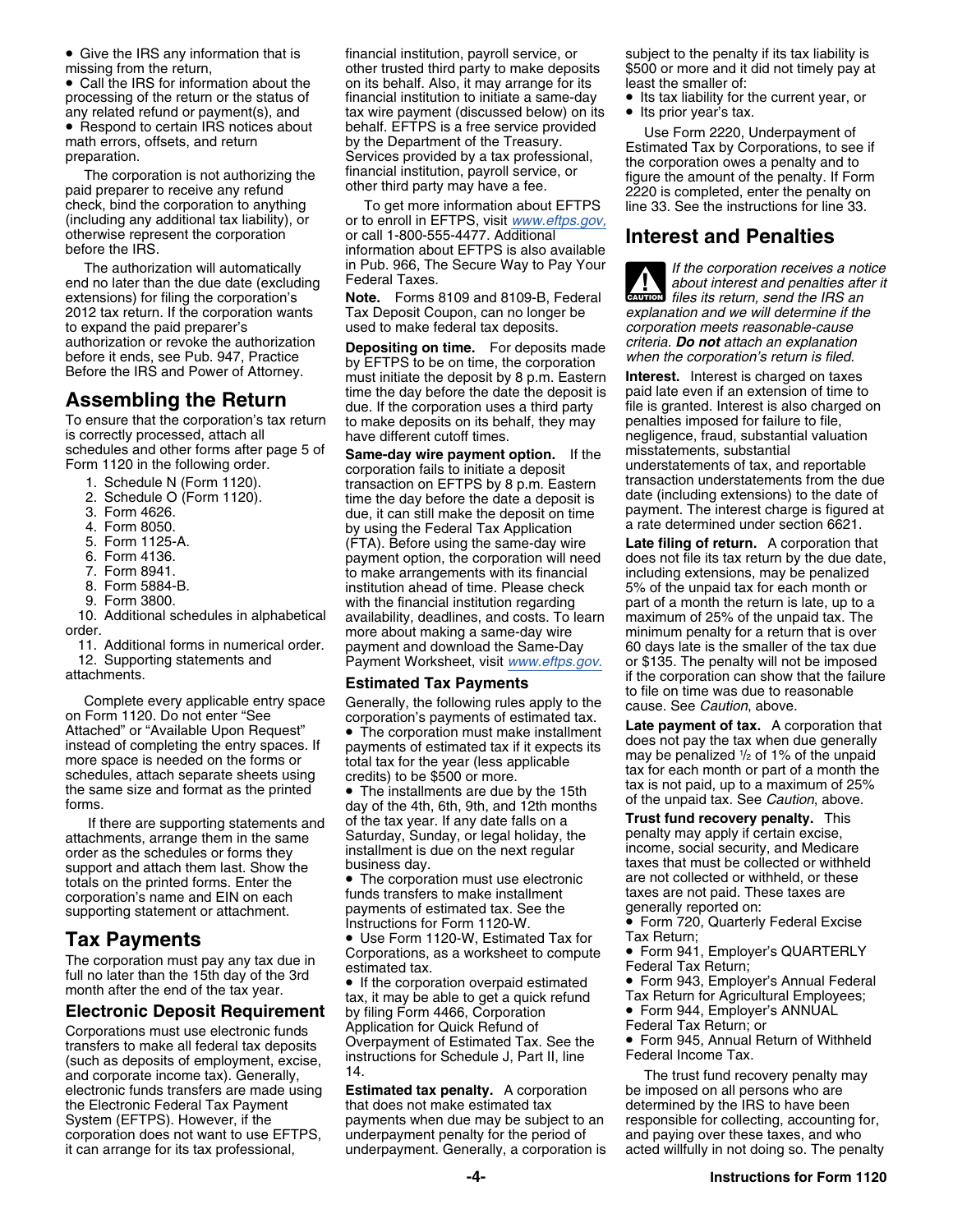trust fund tax. See the Instructions for service corporations, however, must use transactions that the IRS has determined<br>Form 720, Pub. 15 (Circular E), seculared a calendar year unless they meet one of to be a tax avoida Employer's Tax Guide, or Pub. 51 the exceptions, discussed later under identified by notice, regulation, or other (Circular A), Agricultural Employer's Tax *Personal Service Corporation.* published guidance as a listed Guide, for details, including the definition **Change of tax year.** Generally, a transaction.<br>
corporation including a personal service 2. Any transaction offered under

transaction understatements, and fraud. Change, or Retain a Tax Year. However, **3. Certain transactions for which**<br>See sections 6662, 6662A, and 6663. The under certain conditions, a corporation corporation (or a related p

Figure taxable income using the method<br>
the corporation's books and records. In all<br>
of accounting periods and tax years.<br>
the corporation's books and records. In all<br>
cases, the method used must clearly<br>
show taxable inco

personal service corporation) must use<br>the accrual method of accounting if its<br>average annual gross receipts exceed \$5 increase amounts from 50 to 99 cents to **Penalties.** The corporation may have average annual gross receipts exceed \$5 increase amounts from 50 to 99 cents to *Penalties.* The next dollar. For example, \$1.39 *experience method for service providers,* in the instructions for line 1b. If two or more amounts must be added 6011 and fails to properly complete and

• Unless it is a qualifying taxpayer or a corporation must use the accrual method and round off only the total.<br>for sales and purchases of inventory<br>Form for sales and purchases of inventory<br>items. See the instructions for Form **Recordkeeping** 

accounting used to report taxable income<br>
(for income as a whole or for the calculation of earnings and profits.<br> **Transfers to a corporation controlled**<br> **Calculation of earnings and profits.**<br> **Depending to the calculati** treatment of any material item). To do so, **Other Forms and by the transferor.** Every significant<br>transferor (as defined in Regulations transferor (as defined in Regulations the corporation generally must file Form **Stat** 3115, Application for Change in **Statements That May Be Accounting Method.** For more **Statements That May Be** information, see the Instructions for Form **Required** a nonrecognition event must include the information, see the Instructions for Form **Required a** nonrecognition event must include the 3115, and Pub. 538. Accounting P

corporation uses to keep its records and reportable transactions. The following meaning of section 951(b)) report its income and expenses. 1. Any listed transaction, which is a must include the required statement on or<br>Generally, corporations can use a stransaction that is the same as or with its return. Generally, corporations can use a

a calendar year unless they meet one of

corporation, including a personal service and the corporation offered under corporation, including a personal service and conditions of confidentiality for which the Other penalties. Other penalties can be corporation, must get the consent of the conditions of contidentiality for which the<br>imposed for negligence, substantial IRS before changing its tax year by filing corporation (or a under certain conditions, a corporation corporation (or a related party<br>can change its tax year without getting contractual protection against can change its tax year without getting contractual protection against<br>disallowance of the tax benefits.<br>4. Certain transactions resulting in a<br>4. Certain transactions resulting in a

Generally, the following rules apply. Whole dollars on its return and schedules.<br>
• A corporation (other than a qualified if the corporation does round to whole see The section 1.6011-4. Also see the norcorporation must us

to figure the amount to enter on a line, file Form 8886. Penalties may also apply<br>include cents when adding the amounts under section 6707A if the corporation qualifying small business taxpayer, a include cents when adding the amounts under section 6707A if the corporation<br>corporation must use the accrual method and round off only the total. [alls to file Form 8886 with its corp

1125-A.<br>■ Keep the corporation's records for as long • all the information engaged in farming must • as they may be needed for the • information required (or includes) of the interval of the engaged in farming must • as t • A corporation engaged in farming must<br>
use the accrual method. For exceptions,<br>
see section 447.<br>
Shecial rules annly to long-term<br>
all the information required (or includes<br>
all the information required (or includes<br>
in Special rules apply to long-term under section 447.<br>
• Special rules apply to long-term under section 460.<br>
• Dealers in securities must use the section the return must be kept for 3<br>
• Dealers in securities must use the s • Dealers in securities must use the vears from the date the return is due or<br>
mark-to-market accounting method.<br>
Dealers in commodities and traders in<br>
securities and commodities can elect to<br>
securities and commodities c

Change in accounting method.<br>Generally, the corporation must get IRS all filed returns. They help in preparing IRS. For details, see the Instructions for consent to change the method of the future and amended returns and i

ACCOUTITITY FUTION STATEMENT, must be filed for each tax year the same return for the same section 351<br>A corporation must figure its taxable that the federal income tax liability of the exchange. If the transferor or trans income on the basis of a tax year. A tax corporation is affected by its participation corporation is a controlled foreign<br>year is the annual accounting period a limit inte transaction. The following are corporation, each U

is equal to the full amount of the unpaid calendar year or a fiscal year. Personal substantially similar to one of the types of

million. However, see *Nonaccrual* the next dollar. For example, \$1.39 to pay a penalty if it is required to disclose<br>experience method for service providers. becomes \$1 and \$2.50 becomes \$3. a reportable transaction under items. See the instructions for Form **Record keeping** 8886 to the Office of Tax Shelter Analysis<br>1125-A. Keep the experience is coeste for as long (OTSA), or files a form that fails to include

Exatements That  $\overline{M}$  be a corporation in exchange for property in<br>a nonrecognition event must include the 3115, and Pub. 538, Accounting Periods<br>
There are some instances when the<br>
There are some instances when the<br>
There are some instances when the<br>
There are some instances when the<br>
Electric incorrect a previously filed Form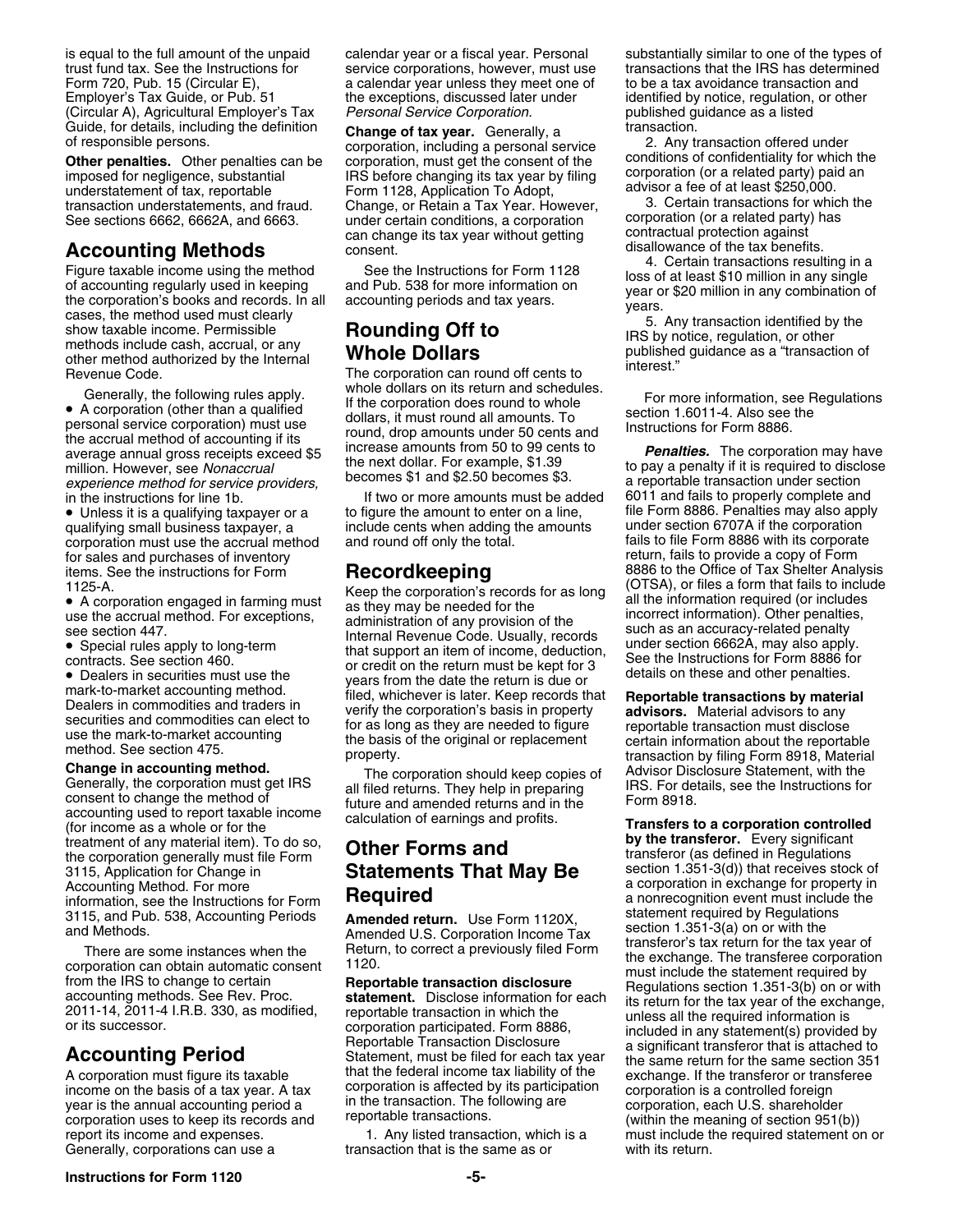**Distributions under section 355.** Every 3. Any deferred COD income that has If the corporation receives its mail in corporation that makes a distribution of not been included in income in the current care of a third party (such as an stock or securities of a controlled or prior tax years. stock or securities of a controlled or prior tax years. An accountant or an attorney), enter on the corporation, as described in section 355 4. Any deferred OID deduction street address line "C/O" followed by the (or so much of section 356 as it relates to allowed as a deduction in the current tax third party's name and street address or section 355), must include the statement year. section 355), must include the statement year.<br>
required by Requiations section 1.355-5 5. Any deferred OID deduction that is required by Regulations section 1.355-5 5. Any deferred OID deduction that is<br>on or with its return for the vear of the allowed as a deduction in the current tax on or with its return for the year of the allowed as a deduction in the current tax **Item A. Identifying**<br>distribution. If the distributing corporation year because of an accelerated event<br>is a controlled foreign corporati is a controlled foreign corporation, each described in section 108(i)(5)(D).<br>U.S. shareholder (within the meaning of **6.** Any deferred OID deduction that U.S. shareholder (within the meaning of section 951(b)), must include the has not been deducted in the current or **Consolidated Return**<br>statement on or with its return. prior tax years.

**362(e)(2)(C).** The transferor may make and statements a corporation may<br>an election under section 362(e)(2)(C) to to file in addition to the forms and an election under section  $362(e)(2)(C)$  to limit the transferor's basis in the stock Freceived instead of the transferor's basis instructions.<br>
in the transferred property. The transferor's basis instructions.<br>
in the transferred property. The transferor can make the election by including the<br>
certificatio return filed by the due date (including<br>extensions) for the tax year in which the **Period Covered** 1. Items of gross income and<br>transaction oppured if the transform is a File the 2011 return for colordar veer deductions. transaction occurred. If the transferor is a File the 2011 return for calendar year deductions.<br>
controlled foreign corporation, its 2011 and fiscal years that begin in 2011 2. A computation of taxable income. controlling U.S. shareholder(s) can make and end in 2012. For a fiscal or short tax 3. Balance sheets as of the beginning the election. The common parent of a year return, fill in the tax year space at the and end of the t consolidated group can make the election top of the form.<br>
The 2011 Form 1120 can also be books with income per return.<br>
Dooks with income per return.

If the election is made as described used if:<br>We an election need be made by the Corporation has a tax year of less earnings. transferee (or any controlling U.S. Than 12 m<br>shareholder thereof). 2012, and

corporation made an election in 2009 or effective for tax years<br>2010 to defer income from cancellation of December 31, 2011. 2010 to defer income from cancellation of December 31, 2011.<br>
debt (COD) in connection with the **Name and Address** TIP The corporation does not have to<br>
reacquisition of an applicable debt **Name and Address** in (3), (4), instrument to which an election under corporation has a P.O. box, show the box

1. Any deferred COD income that is **Note.** Do not use the address of the **Return** included in income in the current tax year. registered agent for the state in which the **Return** 

been accelerated because of an event if a business is incorporated in Delaware consolidated group that includes a<br>described in section 108(i)(5)(D) and cor Nevada and the corporation's principal life-nonlife insurance comp must be included in income in the current office is located in Little Rock, AR, the check box 1b. See Regulations section<br>tax year. Include a description and the corporation should enter the Little Rock 1.1502-47(s) for th tax year. Include a description and the corporation should enter the Little Rock 1.1502-47(s) for the filing requirements of date of the acceleration event.

statements discussed throughout these File supporting statements for each<br>instructions.<br>Init of the corporation included in the consolidated

2011 and fiscal years that begin in 2011 year return, fill in the tax year space at the and end of the tax year.<br>top of the form.  $\frac{1}{4}$  a reconciliation of

above, no election need be made by the • The corporation has a tax year of less earnings.<br>transferee (or any controlling LLS than 12 months that begins and ends in

**Annual information statement for** tax year on the 2011 Form 1120 and take group. Attach consolidated balance<br> **elections under section 108(i).** If the into account any tax law changes that are sheets and a reconciliation

instrument, the corporation must attach a<br>statement to its return beginning with the<br>tax year following the tax year for which<br>the corporation made the election, and<br>the corporation made the election, and<br>ending the first The statement must be labeled "Section suite, room, or other unit number after the For more information on consolidated 108(i) Information Statement" and must street address. If the post office does not returns, see the regulations under section clearly identify, for each applicable debt deliver mail to the street address and the 1502. deliver mail to the street address and the section 108(i) applies, the following. **number instead. Life-Nonlife Consolidated** 

luded in income in the current tax year. registered agent for the state in which the If Item A, box 1a, is checked and the<br>2. Any deferred COD income that has corporation is incorporated. For example, corporation is the co 2. Any deferred COD income that has corporation is incorporated. For example, corporation is the common parent of a<br>been accelerated because of an event if a business is incorporated in Delaware consolidated group that inc or Nevada and the corporation's principal address. **and acceleration event of the acceleration** event. a life-nonlife consolidated return.

statement on or with its return.<br> **Dual consolidated return** bases if a statement on or with the state of the must check item A, box 1a, and attach **Dual consolidated losses.** If a<br>
domestic corporation incurs a dual<br>
consolidated loss (as defined in<br>
Regulations section 1.1503-2(c)(5)), the<br>
make the election to defer the income.<br>
Regulations section 1.1503-2(c)(5)) **Election to reduce basis under section Election to reduce basis under section** 542, Corporations, for a list of other forms each new subsidiary being included in the **Election to reduce basis under section** 542, Corpora

2012, and<br>● The 2012 Form 1120 is not available at item of income, gain, loss, expense, or Once made, the election is irrevocable.<br>
The 2012 Form 1120 is not available at item of income, gain, loss, expense, or<br>
See section 362(e)(2)(C) and Notice its return.<br>
The corporation must show its 2012 corporations with

**TIP**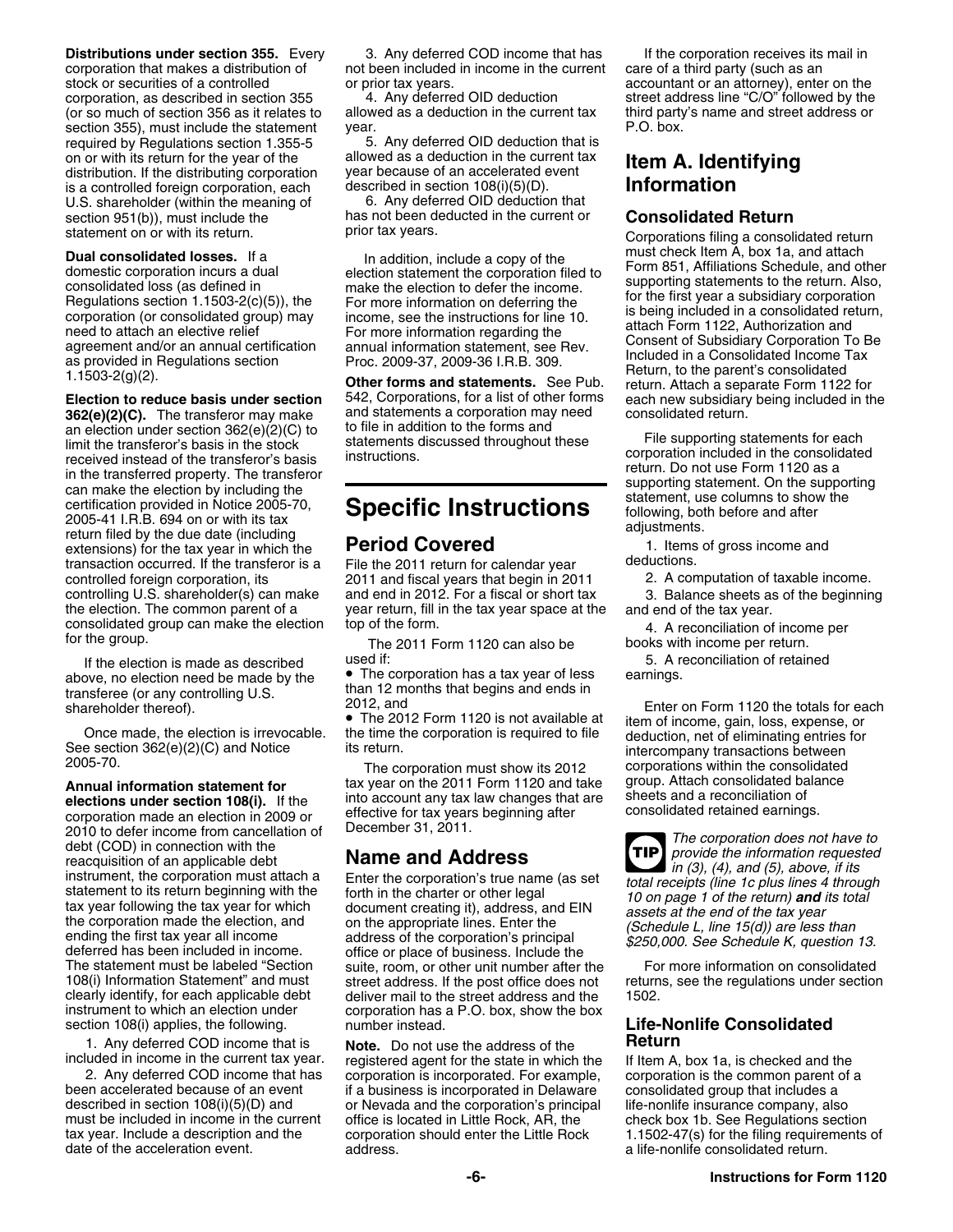**Personal Holding Company Item B. Employer** address), check the "Address change"<br>A personal holding company must check **Identification Number (EIN)** box.<br>Item A, box 2 and attach Schedule PH Enter the corporation's EIN. (Form 1120), U.S. Personal Holding Enter the corporation's EIN. If the the return is filed, use Form 8822-B,<br>
Company (PHC) Tax. See the corporation does not have an EIN, it must<br>
Instructions for Schedule PH (Form 1120)

**Personal Service Corporation** issued immediately once the application **Income**<br>If the corporation is a personal service information is validated. Except as otherwise provided in the •<br>corporation, check Item A, box 3. A • By telephone at 1-800-829-4933.<br>
By telephone at 1-800-829-49334. Internal Revenue Code, gross income personal service corporation is a **Internal Revenue Code, gross income** *includes* all income from whatever source personal service corporation is a<br>corporation whose principal activity for the<br>testing period is the performance of<br>personal services. The testing period for a<br>personal services. The testing period for a<br>personal services. Foreign corporations must use one of the<br>activity performed in the fields of<br>accounting, actuarial science,<br>architecture, consulting, engineering,<br>actuarial science,<br>health, law, and the performing arts. The<br>be taxed on it

election, its deduction for certain amounts Enter the corporation's total assets (as **Line 1b. Gross receipts or sales not** paid to employee-owners may be limited. determined by the accounting method **reported on line 1a.** Enter on line 1b<br>See Schedule H (Form 1120), Section regularly used in keeping the same pross receipts or sales from all bu 280H Limitations for a Personal Service corporation's books and records) at the operations (including gross receipts or<br>Corporation (PSC), to figure the exting the dax year. If there are no assets sales included in any amo

Regulations section 1.444-1T(a)(5) for **noting that all are not group include an** may include an more information.

A corporation with total assets **Address Change**<br>(non-consolidated or consolidated for all **Address Change** advance payments are reported in the corporations included within a tax • If this is the corporation's first retur corporations included within a tax<br>
consolidation group) of \$10 million or<br>
more on the last day of the tax year must<br>
consolidation group) of \$10 million or<br>
more on the last day of the tax year must<br>
complete Schedule M-Complete Schedule M-3 (Form TT20), Net<br>
Income (Loss) Reconciliation for<br>
Corporations With Total Assets of \$10<br>
Million or More, instead of Schedule M-1.<br>
Million or More, instead of Schedule M-1.<br>
Since it lest filed a r

Item A, box 4, to indicate that Schedule • If the corporation has changed its year, see Rev. Proc. 2004-34, 2004-22<br>M-3 is attached. See the Instructions for address since it last filed a return I.R.B. 991, as modified and M-3 is attached. See the Instructions for address since it last filed a return in E.R.B. 991, as modified and clarified by<br>Schedule M-3 for more details. (including a change to an "in care of" Rev. Proc. 2011-18, 2011-5 I.

on details.<br>**Personal Service Corporation** issued immediately once the application

 $\frac{1}{2}$ 

For" and the date the corporation applied<br>in the space for the EIN. However, if the respect to qualifying shipping activities. A<br>corporation is filing its return corporation making this election also may A personal service corporation must<br>use a calendar tax year unless:<br>a the dectronically, an EIN is required at the<br>the electronically, and EIN is required at the<br>dectronical the disposition of a<br>time the return is filed. A ■ It elects to use a 52-53-week tax year time the return is filed. An exception qualifying vessel.<br>
that ends with reference to the calendar applies to subsidiaries of corporations whose returns are filed with the parent' ■ It can establish a business purpose for the 120. These subsidiaries should enter a different tax year and obtains the "Applied For" in the space for the EIN on<br>approval of the IRS (see the Instructions their returns. Th

regularly used in keeping the end of gross receipts or sales from all business<br>corporation's books and records) at the energripps (including gross receipts or

and the termination results in a short tax complete Schedule L, enter on page 1, Payments), except for amounts the<br>year, type or print at the top of the first ltem D. Total assets from Schedule L, line be reported on lines page of Form 1120 for the short tax year 15, column (d). If filing a consolidated **Note.** Amounts reported on Form<br>"SECTION 444 ELECTION external return, report total consolidated assets for 1099-K represent gross payments return, report total consolidated assets for<br>all corporations joining in the return.

## more information.<br>
a inclusion of the process of the set of the set of the set of the set of the set of the set of the set of th **ITEM E. INITEM RETURN, FINAL Special rules apply to certain income,**<br> **ITEM E. INITEM RETURN, FINAL Special rules apply to certain income,**<br> **Return, Name Change, or** as discussed below.<br> **Address Advance payments.** In ge

Componentions with Fold Assets of the Corporation changed its name<br>
Million or More, instead of Schedule M-1.<br>
A corporation filing Form 1120 that is not<br>
required to file Schedule M-3 may<br>
voluntarily file Schedule M-3 in

• It elects under section 444 to have a<br>tax year other than a calendar year. To<br>Election To Have a Tax Year Other Than<br>a Required Tax Year.<br>It a corporation makes the section 444<br>Item D. Total Assets<br>It a corporation makes

Corporation (PSC), to figure the end of the tax year. If there are no assets sales included in any amounts reported to maximum deduction.<br>
maximum deduction. example at the end of the tax year, enter -0-. 
the corporation the corporation on  $Form(s)$  1099-K, If a section 444 election is terminated If the corporation is required to The Merchant Card and Third-Party Network<br>If the termination results in a short tax complete Schedule L, enter on page 1, Payments), except for amou

TERMINATED." See Temporary all corporations joining in the return. to you (before reduction by any fees), and<br>Requiations section 1.444-1T(a)(5) for example and provide amounts that are not gross

If you are filing Schedule M-3, check incorporated. And it is advance payments beyond the current tax Rev. Proc. 2011-18, 2011-5 I.R.B. 443,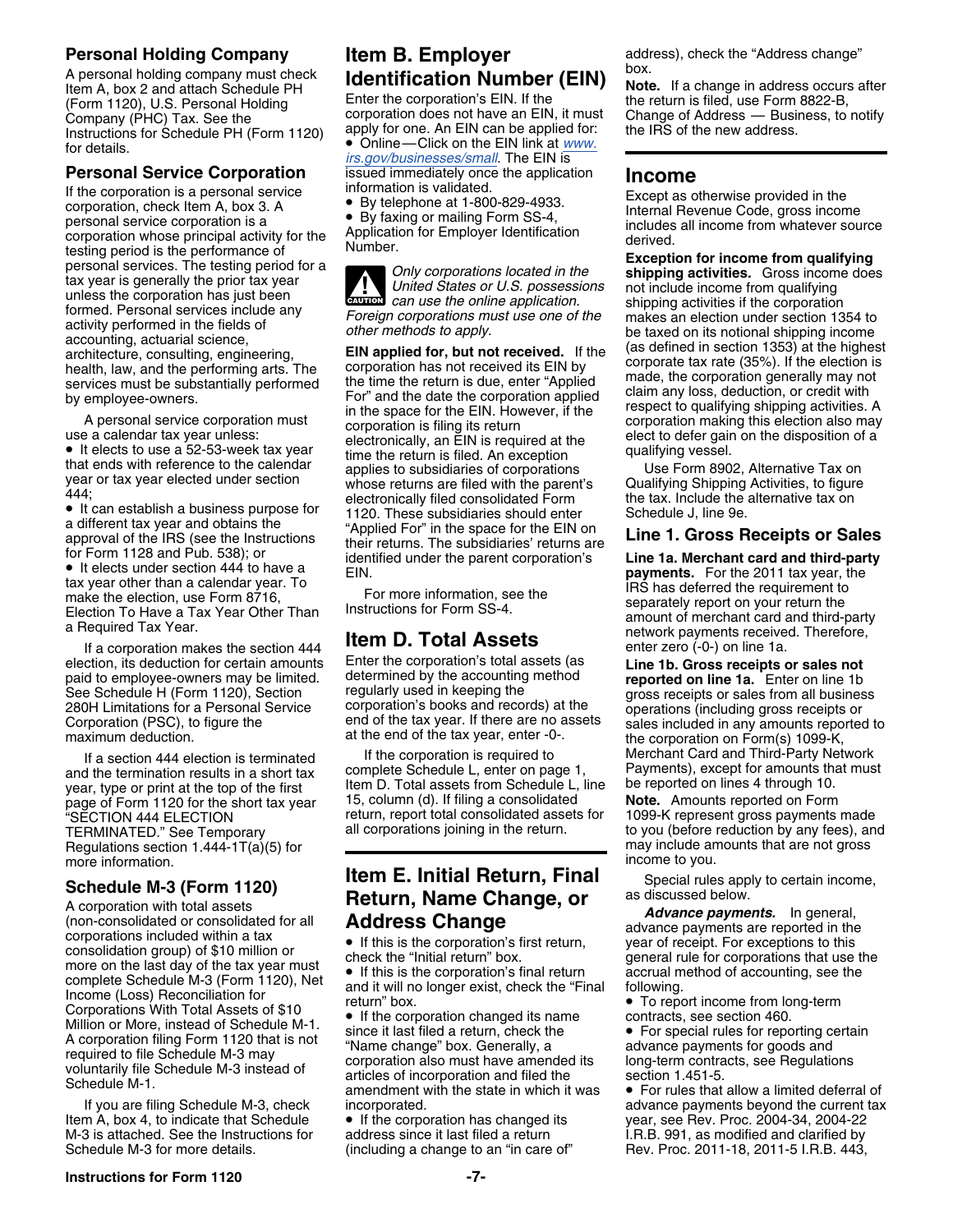• For information on adopting or

installment method cannot be used for corporations that qualify to use the and the related regulations. Do not offset caller dispositions of property. A "dealer nonaccrual experience method should current year taxes agains dealer dispositions of property. A "dealer connectrual experience method should<br>disposition" is any disposition of: (a) attach a statement showing total gross <br>personal property by a person who receipts, the amount not acc regularly sells or otherwise disposes of result of the application of section<br>personal property of the same type on the  $448(d)(5)$ , and the net amount accrued. The ordinary losses against ordinary income.<br>installment plan o installment plan or (b) real property held

• Dealer dispositions of property before

installment method for which the **Line 4. Dividends** corporation or<br>
corporation elects to pay interest under see the instructions for Schedule C. Later 2. Transferred LIFO inventory assets

Enter on line 1b (and carry to line 3), line 4 the amount from Schedule C, line the gross profit on collections from these 19.<br>transferred basis property.<br>installment sales. Attach a statement<br>installment sales. Attach a s installment sales. Attach a statement<br>showing the following information for the **Line 5. Interest** showing the following information for the **Line 5. Interest** and the mount by which the C corporation's current and the 3 preceding vears; (a) Forter taxable interest on U.S. obligations inventory under the FIFO method

1.1363-2 and Rev. Proc. 94-61, 1994-2<br>Iots reported under the installment<br>method, if the corporation elects to pay<br>interest under section 453(I)(3), the on Schedule K, item 9. Also, if required,<br>interest under section 453

*Service providers.* Accrual method for<br> **Service providers.** Accrual method Enter the gross amount received for the make an adjustment under section 481(a)<br>
Enter the gross amount received for the make an adjustment under performance of services that, on the basis depreciation on the proper lines for of their experience, will not be collected. deductions. A rental activity held by a

law, engineering, architecture, passive activity loss rules. See *Passive* 481(a) adjustment for the change is less<br>accounting, actuarial science, performing activity limitations below. Than \$25,000, a corporation can elec accounting, actuarial science, performing

• The corporation's average annual corporation must connect the corporation's average annual corporation must convert<br>complete the must complete the complete the complete the complete the complete the complete the complete gross receipts have not exceeded \$5 Enter any other taxable income not appropriate lines of Form 3115 to make<br>The million for any prior 3-tax-vear period. For reported on lines 1 through 9. List the this election. Also, un million for any prior 3-tax-year period. For reported on lines 1 through 9. List the this election. Also, under certain other<br>more details, see Requiations sections type and amount of income on an conditions, the corporati

for failure to timely pay the amount. See line 10 include the following. If the net section 481(a) adjustment is<br>Regulations section 1.448-2 for **•** Recoveries of bad debts deducted in negative, report it on line 26. Regulations section 1.448-2 for • **•** Recoveries of bad debts deducted in begative, report it on line 26.<br>information on the nonaccrual experience prior years under the specific charge-off • Part or all of the proceeds rec information on the nonaccrual experience prior years under the specific charge-off  $\bullet$  Part or all of the proceeds rece<br>method, including information on safe method. If example the specific charge-off from certain corpora method, including information on safe method.

for advance payments from the sale of harbor methods. See Rev. Proc. 2011-46,  $\bullet$  The amount included in income from certain gift cards. 2011-42 I.R.B. 518, for information on a Form 6478, Alcohol and Cellulosic Biofuel<br>● For information on adopting or book safe harbor method of accounting Fuels Credit. book safe harbor method of accounting changing to a permissible method for for corporations that use the nonaccrual • The amount included in income from reporting advance payments for services experience method of accounting. Also, Form 8864, Biodiesel and Renewable<br>and certain goods by an accrual method see Rev. Proc. 2011-46, for procedures to Diesel Fuels Credit. and certain goods by an accrual method see Rev. Proc. 2011-46, for procedures to Diesel Fuels Credit. corporation, see the Instructions for Form obtain automatic consent to change to • Refunds of taxes deducted in prior<br>3115. this method or make certain changes years to the extent they reduced the<br>2115. Installment sales.

for sale to customers in the ordinary<br>
course of the taxpayer's trade or<br>
business.<br>
The restrictions on using the<br>
installment method do not apply to the<br>
installment method do not apply to the<br>
installment method do not following.<br>• Goss receipts or sales.<br>• Any LIFO recapture amount under • Dealer dispositions of property before • gross receipts or sales.

• Dispositions of property used or Complete Form 1125-A, Cost of Goods<br>produced in the trade or business of Sold. Enter on Form 1120, line 2, the amount from Form 1125-A, Cost of Goods<br>extrain dispositions of timeshares an

current and the 3 preceding years: (a) Enter taxable interest on U.S. obligations inventory under the FIFO method<br>gross sales, (b) cost of goods sold, (c) and on loans, notes, mortgages, bonds, exceeds the inventory amount gross sales, (b) cost of goods sold, (c) and on loans, notes, mortgages, bonds, exceeds the inventory amount un<br>gross profits, (d) percentage of gross bank deposits, corporate bonds, tax LIFO method at the close of the<br>pro profits to gross sales, (e) amount refunds, etc. Do not offset interest corporation's last tax year as a C<br>collected, and (f) gross profit on the expense against interest income. Special corporation (or for the year of the collected, and (f) gross profit on the expense against interest income. Special corporation (or for the year of t<br>collected. The transfer of transfer and the same transfer, experience income from certain if (2) above appli ount collected.<br>For sales of timeshares and residential below-market-rate loans. See section information, see Regulations section<br>For sales of timeshares and residential below-market-rate loans. See section 1.1363-2 and Re

corporations are not required to accrue rental of property. Deduct expenses such to prevent amounts of income or expense<br>certain amounts to be received from the as repairs, interest, taxes, and from being duplicated or omi as repairs, interest, taxes, and from being duplicated or omitted. The depreciation on the proper lines for section 481(a) adjustment period is of their experience, will not be collected, deductions. A rental activity held by a generally 1 year for a net negative<br>if: closely held corporation or a personal if: adjustment and 4 years for a net positive<br>The services • The services are in the fields of health, service corporation may be subject to the adjustment. However, if the net section

**Installment sales.** Generally, the within this method. and amount of tax imposed. See section 111

personal property by a person who receipts, the amount not accrued as a activities of a partnership (from Schedule<br>regularly sells or otherwise disposes of result of the application of section and K-1 (Form 1065 or 1065-B)

March 1, 1986. **Section 1363(d). The corporation may Line 2. Cost of Goods Sold** section 1363(d). The corporation may have to include a LIFO recapture amount • Dispositions of property used or complete Form 1125-A, Cost

Tarming.<br>• Certain dispositions of timeshares and form 1125-A and its instructions.<br>Form 1125-A and its instructions. residential lots reported under the reported under the first tax year for which it elected to become an

corporation elects to pay interest under 2. Transferred LIFO inventory assets Section 453(I)(3).<br>Then, complete Schedule C and enter on to an S corporation in a nonrecognition<br>Enter on line 1b (and carry to line 3), line 4

corporation's income tax is increased by include the same amount on Schedule M, item is Also, in required,<br>the interest payable under section and the interest payable under section<br>453(l)(3). Report this addition to the ta arts, or consulting, or use a 1-year adjustment period. The **Line 10. Other Income** use a 1-year adjustment period. The **•** The corporation's average annual **Line 10. Other Income •** corporation must complete the more details, see Regulations sections type and amount of income on an conditions, the corporation can modify the<br>1.448-2(a)(2) and 1.448-1T(f)(2). and the corporation has period for taking into account a net 1.448-2(a)(2) and 1.448-1T(f)(2). attached statement. If the corporation has period for taking into account a net<br>This provision does not apply to any only one item of other income, describe it positive section 481 adjustm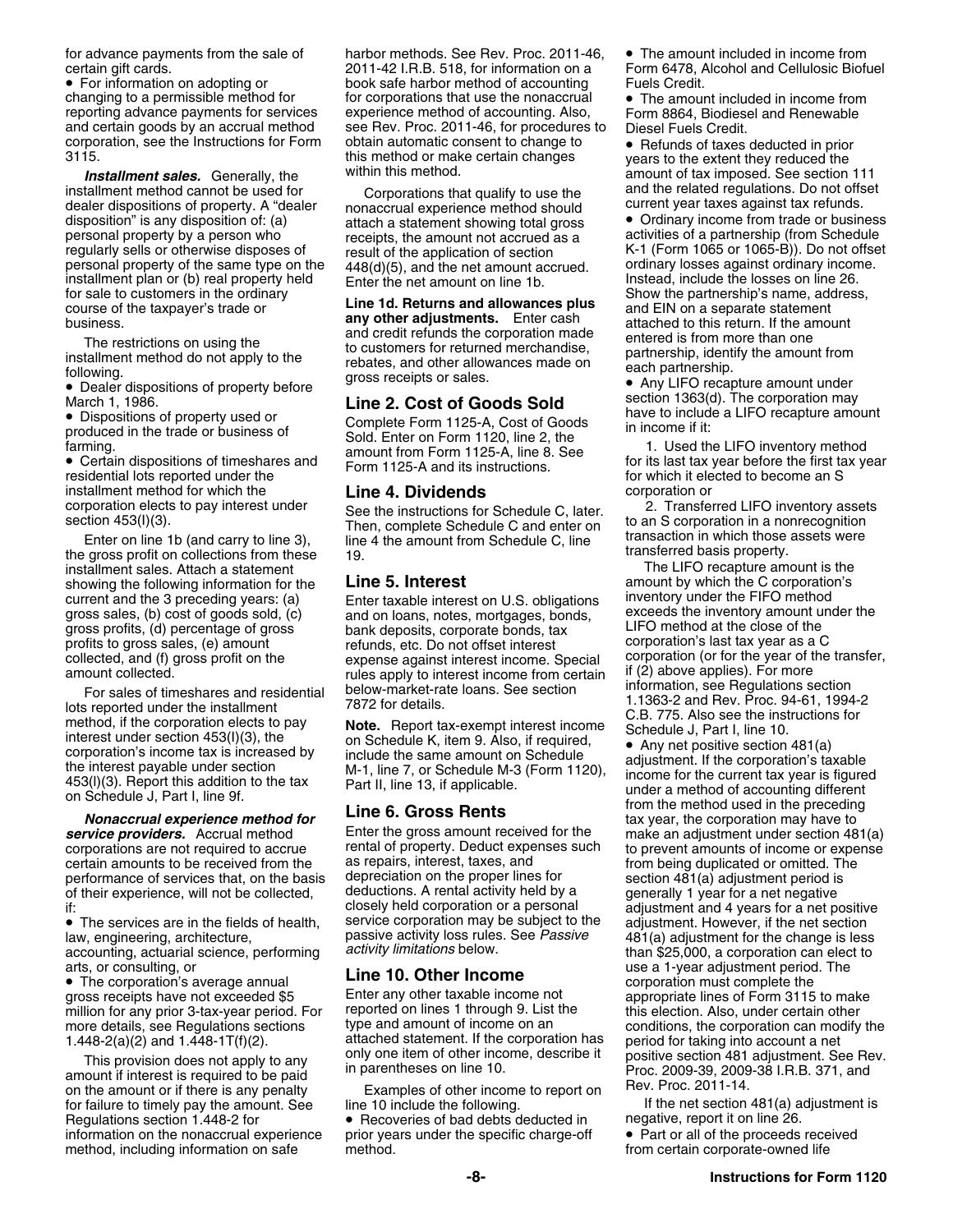17, 2006. Corporations that own one or (tangible and intangible) acquired for same manner as materials and supplies more employer-owned life insurance resale. more employer-owned life insurance contracts issued after this date must file • The production of real property and Instructions for Form 1125-A.

• Income from cancellation of debt<br>
(COD) for the repurchase of a debt composition includes a film, sound<br>
instrument for less than its adjusted issue<br>
instrument for less than its adjusted issue<br>
inform COD in connection

2. For a reacquisition that occurred in activities.<br>2010, the fourth tax year following the tax activities expense<br>2010, the fourth tax year following the tax Related Information, to figure the amount vear in which the rea

Administration expenses;<br> **Section 291 limitations.** Corporations 108(i) and Rev. Proc. 2009-37. Once **Concerned Administration expenses;**<br>
Taxes;<br> **Section 291 limitations.** Corporations for made, the election is irrevocable and the • Taxes;<br>
may be required to adjust deductions for<br>
exclusions for COD income under section<br>
• Depreciation;<br>
• Depreciation;<br>
• Depreciation; Precisions for COD income under section <br> **Depreciation;** exclusions for COD income under section <br> **Depreciation;** exclusion of iron ore and coal, intangible last and income under section **b** Insurance; drilling and explo  $108(a)(1)(A), (B), (C), and (D) do not apply for the tax year of the election or$ Compensation paid to officers costs, certain deductions for financial apply for the tax year of the election or<br>any later tax year. See, the required attributable to services; institutions, and the amortizable basis of<br>Ann elections under section 108(i), discussed<br>earlier. Also, see section 108(i)(5)(D) and certain profit-sharing, annuity, or adjustment. Also see section 43.<br>regarding any deferred COD income that deferred compensation plans. has been accelerated because of certain Regulations section 1.263A-1(e)(3) **and organizational costs.** For 2011 and **and State Leganizations** events and must be included in income in specifies other indirect costs that rel events and must be included in income in specifies other indirect costs that relate to corporation can elect to deduct up to<br>the current year. when the current year.

### **Section 263A uniform capitalization** • Research and experimental costs due date of the return (excluding

section 263A generally require • Geological and geophysical costs on the amended return and write "Filed<br>corporations to capitalize, or include in amortized under section 167(h). pursuant to section 301.9100-2" at the

• The production of real property and tangible personal property held in example of the geothermal property.<br>19 inventory or held for sale in the ordinary **Common Propential System and development** income for the current tax year and all inventory or held for sale in the ordinary • Mining exploration and development course of business.

year in which the reacquisition occurred, (b) are incurred because of the Corporations use Form 8926,<br>performance of production or resale Disqualified Corporate Interest Expense<br>2 For a reacquisition that occurred in activ

year in which the reacquisition occurred. For inventory, some of the indirect of any corporate interest expenses that must be capitalized are: disallowed by section 163(j). For more information see section  $\epsilon$  alministration supercontinuous section • Administration expenses;

- 
- •
- •
- 
- 
- 

• Contributions to pension, stock bonus,

the current year.<br>production or resale activities that must \$5,000 of business start-up and up to<br>If the corporation is a direct or indirect be capitalized and those that may be \$5,000 of organizational costs paid or

such costs. •

- Timber.
- Most property produced under a
- Certain property produced in a farming can still make an election by filing an **Limitations on Deductions** business. amended return within 6 months of the
	-
	-
	-
	-
	- Intangible drilling costs for oil, gas, and
	- costs. costs. **costs.** subsequent years.

insurance contracts issued after August • Real property or personal property • Inventoriable items accounted for in the

Form 8925, Report of Employer-Owned<br>
Life Insurance Contracts. See section corporation for use in its trade or business<br>
101(j) for details. ee Regulations<br>
101(j) for details.<br>
• Income from cancellation of debt<br>
• Income

pollution control facilities. See section 291<br>to determine the amount of the

If the corporation is a direct or indirect be capitalized and those that may be  $\frac{$5,000}{0}$  of organizational costs paid or<br>partner in a partnership, other special currently deductible.<br>rules apply. See Temporary Regulat

• The corporation's share of the following designated property must be capitalized<br>
income from Form 8621, Information<br>
Electing players are more details, see Regulations sections<br>
Electing fund (DEF) (from Part II, line 1

**Deductions 19. If the corporation imely filed its return Deductions 19. If the corporation timely filed its return** long-term contract. **If is return** for the year without making an election, it **rules.** The uniform capitalization rules of under section 174. extensions). Clearly indicate the election amortized under section 167(h). pursuant to section 301.9100-2" at the top inventory, certain costs incurred in • Capital costs incurred to comply with of the amended return. File the amended connection with the following. EPA sulfur regulations. return at the same address the<br>• The production of real property and • Intangible drilling costs for oil, gas, and corporation filed its original return. The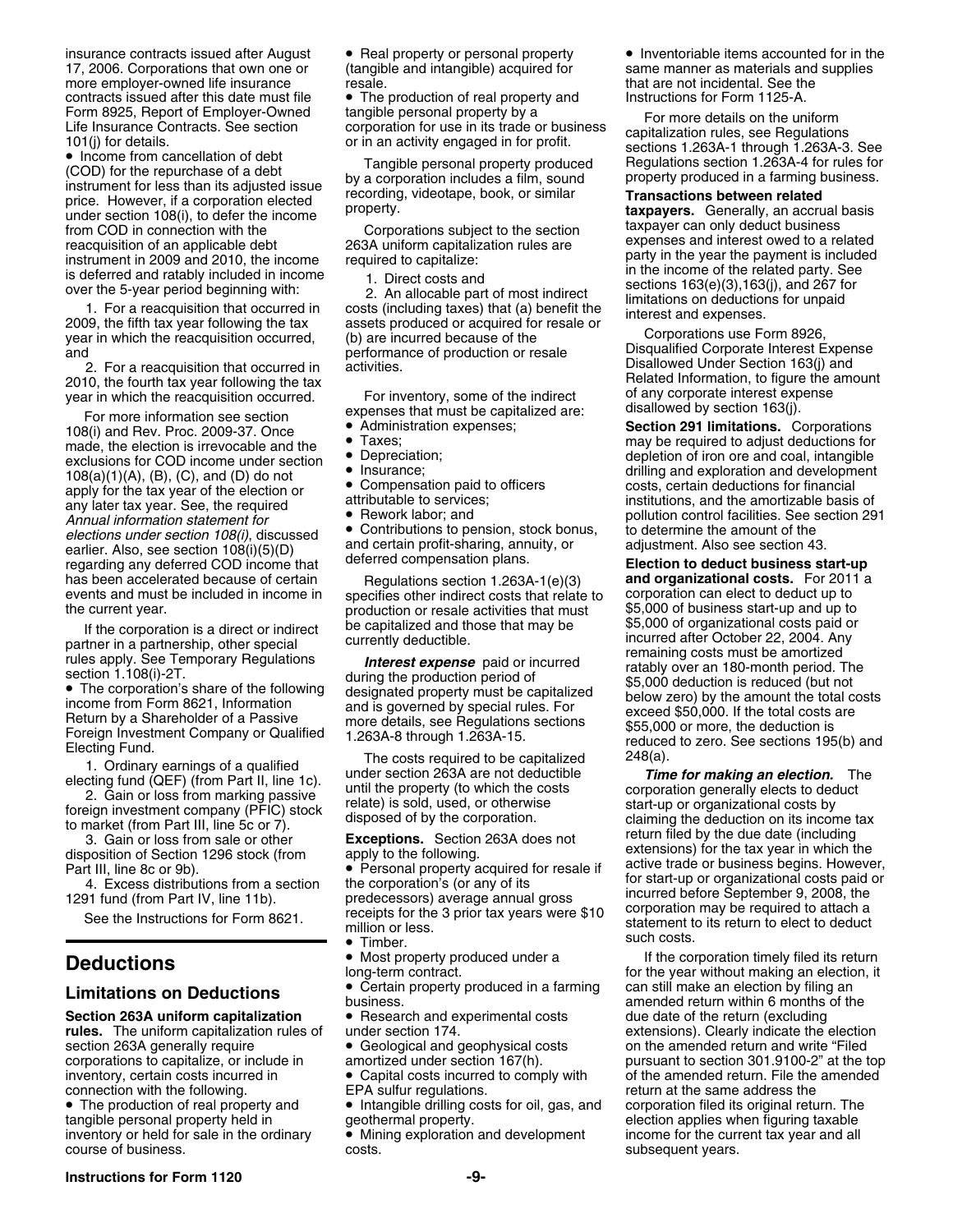the elections above by affirmatively the credit.<br>
electing to capitalize its start-up or • Work opportunity credit (Form 5884). 12 the amount from Form 1125-E, line 4 return filed by the due date (including (Form 6765).<br>
extensions) for the tax year in which the **•** Orphan drug credit (Form 8820). Enter the total salaries and wages paid extensions) for the tax year in which the • Orphan drug credit (Form 8820).<br>active trade or business begins. • Disabled access credit (Form 8826).

start-up and organizational costs and any tips (Form 8846).<br>amortization on line 26. For amortization • Credit for small employer pension plan amortization on line 26. For amortization • Credit for small employer pension plan IRA plan.<br>that begins during the 2011 tax year. start-up costs (Form 8881).

Mine rescue team training credit (Form Instructions for Form 4562. Also see Pub. *credits are allowable*, earlier. 8923). 535, Business Expenses. •

activity limitations must complete Form discovery project credit or grant, it may **Maintenance** 8810 to compute their allowable passive<br>activity loss and credit. Before completing deductions for such qualified investment.<br>Form 8810, see Fermont See See Section 280C(g) and Notice 2010-45,<br>section 1.163-8T, which provi

the related regulations, and Pub. 925, related to the property to the extent that worthless in whole or in part during the

• At any time during the last half of the deduction will respect to the property for corporation intat uses the cash ment<br>tax year more than 50% in value of its that tax year. See section 470 for more<br>outstanding stock is

The corporation is not a personal

**credits are allowable.** If the corporation IRA plan.<br>
If the corporation's total receipts (line corporation may have an inclusion claims any of the following credits, it may If the corporation's total receipts (line corpo claims any of the following credits, it may If the corporation's total receipts (line corporation may have an inclusion need to reduce the otherwise allowable 1c, plus lines 4 through 10) are \$500,000 amount if:

The corporation can choose to forgo deductions for expenses used to figure or more, complete Form 1125-E,

organizational costs on its income tax • Credit for increasing research activities

• Empowerment zone and renewal

Generally, the two kinds of passive If the corporation has any of these activities are:<br>
Trade or business activities in which before figuring the deduction is a specified health insurance provider, as defined in •<br>
Trade

Corporations subject to the passive determining the qualifying therapeutic **Line 14. Repairs and**<br>ivity limitations must complete Form discovery project credit or grant, it may **Maintenance** 

For more information, see section 469, the corporation cannot claim deductions Enter the total debts that became<br>Final perceptions and Pub. 925, related to the property to the extent that worthless in whole or in part duri Passive Activity and At-Risk Rules. they exceed the corporation's income tax year. A small bank or thrift institution<br>from the lease payments. This disallowed using the reserve method of section 585 Closely held corporations. A<br>corporation is a closely held corporation and trom the lease payments. This disallowed using the reserve method of section 585<br>corporation is a closely held corporation to the next tax year an

on the distribution of the component of the component of a salary<br>**Reducing certain expenses for which** reduction SEP agreement or a SIMPLE reduced by an amount includible in<br>**Credits are allowable** if the comporation IRA

1c, plus lines 4 through 10) are  $$500,000$  amount if:

12 the amount from Form 1125-E, line 4.

for the tax year. Do not include salaries **Note.** The election to either amortize or<br>
capitalize start-up costs is irrevocable and<br>
applies to all start-up costs that are and a base and applies to all start-up costs that are and a base indian employment credit (Fo applies to all start-up costs that are<br>  $\bullet$  Indian employment credit (Form 8845). Sold, elective contributions to a section<br>  $\bullet$  Employer credit for social security and 401(k) cash or deferred arrangement. 401(k) cash or deferred arrangement, or Report the deductible amount of Medicare taxes paid on certain employee amounts contributed under a salary<br>The paid organizational costs and any tips (Form 8846).

that begins during the 2011 tax year,<br>
complete and attach Form 4562,<br>
Depreciation and Amortization. facilities and services (Form 8882). any wages paid or incurred, it may need<br> **Depreciation and Amortization. a** low s Low sulfur diesel fuel production credit to reduce its deduction for officer's<br>
For more details on business start-up<br>
and organizational costs, see the Mine rescue team training credit (Form See *Reducing certain expenses* 

**Passive activity limitations.** Limitations (Form 8931).<br> **Passive activity limitations.** Limitations (Form 8931).<br>
on passive activity losses and credits on passive activity losses and credits on passive activity losses a

• Trade or business activities in which before figuring the deduction for<br>the corporation did not materially expenses on which the credit is based. If<br>participate for the tax year; and the corporation capitalized any costs • Rental activities, regardless of its which it figured the credit, it may need to account apitalized by the amount capitalized by the amount capitalized by the exceptions, see Form 8810, credit attributable to these costs

Enter deductible officers' compensation<br>
Service corporation.<br>
Certain organizations are treated as<br>
individuals for purposes of this test. See<br>
section 542(a)(2). For rules for<br>
determining stock ownership, see section<br>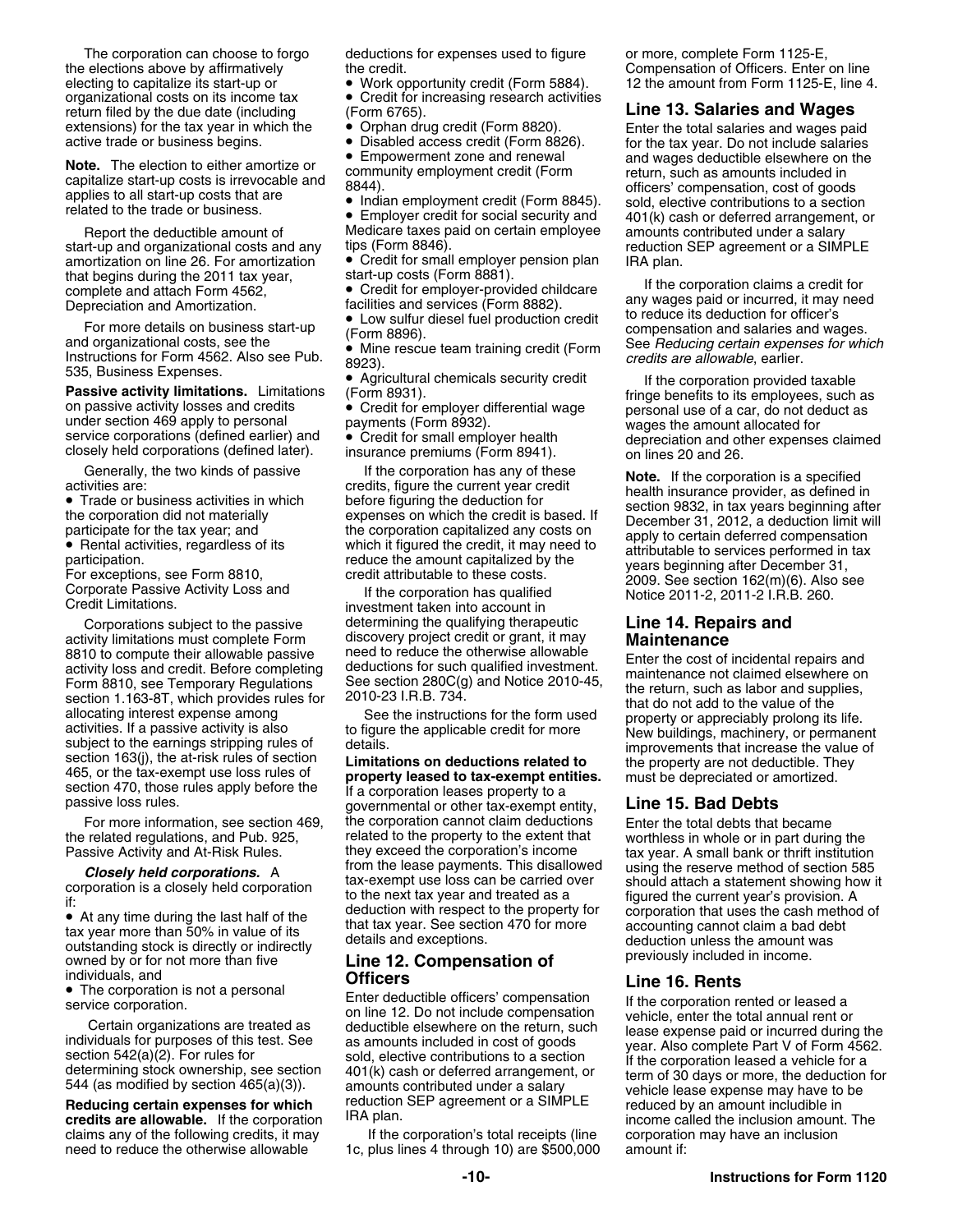| vehicle's<br><b>FMV</b> on<br>the first<br>day of<br>the lease<br>The lease term began:<br>exceeded: |          | "Notitations for contain tax oxonipt bondo<br>issued in 2009 and 2010.<br>• For cash basis taxpayers, prepaid<br>interest allocable to years following the<br>current tax year. For example, a cash<br>basis calendar year taxpayer who in 2011<br>prepaid interest allocable to any period | that the income from CO<br>income. The deduction is<br>amount of COD subject<br>108(i) election. An annua<br>statement (discussed ea<br>an election is made. See |
|------------------------------------------------------------------------------------------------------|----------|---------------------------------------------------------------------------------------------------------------------------------------------------------------------------------------------------------------------------------------------------------------------------------------------|------------------------------------------------------------------------------------------------------------------------------------------------------------------|
| After 12/31/07 but before 1/1/12.                                                                    | \$18,500 | after 2011 can deduct only the amount<br>allocable to 2011.                                                                                                                                                                                                                                 | 108(i)(5)(D) regarding ar<br>deduction that is allowed                                                                                                           |
| After 12/31/06 but before 1/1/08.                                                                    | \$15,500 | • Interest and carrying charges on                                                                                                                                                                                                                                                          | in the current year becau                                                                                                                                        |
| After 12/31/04 but before 1/1/07                                                                     | \$15,200 | straddles. Generally, these amounts must<br>be capitalized. See section $263(q)$ .                                                                                                                                                                                                          | accelerated event.                                                                                                                                               |
| After 12/31/03 but before 1/1/05                                                                     | \$17.500 | • Interest on debt allocable to the<br>production of decianated property by a                                                                                                                                                                                                               | Line 19. Charitable<br>Contributions                                                                                                                             |

• Federal income taxes.

- 
- Foreign or U.S. possession income
- 

• Taxes, including state or local sales board of directors during the tax year.<br>
poard of directors during the tax year. taxes, that are paid or incurred in **Special rules** apply to: Attach a declaration to the return stating<br>
connection with an acquisition or **Connection in the return stating**<br> **Connection with an acquisition or Connectio** connection with an acquisition or  $\bullet$ 

• Taxes deducted elsewhere on the

See section 164(d) for information on see section 163(j)(8).<br>  $\bullet$  The limitation under section 249 on the • Forgone interest on certain deduction for bond premium.

• Interest on indebtedness incurred or<br>
• Interest on indebtedness incurred or<br>
contribution issued a debt instrument with<br>
contributions can be carried over to the<br>
contributions can be carried over to the<br>
contributions income tax. See section 265(b) for special rules and exceptions for financial (COD), the interest deduction for this OID the 10% limitation cannot be deducted for<br>institutions. Also see section 265(b)(7) for is deferred until the COD is includible in the tax vear b institutions. Also see section 265(b)(7) for is deferred until the COD is includible in the tax year but can be carried over to the a de minimis exception for financial income. The accrued OID is allowed as a next 5 tax ye

**And the** institutions for certain tax-exempt bonds deduction ratably over the 5-year period

• For cash basis taxpayers, prepaid the first interest allocable to years following the amount of COD subject to the section<br>day of the lease term began:<br>The lease term began: exceeded: prepaid interest allocable to any period an election is made. See sectio after 2011 can deduct only the amount  $108(i)(5)(D)$  regarding any deferred COD allocable to 2011.

 $\bullet$  Interest and carrying charges on in the current year because of an straddles. Generally, these amounts must accelerated event. straddles. Generally, these amounts must accelerated event.<br>be capitalized. See section 263(g).<br>• Interest on debt allocable to the **Line 19. Charitable** 

production of designated property by a **Contributions** If the lease term began before January 1, 2004, see corporation for its own use or for sale.<br>
Pub. 463, Travel, Enter contributions or gifts actually paid  $\frac{1}{2}$  and Care corporation for its own use or for sale. Inter Expenses, to find out if the corporation has an The corporation must capitalize this within the tax year to or for the use of inclusion amount. The inclusion amount for lease interest. Also capitalize any interest on chari inclusion amount. The inclusion amount for lease interest. Also capitalize any interest on charitable and governmental<br>terms beginning in 2012 will be published in the debt allocable to an asset used to organizations descr

• Interest paid or incurred on any portion **Line 17. Taxes and Licenses** <br>
Enter taxes paid or accrued during the tax attributable to an understatement arising<br>
year, but do not include the following. <br>
year, but do not include the following. <br>
from an undisclosed from an undisclosed listed transaction or<br>an undisclosed reportable avoidance as paid during the tax year any • Foreign or U.S. possession income<br>taxes if a foreign tax credit is claimed.<br>• Taxes not imposed on the corporation, the corporation of the corporation of the corporation of the corporation<br>• Taxes not imposed on the corp • Taxes not imposed on the corporation. the beginning after October 22, 2004. The contributions were authorized by the beginning after October 22, 2004.

Form 8926, and the related instructions. directors during the tax year. The  $\bullet$  loterest on which no tax is imposed declaration must include the date the acquired property or, in the case of a **•** Interest on which no tax is imposed declaration must include the date the<br>disposition, as a reduction in the amount (see section 163(i)). A corporation that resolution was adopted disposition, as a reduction in the amount (see section 163(j)). A corporation that resolution was adopted. The<br>The realized on the disposition). realized on the disposition of the answers owns an interest in a partnership, • Taxes assessed against local benefits or indirectly, must treat its distributive **Limitation on deduction.** The total • Taxes assessed against local benefits or indirectly, must treat its distributive **Limitation on deduction.** The total that increase the value of the property share of the partnership liabilities, interest amount claimed assessed (such as for paving, etc.). income, and interest expense as for taxable income (line 30)<br>• Taxes deducted elsewhere on the liabilities, income, and expenses of the computed without regard to the Taxes deducted elsewhere on the liabilities, income, and expenses of the computed without regard to the following.<br>The return, such as those reflected in cost of corporation for purposes of applying the • Any deduction for goods sold. earnings stripping rules. For more details,  $\bullet$ 

apportionment of taxes on real property<br>below-market-rate loans (see section and purchaser.<br>7872). The domestic production activities<br>deduction under section 199.

**Line 18. Interest** • Original issue discount (OID) on certain • Any net operating loss (NOL) carryback<br>Note Do not offset interest income high-yield discount obligations. See to the tax year under section 172. Note. Do not offset interest income high-yield discount obligations. See to the tax year under section 172.<br>against interest expense. https://www.com/model/discount of the deduction for original issue of Any capital loss c The corporation must make an interest<br>
allocation if the proceeds of a loan were<br>
used for more than one purpose (for<br>
example, to purchase a portfolio<br>
investment and to acquire an interest in a<br>
messive activity). See Te

income. The accrued OID is allowed as a next 5 tax years.

**vehicle's** issued in 2009 and 2010. that the income from COD is includible in income. The deduction is limited to the

Internal Revenue Bulletin in early 2012. produce the property. See section 263A(f) and any unused contributions carried over<br>and Regulations sections 1.263A-8 from prior vears. Special rules and limits See Pub. 463 for instructions on and Regulations sections 1.263A-8 from prior years. Special rules and limits<br>
figuring the inclusion amount.<br> **Example inclusion amount.**<br> **Example inclusion amount.**<br> **Example increased by** 

disposition of property (these taxes must indebtedness under section 163(j). See contributions was adopted by the board of be treated as a part of the cost of the Form 8926, and the related instructions. directors during t

- 
- The special deductions on line 29b.
- 

- 
- 

Mutual savings banks, building and<br>
loan associations, and cooperative banks<br>
can deduct the amounts paid or credited<br>
to the accounts of depositors as<br>
can deduct the amounts paid or credited<br>
to the accounts of depositor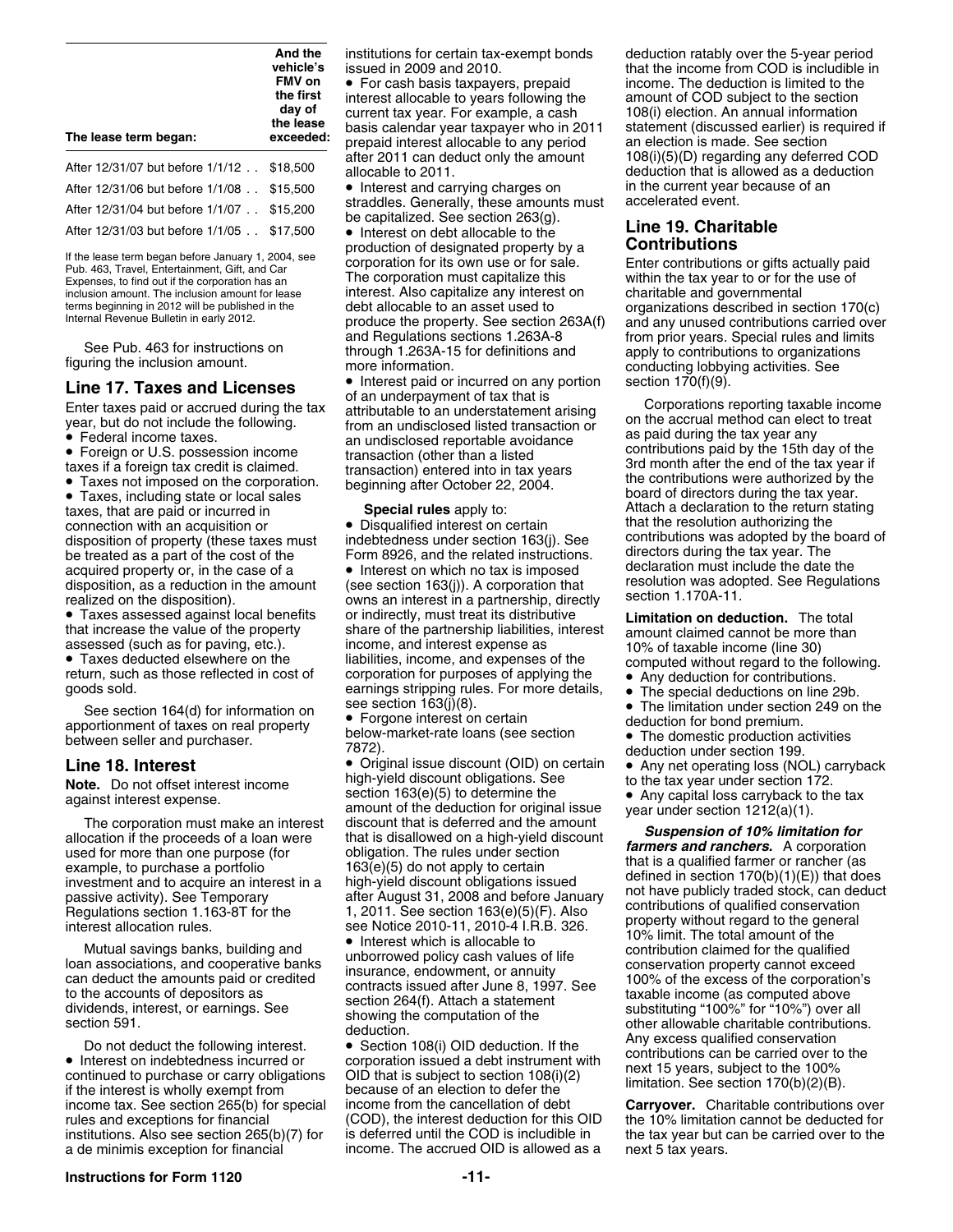Special rules apply if the corporation *Other special rules.* The corporation 6662(f). Also see the instructions for the has an NOL carryover to the tax year. In must reduce its deduction for applicable form.<br>
figuring the charitable contributions contributions of certain capital gain **Form 5500.** Ar Figuring the charitable contributions contributions contributions of certain capital gain deduction for the current tax year, the property. See sections 170(e)(1) and 10% limit is applied using the taxable  $170(e)(5)$ .<br>
The

To figure the amount of any remaining<br>
NOL carryover to later years, taxable<br>
income must be modified (see section<br>
172(b)). To the extent that contributions<br>
are used to reduce taxable income for this<br>
purpose and increa

of cash, check, or other monetary gifts certain scientific research organizations (regardless of the amount), the (other than by personal holding corporation must maintain a bank record, companies and service organizations or a receipt, letter, or other written  $(section 170(e)(4))$ ; and communication from the donee • Computer technology and equipment if the owner (or the owner and his or and his<br>Computer technology and equipment if the owner (or the owner and his organization indicating the name of the s organization indicating the name of the spouse for educational purposes (section organization, the date of the contribution,  $170(e)(6)$ ).

**Contributions of \$250 or more.** A<br>contributions, including substantiation and<br>sexence the method of the contribution of<br>\$250 or more only if it gets a written<br>\$250 or more only if it gets a written<br>acknowledgment from the contributed (but not its value), and, either **Include on line 20 depreciation and the Line 26. Other Deductions**<br>
estimate of the value of any goods or cost of certain property that the **Line 26. Other Deductions**<br>
Attac given a discussion and good contribution or states the value of any goods or cost of certain property that the<br>services provided in return for the section 179. See Form 4562 and the contribution or states that no goods or<br> contribution. The acknowledgment must<br>be obtained by the due date (including<br>extensions) of the corporation's return, or,<br>if earlier, the date the return is filed. Do<br>not attach the acknowledgment to the tax<br>not attach the return, but keep it with the corporation's for iron ore and coal (including lignite). 4562. records. •

Comporation) contributes property other<br>
than cash and claims over a \$500<br>
deduction for the property, it must attach<br>
deduction for the property, it must attach<br>
deduction for the property, it must attach<br>
deduction for t a statement to the return describing the corporation s basis for cost depletion<br>kind of property contributed and the proposes or be deducted ratably over a costs that the corporation elects to<br>method used to determine its value (FMV). Closely held corporations<br>and personal service corporations must<br>complete Form 8283, Noncash Charitable<br>complete Form 8283, Noncash Charitable<br>complete Form 8283, Noncash Charitable<br>complete Form 8283, Noncash Examplete Form 8283, Noncash Charitable depiction.<br>
Contributions, and attach it to their **Line 23. Pension, Contribution costs. The corporation**<br>
reforms. All other corporations generally **Profit-Sharing, etc., Plans** c must complete and attach Form 8283 to **Profit-Sharing, etc., Plans** qualifying reforestation expenses for each their returns for contributions of property and their returns for contributions of property  $\frac{E$  and a strate their returns for contributions of property<br>(other than money) if the total claimed<br>deterred compensation plans. amount not deducted. See Pub. 535.<br>deduction for all property contributed was<br>deduction for all property cont deduction for all property contributed was<br>more than \$5,000. Special rules apply to Employers who maintain such a plan • Insurance premiums.<br>the contribution of certain property. See generally must file one of the forms li

**•** Scientific equipment used for research **Cash contributions.** For contributions **Form 5500-EZ, Annual Return of** to institutions of higher learning or to **Form 5500-EZ**, Annual Return of their contributions centric research organizations One-Participant (Owners (other than by personal holding Spouses) Retirement Plan. File this form<br>companies and service organizations for a plan that only covers the owner (or

organization, the date of the contribution, 170(e)(6)).<br>
and the amount of the contribution. For more information on charitable **Programs**<br> **Contributions of \$250 or more.** A contributions, including substantiation and Fot

TO-year period. See sections 263(i), 616, deduct. See section 198.<br>and 617 for details. • Certain qualified disaster expenses that

the contribution of certain property. See generally must file one of the forms listed Clear and professional rees.<br>the Instructions for Form 8283.<br>regulations or other applicable guidance, business. **Gualified conservation** even if the plan is not a qualified plan • Travel, meals, and entertainment **contributions.** Special rules apply to under the Internal Revenue Code. The expenses. Special rules apply (discu *conterstianglians. Special ruler the under the Inder the Internal Revenue Code. The expenses under the Internal Revenue Code. The expenses. Special rules apply (discussed* qualified conservation contributions, filing requirement applies even if the below). including contributions of certain excorporation does not claim a deduction for • Utilities.<br>easements on buildings located in a excorp the current tax year. There are penalties • Ordinary losses from trade or business the current tax year. There are penalties registered historic district. See section for failure to file these forms on time and activities of a partnership (from Schedule<br>170(h) and Pub. 526, Charitable for overstating the pension plan K-1 (Form 1065 or 1065-B)). 170(h) and Pub. 526, Charitable for overstating the pension plan K-1 (Form 1065 or 1065-B)). Do not offset 1065-<br>Contributions. deduction. See sections 6652(e) and ordinary income against ordinary losses.

the owner and his or her spouse) but only<br>if the owner (or the owner and his or her

Fecords.<br>
Contributions of property other than<br>
Contributions of property other than<br>
Cash. If a corporation (other than a depletion of timber is taken.<br>
Contributions of property other than a depletion of timber is taken.

- 
- 

ordinary income against ordinary losses.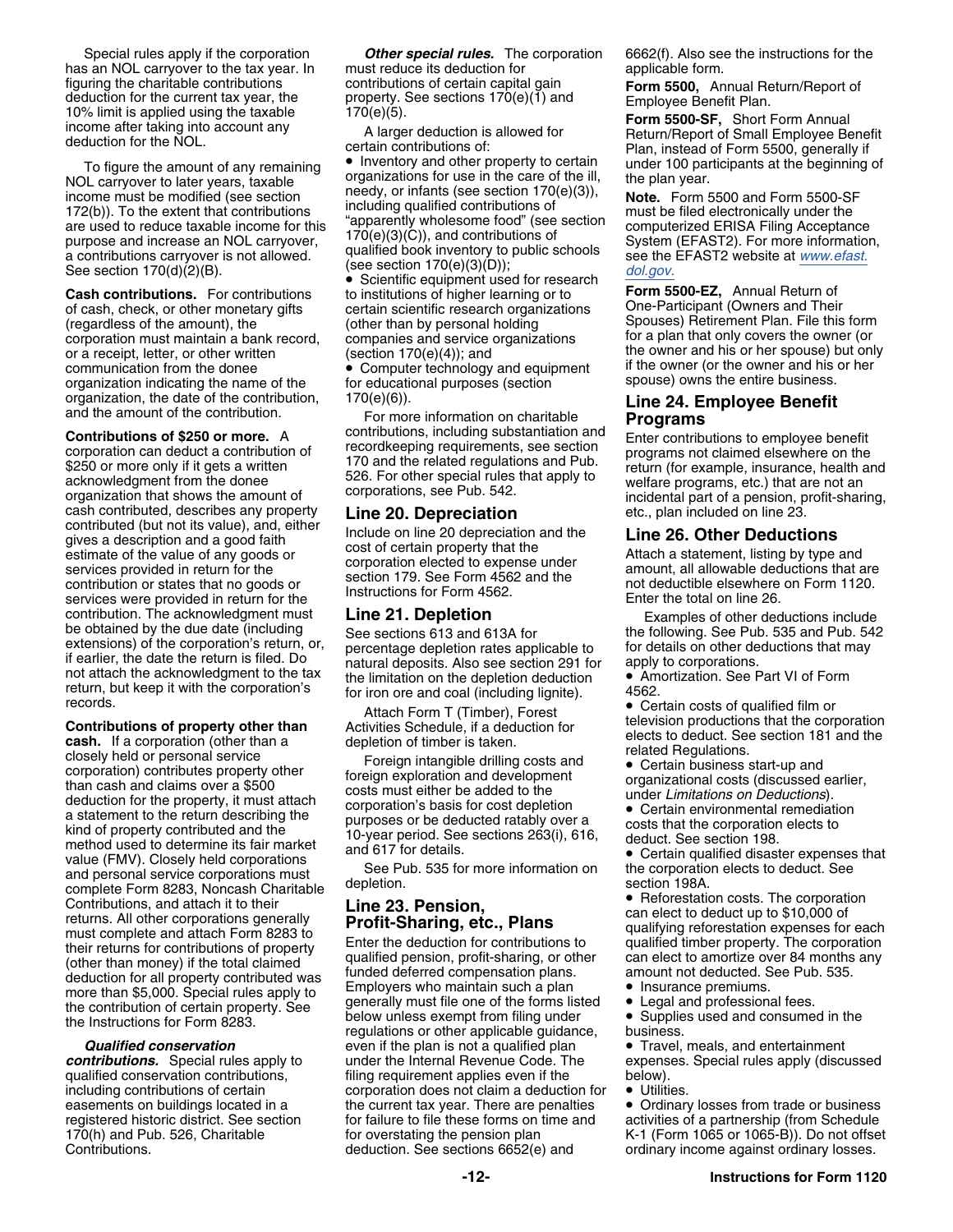Instead, include the income on line 10. Addition (subject to exceptions under do not exceed \$2,000, they are Show the partnership's name, address, section  $274(k)(2)$ : dexistion of Dietal deductible.<br>Show the partnership's name, address,  $\bullet$  Meals must not be lavish or and EIN on a separate statement attached to this return. If the amount is extravagant;<br>
from more than one partnership, identify <br>
the amount from each partnership.<br>
the amount from each partnership.<br>
the amount from each partnership.<br>
the amount from e

• Deduction for certain energy efficient<br>
consumed by individuals subject to the<br>
service during the tax year. See section<br>
service during the tax year. See section<br>
179D, Notice 2008-40, 2008-14 I.R.B.<br>
179D, Notice 2008-

However, a deduction can only be taken organizations (such as bar and medical  $\bullet$  Equipment leasing under sections associations), business leagues, trade 465(c)(4), (5), and (6); or associations, chambers of commerce,  $\bullet$ 

• Lobbying expenses. However, see

discussed below, a corporation can a comprom 1099-MISC for an independent<br>deduct ordinary and necessary travel, contractor.<br>meals, and entertainment expenses paid However, if the recipient is an officer, allocable to the a special rules apply to deductions for gifts, indirectly) of more than 10% of any class<br>skybox rentals, luxury water travel, of stock, the deductible expense is **Line 29a. Net Operating Loss**<br>convention expenses, and entert convention expenses, and entertainment limited. See section 274(e)(2) and Notice tickets. See section 274 and Pub. 463 for 2005-45, 2005-24 I.R.B. 1228.

dependent of the officer or employee, (but not local legislation) or special deductions). Attach a statement unless:<br>Amounts paid or incurred in connection showing the computation of the NOL

• That individual is an employee of the corporation, and **federal executive branch officials in an** federal executive branch officials in an

• His or her travel is for a bona fide • His or her travel is for a bona fide attempt to influence the official actions or<br>business purpose and would otherwise be positions of the officials. See Regulations • A personal service corporation may not

*Meals and entertainment.* Generally, "influencing legislation. The to which an election under section 444 to<br>the corporation can deduct only 50% of Dues and other similar amounts paid have a tax year other than a required the amount otherwise allowable for meals to certain tax-exempt organizations may year applies. and entertainment expenses paid or and the deductible. See section 162(e)(3). • A corporate equity reduction interest<br>incurred in its trade or business. In freertain in-house lobbying expenditures boss may not be carried b

• Any extraterritorial income exclusion immediately after the meal; and **Deductions** 

1175. and Notice 2006-52, 2006-26 I.R.B. The corporation (Sec Below.)<br>1175. can deduct amounts paid or incurred for The at-risk rules do not apply to:<br>• Dividends paid in cash on stock held by membership dues in civic or • Dividends paid in cash on stock held by membership dues in civic or public • Holding real property placed in service • Dividends paid in cash on stock held by membership dues in civic or public exact of Holding real property placed in service an employee stock ownership plan.<br>
However, a deduction can only be taken organizations (such as the plan, the dividends are:<br>
the plan, the dividends are:<br>
the plan, the dividends are:<br>
the plan, the dividends are:<br>
are:<br>
participants of benchical participants of the plan<br>
participants of the plan, which distributes<br>

See section 404(k) for more details and corporation cannot deduct an expense deductions for the activities with the the limitation on certain dividends. paid or incurred for a facility (such as a Do not deduct the following. yacht or hunting lodge) used for an If the corporation sells or otherwise<br>Fines or penalties paid to a government activity usually considered entertainment, disposes of an asset or its interest

• Any amount that is allocable to a class *Amounts treated as compensation.* at-risk rules apply, determine the net of exempt income. See section 265(b) for Generally, the corporation may be able to profit or loss from the activity by exceptions. deduct otherwise nondeductible combining the gain or loss on the sale or • Lobbying expenses. However, see entertainment, amusement, or recreation disposition with the profit or loss from the exceptions (discussed below). expenses if the amounts are treated as a activity. If the corporation has **Travel, meals, and entertainment.** Compensation to the recipient and may be limited be at a reported on Form W-2 for an employee or the subset of the Subjections and rectrictions Subject to limitations and restrictions reported on Form W-2 for an employee or discussed below, a corporation can on Form 1099-MISC for an independent

accompanying a corporate officer or • Amounts paid or incurred in connection tax years, but do not enter more than employee, including a spouse or • • • with influencing federal or state legislation corporation's taxable i employee, including a spouse or with influencing federal or state legislation corporation's taxable income (after<br>dependent of the officer or employee, (but not local legislation) or special deductions). Attach a statement

unless: • • Computation showing the Computation showing the Computation showing the Computation of the NOLL of the NOLL of the NOLL of the NOLL of the NOLL of the NOLL of the NOLL of the NOLL of the NOLL of the NOLL of the

(from Form 8873, line 52). • An employee of the corporation must **At-risk rules.** Generally, special at-risk •• Any negative net section 481(a) be present at the meal. The meanus of the metric of the section of the section of the section 274(n)(3) for a special rule indicator of the section of the section of the metric of the pres

• Fines or penalties paid to a government activity usually considered entertainment, disposes of an asset or its interest (either amusement, or recreation. for violating any law. total or partial) in an activity to which the expenses if the amounts are treated as activity. If the corporation has a net loss, it compensation to the recipient and may be limited because of the at-risk

tickets. See section 274 and Pub. 463 for 2005-45, 2005-24 I.R.B. 1228.<br> **Lobbying expenses.** Generally, a mone tax year to reduce its taxable<br> **Travel.** The corporation cannot bobbying expenses are not deductible. Income *Iobbying expenses are not deductible.* income in another tax year. Enter on line<br>These expenses include: **income the search cannotate** 29a the total NOL carryovers from other deduct travel expenses of any individual These expenses include: 29a the total NOL carryovers from other accompanying a corporate officer or  $\bullet$  Amounts paid or incurred in connection tax years, but do not enter more than with any communication with certain deduction. Complete item 12 on Schedule<br>federal executive branch officials in an dK

deductible by that individual. section 1.162-29 for the definition of carry back an NOL to or from any tax year<br>Meals and entertainment. Generally "influencing legislation." to which an election under section 444 to have a tax year other than a required tax

loss may not be carried back to a tax year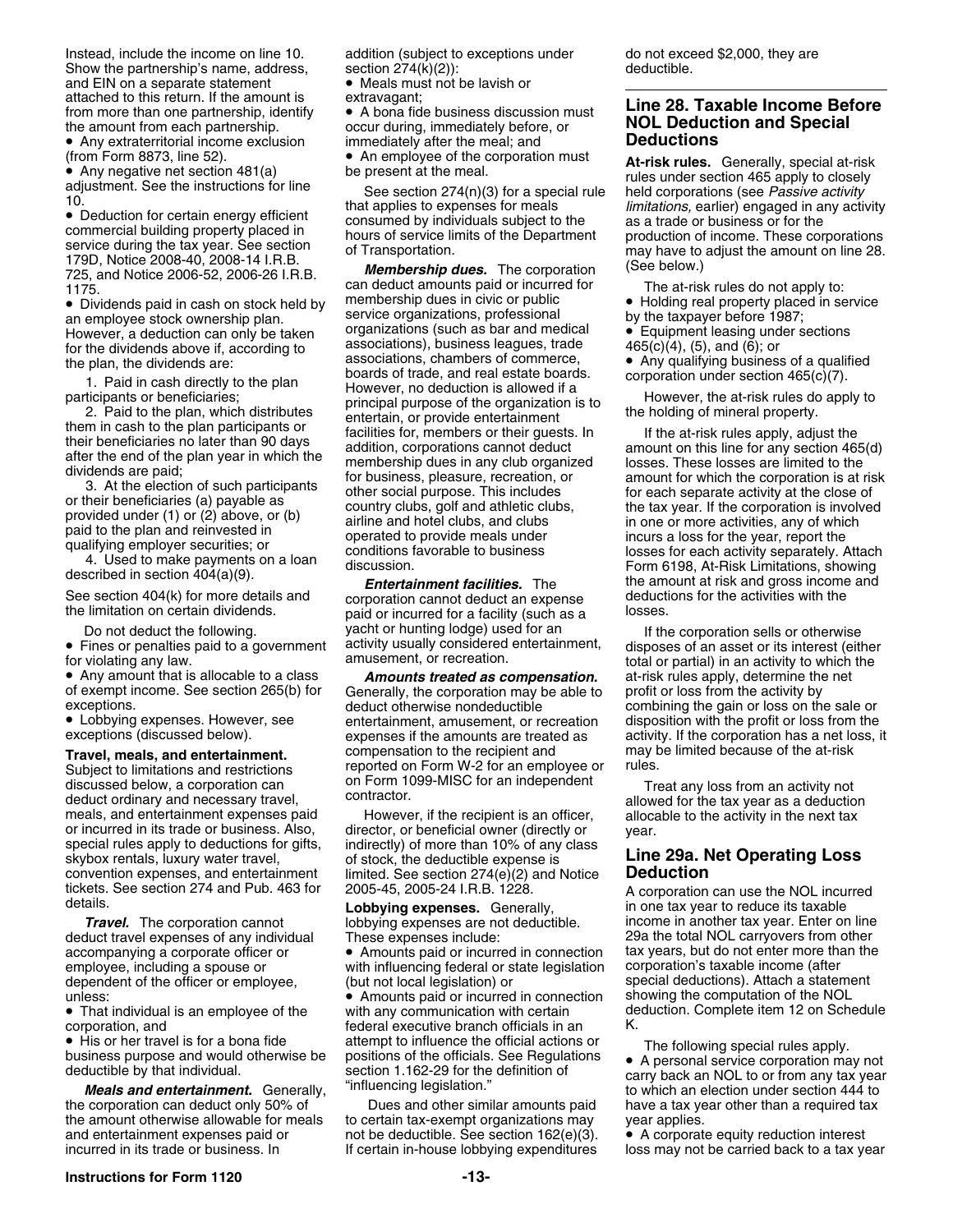taxable income of a loss corporation that Generally, a corporation first carries completing Schedule C.<br>may be offset by the pre-change NOL back an NOL 2 tax years. However, the Corporations filing a may be offset by the pre-change NOL back an NOL 2 tax years. However, the<br>carryovers may be limited. See section<br>382 and the related regulations. A loss carryback period and instead carry the<br>corporation must include the i corporation in which an ownership shift,

The limitations under section 382 do<br>
not apply to certain ownership changes<br>
after February 17, 2009, made pursuant<br> **Example 2014** and **Example 2014** and a section 243(a)(1).

were acquired by Treasury under certain and the amount of the deduction. For programs under the Emergency more information, see section 7518.<br>
Economic Stabilization Act of 2008, see **Line 33. Estimated Tax Penalty** 18, 19

• If a corporation acquires control of Generally, the corporation does not have company (RIC). The amount of dividends • If a corporation acquires control of Generally, the corporation does not have company (HIC). The amount of dividends another corporation (or acquires its to file Form 2220 because the IRS can eligible for the dividends-r assets in a reorganization), the amount of figure the penalty amount, if any, and bill deduction under section 243 is limited by<br>pre-acquisition losses that may offset the corporation. However, even if the section 854(b). recognized built-in gain may be limited corporation does not owe the penalty, it<br>(see section 384). example: example and attach Form 2220 if:

• If a corporation elects the alternative  $\qquad \bullet$  The annualized income or adjusted  $\qquad \qquad$  the deduction. shipping activities to the extent that the  $\frac{2220}{ }$  computing its first required dividends.<br>loss is carried forward from a tax year installment based on the prior year's tax. loss is carried forward from a tax year installment based on the prior year's tax.<br>
preceding the first tax year for which the latternative tax election was made. See box on line 33, and enter any penalty on Enter on line

• If a corporation has a loss attributable debt-financed stock acquired after July to a disaster, special rules apply. See the **Line 36** 18, 1984) that are received from<br>Instructions for Form 1139. **Enter the amount of any overnayment** 20%-or-more-owned domestic

For more details on the NOL that should be refunded or applied to next corporations subject to income tax and<br>deduction, see section 172 and the year's estimated tax.<br>Instructions for Form 1139. **Note.** This election to ap

• The inversion gain of the corporation Form 8050 and attach it to the subject to the dividends-received<br>for the tax year, if the corporation is an expatriated entity or a partner in an expatriated entity. See section 7874 • The sum of the corporation's excess • The sum of the corporation's excess inclusions from Schedules Q (Form<br>
1066), line 2c, and the corporation's<br>
taxable income determined solely with<br>
respect to its ownership and high-yield<br>
interests in FASITs. See secti

**Net operating loss (NOL).** If line 30 Preferred stock described in section section 854(b). The corporation should (figured without regard to the items listed 1504(a)(4) is not taken into account. receive a notice from the (figured without regard to the items listed

preceding the year of the equity reduction above under minimum taxable income), is **Consolidated returns.** Corporations transaction (see section 172(b)(1)(E)). zero or less, the corporation may have an filing a consolidated return should see<br>• If an ownership change (described in NOL that can be carried back or forward Regulations sections • If an ownership change (described in NOL that can be carried back or forward Regulations sections 1.1502-13, section 382(g)) occurs, the amount of the as a deduction to other tax years. 1.1502-26, and 1.1502-27 before

Equity structures shift, or other transaction<br>
described in Temporary Regulations<br>
action 1.382-2T(a)(2)(i) occur. If the<br>
corporation makes the<br>
corporation makes the<br>
closing-of-the-books election, see<br>
Regulations secti

Factor February 17, 2009, made pursuant<br>time capital construction<br>to a restructuring plan under the<br>Emergency Economic Stabilization Act of<br>2008. See section 382(n).<br>For guidance in applying section 382<br>to loss corporation

Instructions for Form 1139.<br>For more details on the NOL that should be refunded or applied to next corporations subject to income tax and

**Example of the Security of the overpayment amount to the**<br>
See the instructions for Schedule C.<br>
See the instructions for Schedule C.<br>
See the instructions for Schedule C.<br>
See the instructions for Schedule C.<br>
See the in

**Line 30. Taxable Income Direct deposit of refund.** If the **Line 3, Column (a) Line 3, Column (a) Inter the following. Minimum taxable income.** The corporation wants its refund directly Enter the following.<br>
corporation's taxable income cannot be deposited into its checking or savings • Dividends received on debt-financed<br>
corporation's t

Notice 2010-2, 2010-2 I.R.B. 251. **Line 33. Estimated Tax Penalty** 18, 1984) from a regulated investment<br>● If a corporation acquires control of Generally, the corporation does not have company (RIC). The amount of dividen the amount of dividends that qualify for  $\frac{m}{s}$ . The amount of dividends that qualify for  $\bullet$ . The annualized income or adjusted the deduction.

tax on qualifying shipping activities under method is used, or **Report School School** Report so-called dividends or earnings<br>section 1354, no deduction is allowed for  $\bullet$  The corporation is a large corporation received fr section 1354, no deduction is allowed for  $\bullet$  The corporation is a large corporation received from mutual savings banks, etc., an NOL attributable to the qualifying (as defined in the Instructions for Form as interest. Do

corporation's taxable income cannot be<br>
less than the largest of the following<br>
amounts.<br>
The inversion gain of the corporation<br>
the corporation<br>
to income tax that would otherwise be<br>
The inversion gain of the corporation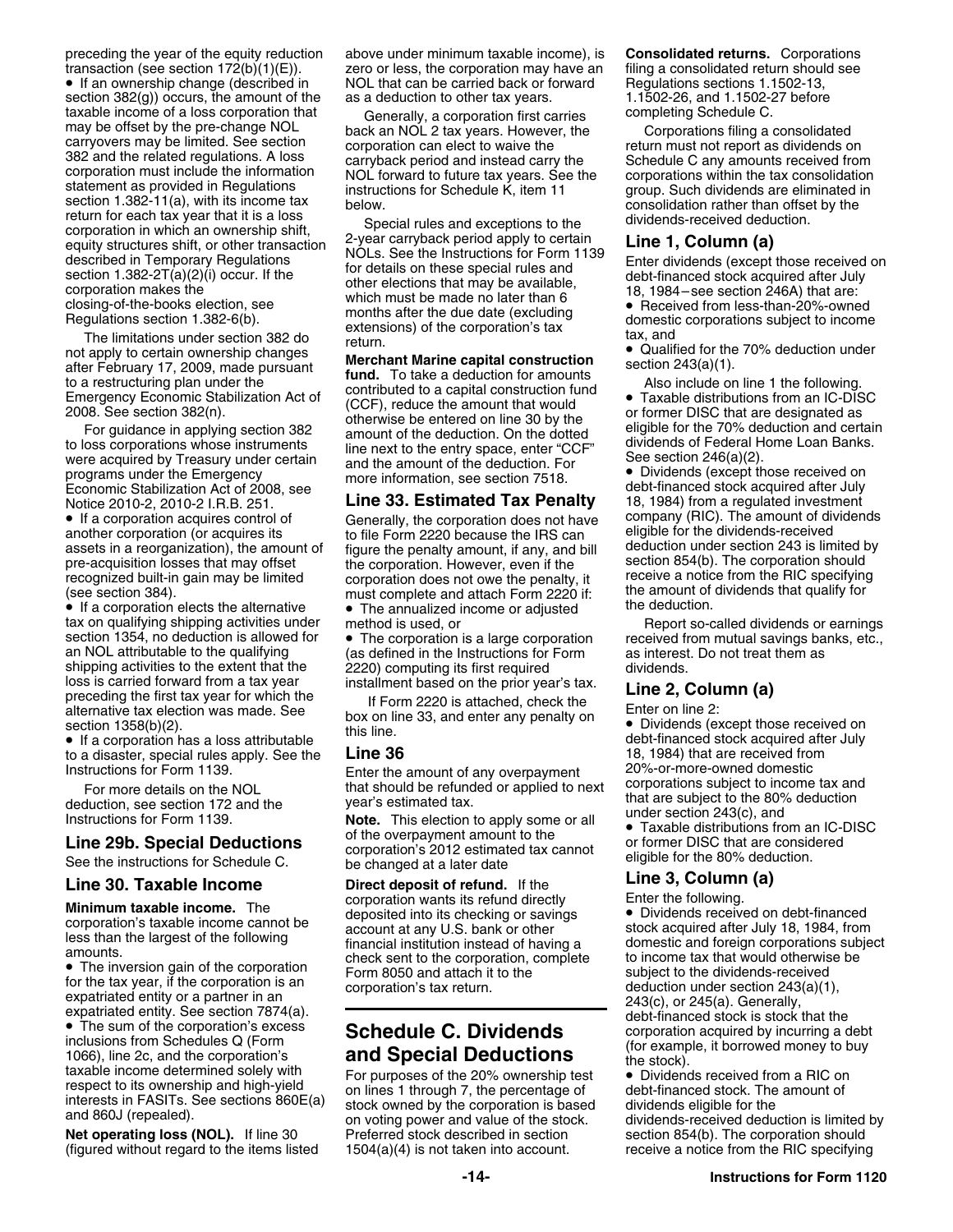Dividends received on debt-financed and **Line 10, Columns (a) and (c)**<br>stock acquired after July 18, 1984, are not <br>example for the 70% deduction under Small business investment companies stock acquired after July 18, 1984, are not • Qualify for the 70% deduction under Small business investment companies<br>entitled to the full 70% or 80% section 245(c)(1)(B). perating under the Small Business dividends-received deduction. The 70% Line 7, Column (a) linestment Act of 1958 (see 15 U.S.C.<br>or 80% deduction is reduced by a<br>percentage that is related to the amount Line T, Column (a) linestment Act of 1958 (see 15 U.S of debt incurred to acquire the stock. See that is allowed from 20%-or-more-owned section 246A. Also see section 245(a) <br>before making this computation for an to foreign corporations, and before making this computation for additional limitation that applies to **a** Quality for the 80% deduction under dividends received from foreign section 245(a).<br>dividends received from section 245(a). dividends received from a column (c), the company must f corporations. Attach a statement to Form Also include dividends received from a return a statement that it was a federal<br>1120 showing how the amount on line 3, 20%-or-more-owned FSC that: licensee under the Small Business 1120 showing how the amount on line 3, column (c), was figured.

stock of a less-than-20%-owned public and<br>utility that is subject to income tax and is  $\bullet$  Qualify for the 80% deduction under section 243(b) for the 100% utility that is subject to income tax and is  $\bullet$  Qualify for the 80% deduction under allowed the deduction provided in section section 245(c)(1)(B).

Enter dividends received on preferred on the owned foreign subsidiaries that are<br>stock of a 20%-or-more-owned public eligible for the 100% deduction under Effer dividends received on preferred<br>stock of a 20%-or-more-owned public<br>utility that is subject to income tax and is<br>allowed the deduction provided in section lin general, the deduction under section in the filling of a

• Are received from **corporation receiving the dividends**, and

the amount of dividends that qualify for • Are attributable to income treated as even if the loss is created by the the deduction.<br>
effectively connected with the conduct of dividends-received deduction. See<br>
a trade or business within the United sections 172(d) and 246(b). **Line 3, Columns (b) and (c)** States (excluding foreign trade income),

effectively connected with the conduct of received the dividends. **Line 4, Column (a)** a trade or business within the United Enter dividends received on preferred States (excluding foreign trade income), **Line 11, Columns (a) and (c)**

less-than-20%-owned foreign • All of its gross income from all sources **Line 13, Column (a)**<br>
• Qualify for the 70% deduction under of a trade or business within the United Finance Coreign dividends not reportable on of a trade or business within the United Enter foreign dividends not reportable of<br>States. 6, 7, 8, 11, or 12 of column (a).

Also include dividends received from below. However, in a year in which an taxed as dividends under section 301.<br>A less-than-20%-owned FSC that: NOL occurs, this limitation does not apply See the instructions for Form 8621 NOL occurs, this limitation does not apply

|                                                                                                                                                                                                             |                                | <b>ICDOITED OF BUILDING</b> TULL UITED T                               |
|-------------------------------------------------------------------------------------------------------------------------------------------------------------------------------------------------------------|--------------------------------|------------------------------------------------------------------------|
| 1. Refigure line 28, page 1, Form 1120, without any domestic<br>production activities deduction, any adjustment under section 1059,<br>and without any capital loss carryback to the tax year under section |                                | Information Return of U.S. Person<br>Respect to Certain Foreign Corpor |
|                                                                                                                                                                                                             | 1. $\sim$ $\sim$ $\sim$ $\sim$ | Line 15, Column (a)                                                    |
| 2. Complete lines 10, 11, and 12, column (c), and enter the total here                                                                                                                                      | 2. $\qquad \qquad$             | Include gross-up for taxes deemed                                      |
|                                                                                                                                                                                                             | 3.                             | under sections 902 and 960.                                            |
|                                                                                                                                                                                                             |                                |                                                                        |
| 5. Add lines 2, 5, 7, and 8, column (c), and the part of the deduction                                                                                                                                      |                                | Line 16, Column (a)                                                    |
| on line 3, column (c), that is attributable to dividends from                                                                                                                                               |                                | Enter taxable distributions from an                                    |
|                                                                                                                                                                                                             |                                | IC-DISC or former DISC that are                                        |
| 6. Enter the smaller of line 4 or 5. If line 5 is greater than line 4, stop                                                                                                                                 |                                | designated as not eligible for a                                       |
| here; enter the amount from line 6 on line 9, column (c), and do not                                                                                                                                        |                                | dividends-received deduction.                                          |
| 7. Enter the total amount of dividends from 20%-or-more-owned                                                                                                                                               |                                |                                                                        |
| corporations that are included on lines 2, 3, 5, 7, and 8, column (a)                                                                                                                                       |                                | No deduction is allowed under<br>243 for a dividend from an IC-DIS     |
|                                                                                                                                                                                                             | 8.                             | former DISC (as defined in section                                     |
|                                                                                                                                                                                                             | 9. $\qquad \qquad$             | 992(a)) to the extent the dividend:                                    |
|                                                                                                                                                                                                             | 10. $\qquad \qquad$            | • Is paid out of the corporation's                                     |
|                                                                                                                                                                                                             | $11.$ $\blacksquare$           | accumulated IC-DISC income or                                          |
| 12. Dividends-received deduction after limitation (sec. 246(b)). Add                                                                                                                                        |                                | previously taxed income, or                                            |
| lines 6 and 11. Enter the result here and on line 9, column (c) $\ldots$                                                                                                                                    |                                | • Is a deemed distribution under s                                     |
|                                                                                                                                                                                                             |                                | $\bigcap \bigcap_{i=1}^{n}$                                            |

operating under the Small Business • Are attributable to income treated as Investment Act of 1958 at the time it

allowed the deduction provided in section section 245(c)(1)(B). dividends-received deduction described in<br>247 for dividends paid. **dividends** in the **8** Column (c) section 243(a)(3). Corporations taking this **Line 8, Column (a) Line 8, Column (a) Line 5, Column (a)** Enter dividends received from wholly deduction are subject to the provisions of **Line 5, Column (a)** Enter dividends received on preferred wind owned foreign s

245(b) applies to dividends paid out of the<br> **Line 12, Column (a)**<br> **Line 6, Column (a)**<br>
Enter the U.S.-source portion of dividends<br>
that:<br> **Example 100%** applies to dividends paid out of the<br>
example to dividends from F

• Qualify for the 70% deduction under<br>section 245(a). To qualify for the 70% deduction under<br>deduction, the corporation must own at<br>least 10% of the stock of the foreign  $\sum_{\text{class}}$  and  $\sum_{\text{class}}$  and  $\sum_{\text{class}}$  and  $\sum_{\text$ 

### **Line 14, Column (a)**

Include income constructively received *Keep for Your* **Worksheet for Schedule C, line 9** *Frecords* should equal the total subpart F. This amour should equal the total subpart F income reported on Schedule I of Form 5471, **Information Return of U.S. Persons With** Respect to Certain Foreign Corporations.

### 1212(a)(1) ..................................... . **1. Line 15, Column (a)**

2. \_\_\_\_\_\_\_\_\_\_\_\_\_\_\_ Include gross-up for taxes deemed paid<br>3. \_\_\_\_\_\_\_\_\_\_\_\_\_\_ under sections 902 and 960.

**7. Enter the total amount of deduction is allowed under section**<br>**7. Enter the S243** for a dividend from an IC-DISC or 243 for a dividend from an IC-DISC or **8.** Subtract Line 7 **former DISC** (as defined in section<br>**9. Subtract 1 992(a)**) to the extent the dividend: **9.** Multiply 1992(a)) to the extent the dividend:<br>**9.** Is paid out of the corporation's **10.** Subtract line 5 from line 9, column (c) .................. . **10.** • Is paid out of the corporation's accumulated IC-DISC income or **12. 12. previously taxed income, or**<br>**2. •** Is a deemed distribution • Is a deemed distribution under section 995(b)(1).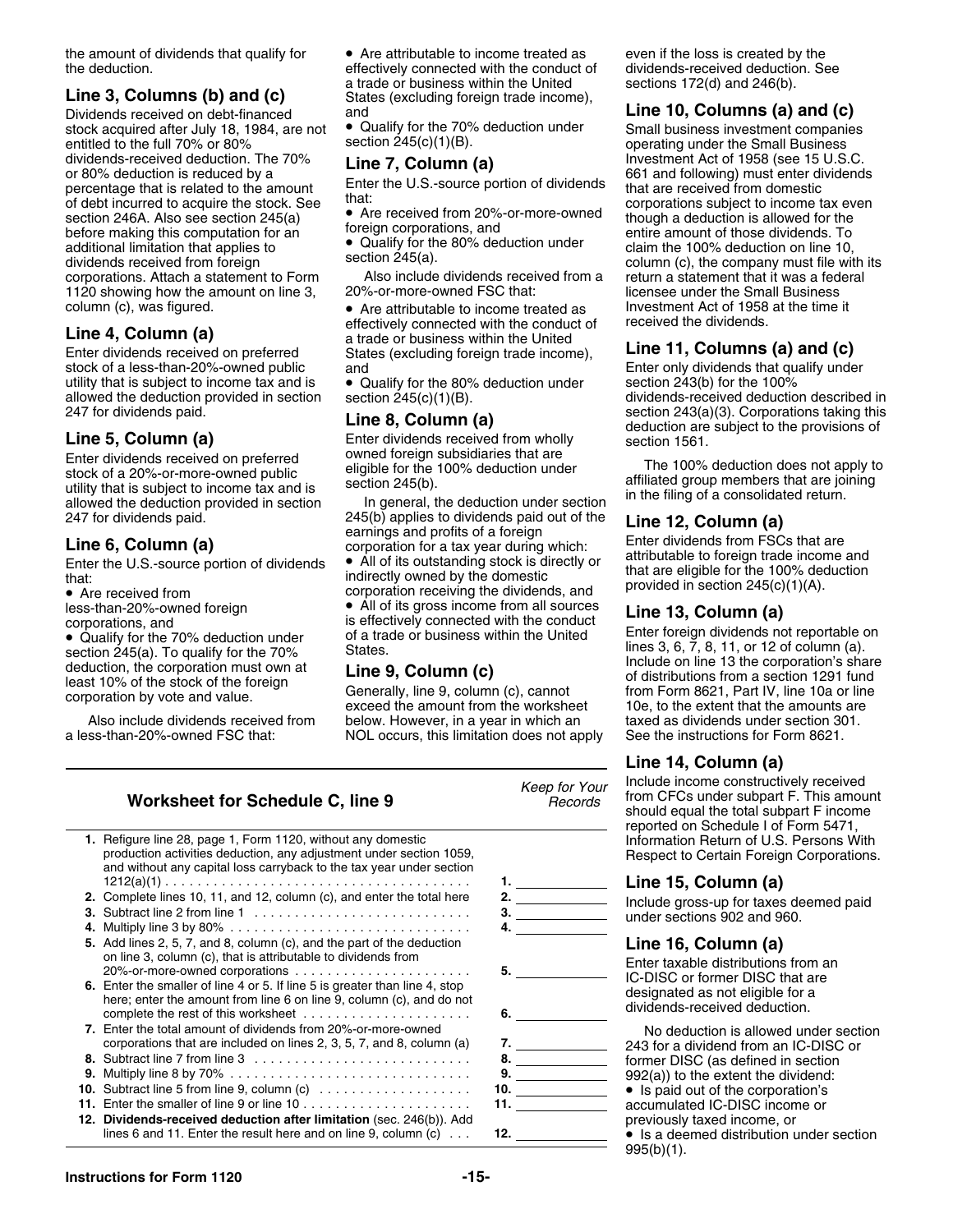stock held for less than 46 days during **Line 2** filed with Form 1120-L. See Regulations<br>the 91-day period beginning 45 days **Line 2** for the corporation is a member of a<br>before the ex-dividend date. When for the corporati

b. Dividends attributable to periods<br>totaling more than 366 days that the should see instructions below.<br>corporation received on any share of **Tax Rate Schedule** by the administration of any internal<br>corporation received o preferred stock held for less than 91 days<br> **Example 20 Form 1120)** or page 1.1 revenue law. during the 181-day period that began 90 **or if taxable income (line 30, Form 1120) on page 1 Deferred tax under section 1291.** If the days before the ex-dividend date. When **is: Community** corporation was a shareholde corporation's risk of loss was diminished.

computed without regard to this *if it claims certain credits, even though it* deduction. In a year in which an NOL **a** Francipuses performing the *does not owe any AMT. See Instructions* deduction. In a year in which an NOL a. Employees performing the *does not owe any AMT. Securs, compute the deduction without for Form 4626 for details. for Form 4626 for details. for Form 4626 for details.*  $\frac{1}{2}$ regard to section 247(a)(1)(B). See b. Retired employees who had Unless the corporation is treated as a<br>section 172(d). performed the services listed above, small corporation exempt from the AMT,

distributions) received from a Reinford from a Reinford from a Reductions<br>Schedule for a Controlled Group.<br>allocable to the life insurance department dividends are paid, qualifies under Component members of a controlled and (b), a partial tax on the taxable<br>sections 856 through 860 ections 856 through 860.<br>
4. Dividends not eligible for a<br>
dividends not eligible for a<br>
dividends encome computed on Form 1120-L of the<br>
4. Dividends not eligible for a<br>
dividends-received deduction, which<br>
include the sc

| during the 181-day period that began 90<br>days before the ex-dividend date. When                                                                              | II taxable income (line so, Form Tizo) on page 1<br>is: |                                  |                                                                                       |                              | Deferred tax under section 1291. If the<br>corporation was a shareholder in a PFIC                                                                              |
|----------------------------------------------------------------------------------------------------------------------------------------------------------------|---------------------------------------------------------|----------------------------------|---------------------------------------------------------------------------------------|------------------------------|-----------------------------------------------------------------------------------------------------------------------------------------------------------------|
| counting the number of days the<br>corporation held the stock, you cannot<br>count certain days during which the<br>corporation's risk of loss was diminished. | $Over-$                                                 | But not<br>$over-$               | Tax is:                                                                               | Of the<br>amount<br>$over-$  | and received an excess distribution or<br>disposed of its investment in the PFIC<br>during the year, it must include the<br>increase in taxes due under section |
| See section 246(c)(4) and Regulations<br>section 1.246-5 for more details.                                                                                     | \$0<br>50.000                                           | \$50,000<br>75.000               | 15%<br>$$7.500 + 25%$                                                                 | \$0<br>50,000                | 1291(c)(2) (from Form 8621, Part IV, line<br>11e) in the total for line 2. On the dotted                                                                        |
| Preferred dividends attributable to periods<br>totaling less than 367 days are subject to                                                                      | 75.000<br>100.000<br>335.000                            | 100.000<br>335.000<br>10.000.000 | $13.750 + 34\%$<br>$22.250 + 39%$<br>$113.900 + 34\%$                                 | 75,000<br>100.000<br>335.000 | line next to line 2, enter "Section 1291"<br>and the amount.                                                                                                    |
| the 46-day holding period rule, above.<br>c. Dividends on any share of stock to                                                                                | 10.000.000<br>15.000.000<br>18.333.333                  |                                  | 15.000.000 3.400.000 + 35% 10.000.000<br>18,333,333 5,150,000 + 38% 15,000,000<br>35% |                              | Do not include on line 2 any interest<br>due under section 1291(c)(3). Instead,                                                                                 |
| the extent the cornoration is under an                                                                                                                         |                                                         |                                  |                                                                                       |                              | show the amount of interest owed in the                                                                                                                         |

c. Dividends on any share of stock to<br>the extent the corporation is under an<br>the extent the corporation is under an<br>obligation (including a short sale) to make<br>elated payments with respect to positions<br>in sustantially sim

activities involve the performance of **Line 18, Column (c)**<br>
Section 247 allows public utilities a<br>
deduction of 40% of the smaller of<br>
(a) dividends paid on their preferred stock<br>
(a) dividends paid on their preferred stock<br>
(a) dividends paid on their prefer

**Line 17, Column (a)**<br> **Column (a) Column (a) Column (a) Column (a) C Column Column Column Column Column Column Column Column Column Column Column Column Column Column Column Column Column Column Column Column Co** 

Include the following.<br>
1. Dividends (other than capital gain<br>
distributions reported on Schedule D<br>
(Form 1120) and exempt-interest<br>
distributions reported on Schedule D<br> **Payment**<br> **Payment**<br> **Payment**<br> **Payment**<br> **Payme** 

deduction.<br>
2. Dividends from tax-exempt **Line 1**<br>
2. Dividends from tax-exempt if the corporation is a member of a<br>
1. organizations.<br>
2. Controlled group, check the box on line 1. partial tax computed on Form 1120 on the organizations.<br>3. Dividends (other than capital gain complete and attach Schedule O (Form taxable income of the bank, determined<br>4. distributions) received from a REIT that. 1120), Consent Plan and Apportionment without re for the tax year of the trust in which the Schedule for a Controlled Group.<br>
dividends are paid qualifies under<br>
Gomponent members of a controlled and (b), a partial tax on the taxable a. Dividends received on any share of more information.<br>
ck held for less than 46 days during the C statements and schedules required to be statements and schedules required to be

counting the number of days the controlled group and is filing Schedule O<br>counting the number of days the corporation held the stock, you cannot<br>corporation held the stock, you cannot<br>corporation's risk of loss was diminis

If patronage dividends or per-unit<br>retain allocations are included on line 17,<br>identify the total of these amounts in a<br>statement attached to Form 1120.<br>tatement attached to Form 1120.<br>1. Substantially all of the corporat

**CAUTION** *COPPORATION COPPORATION*<br> *CAUTION may be required to file Form 4626,* 2. At least 95% of the corporation's during the tax year, or (b) taxable income stock, by value, is directly or indirectly *Alternative Minimum Tax—Corporations*, computed without regard to this owned by *alternative Minim* 

small corporation exempt from the AMT, it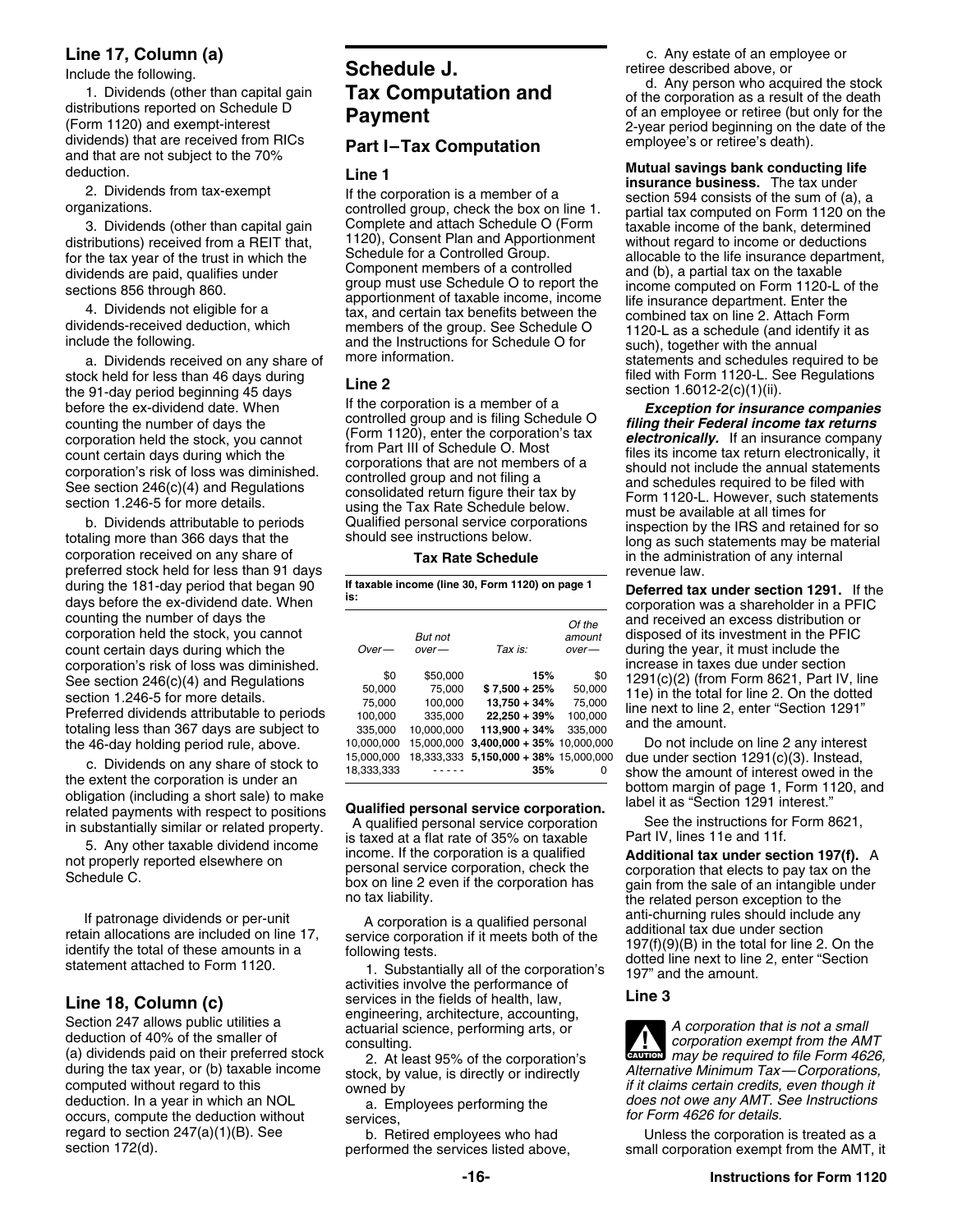may owe the AMT if it has any of the **Line 9b. Recapture of low-income Subtract** the following amounts from adjustments and tax preference items **housing credit.** If the corporation the total for line 10. adjustments and tax preference items **housing credit.** If the corporation the total for line 10.<br>Iisted on Form 4626. The corporation disposed of property (or there was a **.** Deferred tax on t must file Form 4626 if its taxable income reduction in the qualified basis of the of undistributed earnings of a qualified (or loss) before the NOL deduction, property) for which it took the low-income electing fund. See t combined with these adjustments and tax. preference items is more than the smaller Form 8611, Recapture of Low-Income • Deferred LIFO recapture tax (section of \$40,000 or the corporation's allowable Housing Credit. 1363(d)). This tax is the part of the LIFC of \$40,000 or the corporation's allowable Housing Credit. 1363(d)). This tax is the part of the LIFO<br>exemption amount (from Form 4626). For the part of the part of the part of the text of the LIFO

can take the credit for payment of income figuring the interest the corporation may corporation's income including the LIFO<br>tax to a foreign country or U.S. have to include.

years allowed for the current tax year depreciated under the income forecast<br>from Form 8834, Qualified Plug-in Electric method, see Form 8866, Interest **Step 3.** Compare the tax in Step 2 to<br>and Electric Vehicle Credit, li Include on line 5b any credits from Form Method for Property Depreciated Under<br>5735, American Samoa Economic but he Income Forecast Method. 5735, American Samoa Economic the Income Forecast Method. **Step 4.** Multiply the amount figured in<br>Development Credit. See the Instructions the angle alternative tax an avalifying Step 3 by 75%. The result is the deferred

• At any time during the last half of the total for line 13. Enter "T" and the amount tax year more than 50% in value of its (see Form 8882).<br>
outstanding stock is directly or indirectly exact and interest on a nonqualifie

**credit.** If the corporation disposed of **LINE ID**<br>investment credit property or changed its linclude any deferred tax on the payments. See Form 8816, Special Loss investment credit property or changed its use before the end of its useful life or termination of a section 1294 election Discount Account and Special Estimated Tax Payments for Insurance Companies.<br>
For a qualified Tax Payments for Insurance Companies.<br>
For a qualified Tax Payments for Insurance Companies.<br>
For a qualified Tax Payments for Insurance Companies. discovery project grant, enter the increase line 10. See the instructions for Form estimated tax, it may be able to get a<br>in tax from Form 4255, Recapture of 8621, Part V, line 7, and How to report, quick refund by filing in tax from Form 4255, Recapture of 8621, Part V, line 7, and *How to report,*  $P$  below.

property) for which it took the low-income electing fund. See the instructions for housing credit, it may owe a tax. See Form 8621, Part II, line 4c.

Line 5a. To find out when a corporation Long-Term Contracts, for information on **Step 1.** Figure the tax on the can take the credit for payment of income figuring the interest the corporation may corporation's income inclu

tax to a foreign country or U.S. have to include.<br>
possession, see Form 1118, Foreign Tax<br>
Credit — Corporations.<br>
Line 9d. Income due under the<br>
Credit — Corporations.<br>
Line 5b. Enter any qualified electric method. If the Computation Under the Look-Back and the tax in Step 1. The difference the Look-Back the tax in Step 1. The difference the the two is the LIFO recapture tax.

Development Credit. See the Instructions<br>for Form 5735. The result is the deferred<br>Lifform 5735. The result is the allowable<br>Line 5c. Enter on line 5c the allowable alternative tax on qualifying shipping<br>credit from Form 3

credit and any carryforward of that credit, Generally, if an employer terminates the line next to line 10.<br>use Form 8827, Credit for Prior Year employment of a qualified employee less employment of a qualified employee less Minimum Tax—Corporations. than 1 year after the date of initial **Part II– Payments and**<br>**Part II– Payments and** than 1 year after the date of initial **Payments and** Form 8912, Credit to Holders of Tax<br>
Credit allowed for a prior tax year because<br>
Credit Bonds, line 12.<br>
Line 8<br>
Line 8<br>
Line 8<br>
Line 8<br>
Line 8<br>
Line 8<br>
Line 8<br>
Line 8<br>
Line 8<br>
Line 8<br>
Line 8<br>
Line 8<br>
Line 8<br>
Line 8<br>
Line

A corporation is taxed as a personal Character of new markets credit (see<br>holding company under section 542 if:<br>■ At least 60% of its adjusted ordinary Form 8874-B, Notice of Recapture Event and the trust makes a section

definitions and details on how to figure (a) installment sales of certain timeshares apply special estimated tax payments<br>and residential lots (section 453(l)(3)) and (SETP) under section 847 in addition to and residential lots (section 453(l)(3)) and (SETP) under section 847 in addition to<br>(b) certain nondealer installment in its regular estimated tax payments, enter

electing fund in the amount entered on

• Deferred tax on the corporation's share

exemption amount (from Form 4626). For<br>this purpose, taxable income does not<br>include the NOL deduction.<br>See Form 4626 for definitions and<br>details on how to figure the tax.<br>details on how to figure the tax.<br>Line 5<br>Line 5<br>Li

The corporation is required to file Form Line 9f. Other. Include on line 9f<br>3800, General Business Credit, to claim additional taxes and interest such as the<br>any of the business credits. See the following. Attach a stateme Interest.<br>
Line 5d. To figure the minimum tax **•** Recapture of Indian employment credit. 1363-Deferred Tax-\$100" on the dotted credit and any carryforward of that credit. Generally, if an employer terminates the line next

Form 8874-B, Notice of Recapture Event<br>
• At least 60% of its adjusted ordinary<br>
gross income for the tax year is personal<br>
• Recapture of employer-provided<br>
• Recapture of employer-provided<br>
• Recapture of employer-provi nolding company income, and the childcare facilities and services credit corporation's share of the payment in the childcare facilities and services credit • corporation's share of the payment in the childcare facilities a

outstanding stock is directly or indirectly<br>owned by five or fewer individuals.<br>See Schedule PH (Form 1120) for<br>See Schedule PH (Form 1120) for<br>outstanding stock is directly or indirectly<br> $\begin{array}{ccc}\n & \text{Tax and interest on a nonqualified} \\
 & \text{withdrawal from$ fund (section 7518(g)). **Certain life insurance companies.**  $\blacksquare$ <br>• Interest on deferred tax attributable to the corporation is required to make or **Line 9** (b) certain nondealer installment its regular estimated tax payments, enter (b) certain nondealer installment conduction interest obligations (section 453A(c)).<br>
Include any of the following taxes and ● Interest 1260(b)). Interest to line 13, enter "Form 8816" and **Line 9a. Recapture of investment**<br> **Line 10**<br> **Credit** If the corporation disposed of **Line 10**<br> **Line 10**<br> **Credit** If the corporation disposed of **Line 10 Investment Credit Credit Credit Credit Credit Credit Credit Credit Credit Credit Credit Credit Credit Credit C** 

### **Instructions for Form 1120 -17-**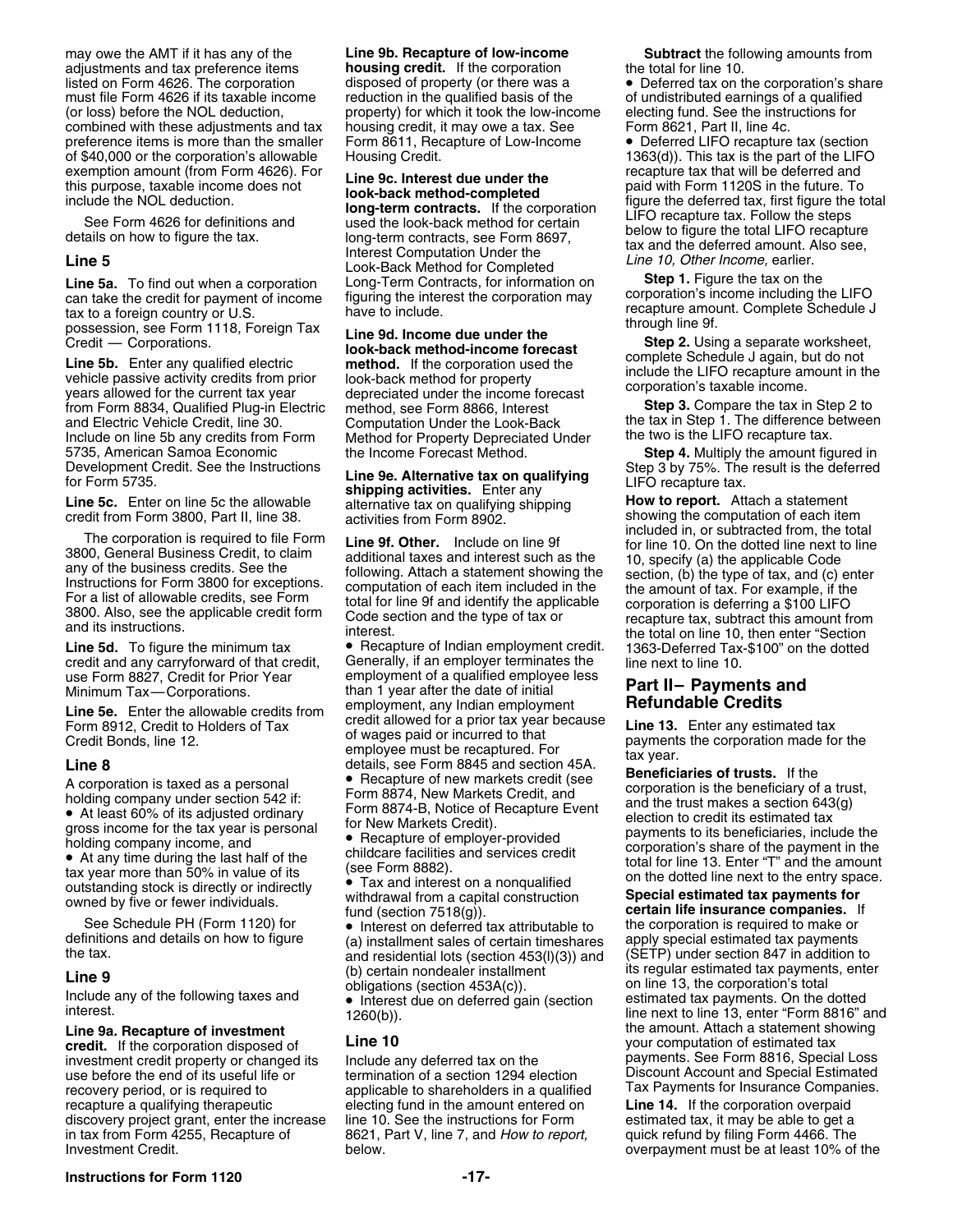corporation's expected income tax liability description of the principal product or the corporation checked "Yes" to question and at least \$500. File Form 4466 after service of the corporation. 4a or 4b, complete and attach Schedule<br>the end of the corporation's tax year, and  $\bigcap_{x \in \mathcal{X}} \mathcal{A}$  and  $\bigcap_{x \in \mathcal{X}} \mathcal{A}$  (Form 1120), Information the end of the corporation's tax year, and<br>
no later than the 15th day of the third<br>
month after the end of the tax year. Form Check the "Yes" box for question 3 if:<br>
Stock.<br>
Stock. 4466 must be filed before the corporation

income tax withheld from any payments it<br>received because, for example, it failed to  $\bullet$  The corporation is a subsidiary in a

any credit from Form 2439, Notice to<br>
Shareholder of Undistributed Long-Term "Yes" box. This applies even if the<br>
Capital Gains, for the corporation's share<br>
Capital Gains, for the corporation's share<br>
of the tax paid by a

Form 3800 and Form 8827. If the parent corporation. The common parent all classes of stock entitled to vote. corporation elected to claim certain must be an includible corporation and the Indicate the name of the corporation, EIN<br>unused research or minimum tax credits following requirements must be met. (if any), country of incor instead of claiming any additional 1. The common parent must own percentage interest owned, directly or<br>first-year special depreciation allowance directly stock that represents at least 80% indirectly, in the total voting for Form 3800 and Form 8827. Enter on of the total value of the stock of at least line 19c the amounts from Form 3800, one of the other includible corporations. tax return rather than the subsidiary<br>Part II, line 17c, and Form 8827, line 8c, if 2. Stock that represents at least 80% members except for su Part II, line 17c, and Form 8827, line 8c, if 2. Stock that represents at least 80% members except for subsidiary members applicable. See the instructions for these of the total voting power and at least 80% in which an in

other refundable credit the corporation is common parent) must be owned directly corporation. List a corporation owned<br>claiming, including the following. Attach a by one or more of the other includible through a disregarde

See the list of Principal Business Activity "Partnerships", and click on "Form 1065 trust owned through a disregarded entity<br>Codes later in the instructions. Using the Frequently Asked Questions." The rather than the disre list of codes and activities, determine from which activity the corporation derives the constructive ownership rules of section **partnership profit, loss, or capital.** For highest percentage of its total receipts. 267(c) (excluding section 267(c)(3)) apply the purpos Enter on lines 2a, 2b, and 2c the principal to ownership of interests in corporate "maximum percentage owned" means the business activity code number, the stock and ownership of interests in the highest percentage of interest in a<br>corporation's business activity, and a profit, loss, or capital of a partnership. If partnership's profit, loss

month after the end of the tax year. Form Check the "Yes" box for question 3 if: Stock.<br>4466 must be filed before the corporation  $\bullet$  The corporation is a subsidiary in an First tax return. The corporation of the corporation at the corporation of the district of the defined below), but is not **Question 5. Constructive**<br>I in the section of the corporation bed folorel filling a consolidated re filing a consolidated return for the tax year **Ownership of Other Entities Line 17.** If the corporation had federal

• The corporation is a subsidiary in a corporation's constructive ownership of parent-subsidiary controlled group. For a corporations, the constructive ownership give the payer its correct EIN, include the parent-subsidiary controlled group. For a other entities, the constructive ownership<br>amount withheld in the total for line 17. definition of a parent-subsidiary controlled rules

Any corporation that meets either of corporate stock. Generally, if an entity (a **Line 19a. Credit from Form 2439.** Enter

to Form 1120. O (Form 1120)), it is still considered a **Question 5a**

**Line 19c. Refundable credits from** through stock ownership with a common 50% or more of the total voting power of

first-year special depreciation allowance directly stock that represents at least 80% indirectly, in the total voting power. Li<br>for eligible property, see the Instructions of the total voting power and at least 80% the par of the total voting power and at least 80% the parent corporation of an affiliated<br>of the total value of the stock of at least group of corporations filing a consolidated

of the total voting power and at least 80% Line 19d. Other. Include on line 19d any the other corporations (except for the owned, directly or indirectly, in the parent other refundable credit the corporation is common parent) must be owned directly corporation. Lis

amount of the credit.<br>
• Credit for tax on ozone-depleting **For this purpose, the term "stock" Question 5b**<br> **and the continue of the Credit of the Credit of the Credit of the Credit of the Credit of the Credit of the Cr** Channel State Section 4682(g)(2). generally does not include any stock that List each foreign or domestic partnership<br>
Channel State Section 960(b). If an (a) is nonvoting, (b) is nonconvertible, in which the corporation,

Complete all items that apply to the<br>
owned in a partnership for purposes of partnership tax year, or, for a trust, the<br>
Ouestion 2 *irs.gov.* Click on "Businesses", click on beneficial interest. List a partnership or<br>
own **Question 2** *[irs.gov.](www.irs.gov)* Click on "Businesses", click on beneficial interest. List a partnership or

> $267(c)$  (excluding section  $267(c)(3)$ ) apply profit, loss, or capital of a partnership. If

group, see the Instructions for Schedule Tules of section 267(c) (excluding section<br>amount withheld in the total for line 17. The group, see the Instructions for Schedule 267(c)(3)) apply to ownership of interests<br>**Line 19** 

**Line 19b. Credit for federal tax on** member of a controlled group for this **List each foreign or domestic corporation**<br> **fuels.** Enter the total income tax credit purpose.<br>
claimed on Form 4136, Credit for Federal **Affili** (if any), country of incorporation, and the forms.<br>**I ine 19d Other** lockude on line 19d any the other corporations (except for the owned, directly or indirectly, in the parent

• Credit under section 960(b). If an<br>
increase in the limitation under section<br>
960(b) exceeds the total tax on Schedule<br>
960(b) exceeds the total tax on Schedule<br>
3. Line 11, for the tax year, the amount of<br>
3. Line 11, **Question 4. Constructive**<br>**Ownership of the Corporation** beneficial interest. Indicate the name, EIN (if any), country of organization, and the **Schedule K.**<br>**Note.** For supplemental information and maximum percentage interest owned,<br>**Other Information** examples of reasonable methods for directly or indirectly. in the pro **Other Information** examples of reasonable methods for directly or indirectly, in the profit, loss, or determining the percentage interest capital of the partnership at the end of the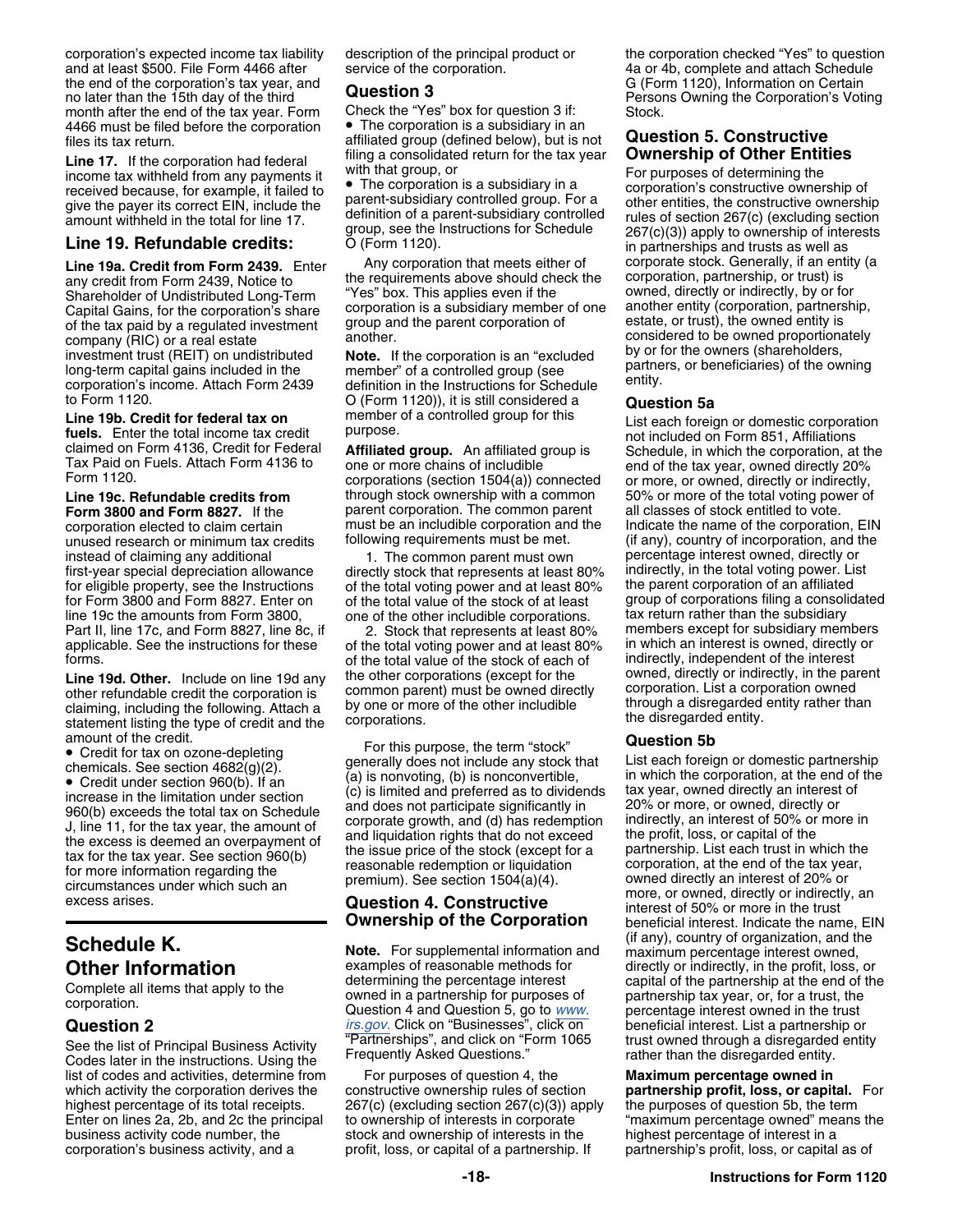the end of the partnership's tax year, as  $\bullet$  An individual who is a citizen of a U.S.  $\bullet$  The corporation or a related party determined under the partnership possession (but who is not a U.S. citizen issued audited financial statements<br>agreement, when taking into account the or resident), example and the reporting all or a portion of the agreement, when taking into account the constructive ownership rules earlier. If the  $\bullet$  A foreign partnership, corporation's operations for all or a partnership agreement does not express • A foreign corporation, expression portion of the corporation's tax year; and<br>the partner's share of profit, loss, and • Any foreign estate or trust within the • The corporation has capital as fixed percentages, use a meaning of section 7701(a)(31), or positions that must be reported on reasonable method in arriving at the • A foreign government (or one of its Schedule UTP.<br>percentage items for the purposes of agencies or instrumentalities) to the percentage items for the purposes of agencies or instrumentalities) to the<br>completing question 5b. Such method<br>must be consistent with the partnership<br>a commercial activity as described in<br>a gereement. The method used to c

**Example.** Corporation A owns,<br>
directly, a 50% interest in the profit, loss,<br>
or capital of Partnership B. Corporation A if the Form 5472. If the<br>
or capital of Partnership B. Corporation A if the Form 5472, Information interest (50% of 70%) in the profit, loss, or capital of Partnership C and owns,<br>indirectly, 35% of the voting stock of Show any tax-exempt interest received or **Ralance Show**<br>**Indirectly, 35% of the voting stock of** Show any tax-exempt interest received or indirectly, 35% of the voting stock of<br>
Corporation D. Corporation A owns,<br>
directly or indirectly, a 50% interest in the<br>
dividends received as a shareholder in a<br>
profit loss or capital of Partnership C<br>
mutual fund or o profit, loss, or capital of Partnership C mutual fund or other RIC. Also, if (15% directly and 35% indirectly), and required. include the same amou

owned at least 25% of (a) the total voting return that elect to waive the entire<br>nower of all classes of stock of the carryback period for the group must also value of all classes of stock of the Regulations section 1.1502-21(b)(3) or Schedule L.<br>
Schedule L.<br>
Schedule L.

section 318 apply in determining if a Enter the amount of the NOL carryover to shareholder's equity for all corporations<br>corporation is foreign owned. See section the tax year from prior years, even if in ing in the return corporation is foreign owned. See section the tax year from prior years, even if foreing in the recturn earlier.<br>6038A(c)(5) and the related regulations. Some of the loss is used to offset income featurn earlier.

**Note.** If there is more than one any NOL deduction reported on line 29a. **Line 5**<br>25%-or-more foreign owner complete Include on this line: 25%-or-more foreign owner, complete **Question 14** •State and 7b for the foreign person with  $\frac{Q}{T}$  and  $\frac{Q}{T}$  for the foreign person with  $\frac{Q}{T}$  are and local government obligation

- 
- 

voting stock of Corporation D (15% Part II, line 13, if applicable). total assets at the end of the tax year less<br>directly and 35% indirectly.<br>Corporation A reports in its answer to the corporation has an NOL, it generally

some of the loss is used to offset income<br>on this return. The amount to enter is the Enter on line 7a the percentage owned<br>by the foreign person specified in<br>question 7. On line 7b, enter the name of the name of carryback or carryover) to a tax year prior this line.<br>question 7. On line 7b, enter the name o question 7. On line 7b, enter the name of carryback or carryover) to a tax year prior<br>to 2011. Do not reduce the amount by

the highest percentage of ownership. A corporation that files Form 1120 must the highest percentage of ownership **Foreign person.** The term "foreign 2011 income tax return if: • Stock in a mutual fund or other RIC that

person" means: • • The corporation has assets that equal distributed exempt-interest dividends<br>• A foreign citizen or nonresident alien, • or exceed \$100 million; • • • • • • • during the tax year of the corporation. • A foreign citizen or nonresident alien, or exceed \$100 million; during the tax year of the corporation.

• The corporation has one or more tax

(15% directly and 35% indirectly), and required, include the same amount on Corporations with total receipts (line 1c owns, directly or indirectly, 50% of the Schedule M-1, line 7 (or Schedule M-3, plus lines 4 through 10

Guestion r<br>Check the "Yes" box if one foreign person Corporations filing a consolidated complete Schedule M-3 (Form 1120)<br>The complete Schedule M-3 (Form 1120) complete Schedule M-1. See the complete Schedule M-1. See the power of all classes of stock of the carryback period for the group must also separate Instructions for Schedule M-3<br>corporation entitled to vote, or (b) the total attach the statement required by (Form 1120) for provision

the election will not be valid. corporation. If filing a consolidated return, report The constructive ownership rules of **Item 12 Item 12** total consolidated assets, liabilities, and<br>tion 318 apply in determining if a **Enter the amount of the NOL carryover to** shareholder's equity for all corporations

- 
- 
- gross income under section 103(a), and
-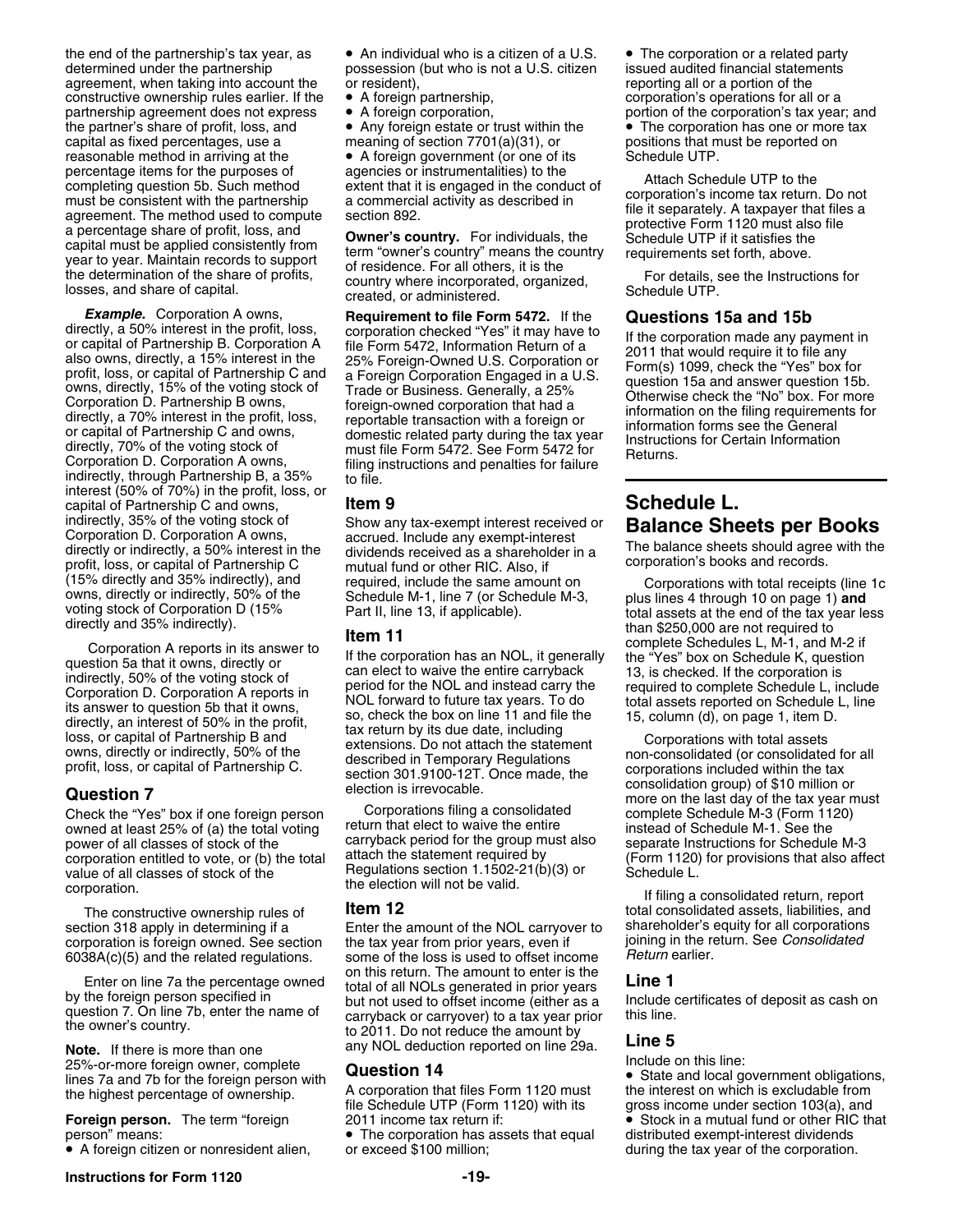- Unrealized gains and losses on
- securities held "available for sale." • Foreign currency translation
- 

• The excess of additional pension

## For more information, see Pub. 542. **Schedule M-1. Line 5c Reconciliation of Income** Include any of the following. **Line 7**

plus lines 4 through 10 on page 1) **and** • The part of business gifts over \$25. same amount on Schedule K, item 9.

**Line 26** total assets at the end of the tax year less • Expenses of an individual over \$2,000, Some examples of adjustments to report than \$250,000 are not required to which are allocable to conventions on complete Schedules L, M-1, and M-2 if cruise ships.<br>
In cruise ships. the "Yes" box on Schedule K, question **a** 

non-consolidated (or consolidated for all under section  $274(n)$ ).<br>corporations included within the tax **e** The cost of skyboxe liability over unrecognized prior service corporations included within the tax  $\bullet$  The cost of skyboxes over the face<br>consolidation group) of \$10 million or solution the tax ost tickets The consolidation group) of \$10 million or value of nonluxury box seat tickets.<br>• Guarantees of employee stock (ESOP) more on the last diay of the tax year must • The part of luxury water travel Guarantees of employee stock (ESOP) more on the last day of the tax year must debt.<br>
complete Schedule M-3 (Form 1120) Gold complete Schedule M-3 (Form 1120)<br>Compensation related to employee instead of Schedule M-3 (Form 1120) expenses not deductible under section<br>filing Early 1100 that is not required to file 274(m). stock award plans.<br>If the total adjustment to be entered on Schedule M-3 may voluntarily file **FORE** Expenses for travel as a form of From 1120) for the total adjustment to be entered on<br>line 26 is a negative amount, enter the<br>amount in parentheses.<br>amount in parentheses.<br>(Form 1120) for more information.<br>The total adjustment to be enterted on<br>Schedule M

- Meal and entertainment expenses not
- 
- 
- 

- Unrealized gains and losses on the "Yes" box on Schedule K, question Employee achievement awards over
- Foreign currency translation **•** The cost of entertainment tickets over adjustments.<br>
adjustments. Corporations with total assets face value (also subject to 50% limit face value (also subject to 50% limit
	-
	-
	-

(Loss) per Books With  $\bullet$  Meal and entertainment expenses not expert any tax exempt interest received<br>Income per Return  $\bullet$  Expenses for the use of an experiment or accrued, including any exempt-interest<br>Income per Retu Corporations with total receipts (line 1c entertainment facility. mutual fund or other RIC. Also report this

**Paperwork Reduction Act Notice.** We ask for the information on these forms to carry out the Internal Revenue laws of the United States. You are required to give us the information. We need it to ensure that you are complying with these laws and to allow us to figure and collect the right amount of tax.

You are not required to provide the information requested on a form that is subject to the Paperwork Reduction Act unless the form displays a valid OMB control number. Books or records relating to a form or its instructions must be retained as long as their contents may become material in the administration of any Internal Revenue law. Generally, tax returns and return information are confidential, as required by section 6103.

The time needed to complete and file the following forms will vary depending on individual circumstances. The estimated average times are: **Copying,** 

| <b>Form</b>     | Recordkeeping   | Learning about<br>the law or the form | Preparing the form | CUPYING,<br>assembling.<br>and sending the<br>form to the IRS |
|-----------------|-----------------|---------------------------------------|--------------------|---------------------------------------------------------------|
| 1120            | 65 hr., 31 min. | 41 hr., 16 min.                       | 71 hr., 8 min.     | 7 hr., 46 min.                                                |
| Sch. B (1120)   | 3 hr., 06 min.  | 1 hr.                                 | 1 hr., 5 min.      |                                                               |
| Sch. D (1120)   | 9 hr., 05 min.  | 3 hr., 55 min.                        | 6 hr., 5 min.      | 32 min.                                                       |
| Sch. G (1120)   | 2 hr., 37 min.  | 30 min.                               | 34 min.            | -----                                                         |
| Sch. H (1120)   | 5 hr., 58 min.  | 35 min.                               | 43 min.            | -----                                                         |
| Sch. M-3 (1120) | 79 hr., 52 min. | 3 hr., 40 min.                        | 5 hr., 8 min.      | .                                                             |
| Sch. N (1120)   | 3 hr., 21 min.  | 1 hr 30 min.                          | 4 hr., 24 min.     | 48 min.                                                       |
| Sch. O (1120)   | 13 hr., 23 min. | 2 hr., 5 min.                         | 2 hr., 23 min.     | .                                                             |
| Sch. PH (1120)  | 12 hr., 54 min. | 4 hr., 18 min.                        | 6 hr., 34 min.     | 32 min.                                                       |
| Sch. UTP (1120) | 2 hr., 48 min.  | 36 min.                               | 34 min.            | -----                                                         |

If you have comments concerning the accuracy of these time estimates or suggestions for making these forms simpler, we would be happy to hear from you. You can write to Internal Revenue Service, Tax Products Coordinating Committee, SE:W:CAR:MP:T:M:S, 1111 Constitution Ave. NW, IR-6526, Washington, DC 20224. Do not send the tax form to this address. Instead, see *Where To File*, earlier.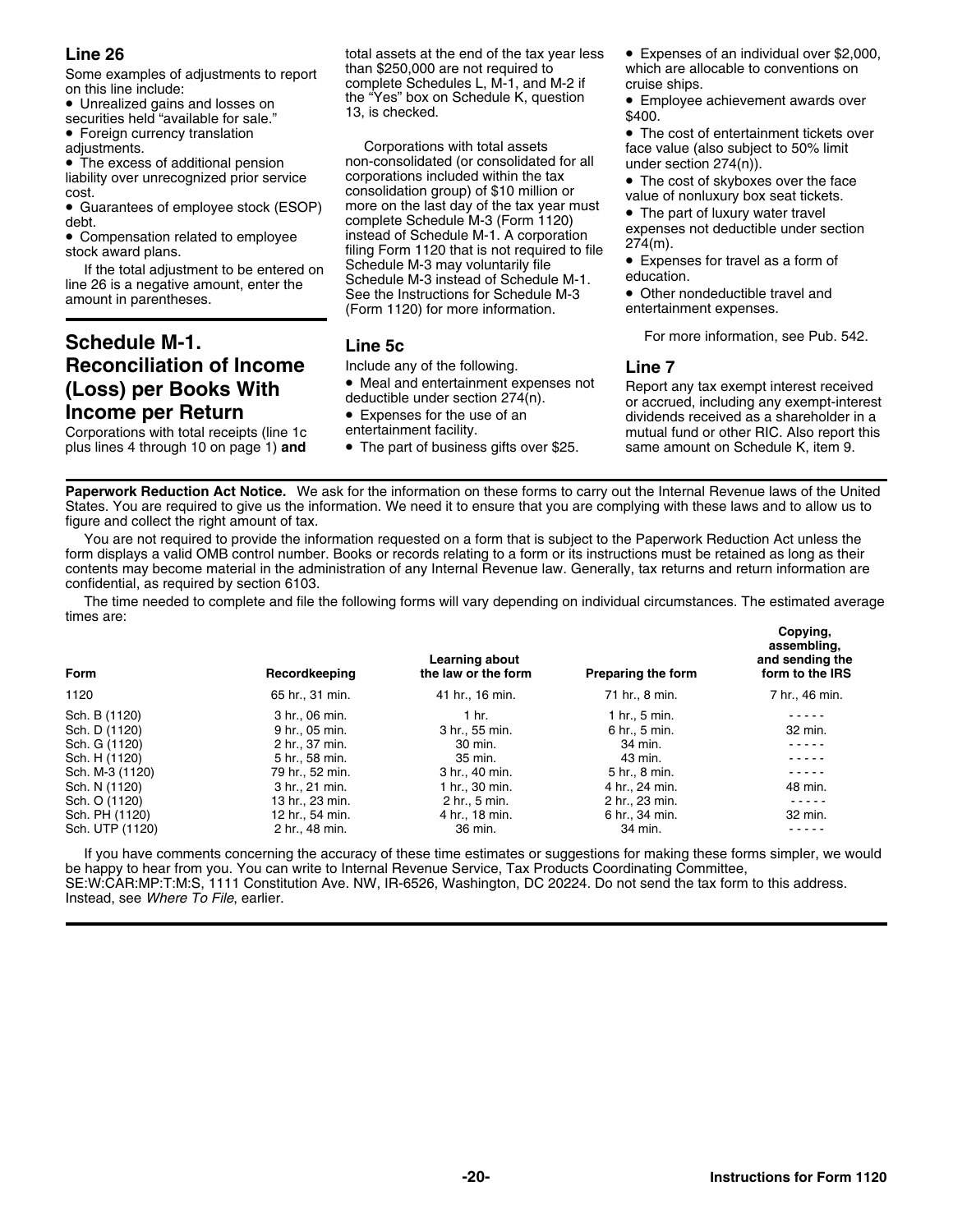**Principal Business Activity**<br> **Codes**<br> **Codes**<br> **Codes**<br> **Codes**<br> **Codes**<br> **Codes**<br> **Codes**<br> **Codes**<br> **Codes**<br> **Codes**<br> **Codes**<br> **Codes**<br> **Codes**<br> **Codes**<br> **Codes**<br> **Codes**<br> **Codes**<br> **Codes**<br> **Codes**<br> **Codes**<br> **Codes**<br> **C** 

| Code                   |                                                                                                   |  |
|------------------------|---------------------------------------------------------------------------------------------------|--|
| and Hunting            | <b>Agriculture, Forestry, Fishing</b>                                                             |  |
| <b>Crop Production</b> |                                                                                                   |  |
| 111100                 | Oilseed & Grain Farming                                                                           |  |
| 111210                 | Vegetable & Melon Farming<br>(including potatoes & yams)                                          |  |
| 111300                 | Fruit & Tree Nut Farming                                                                          |  |
|                        |                                                                                                   |  |
| 111400                 | Greenhouse, Nursery, &                                                                            |  |
|                        | <b>Floriculture Production</b>                                                                    |  |
| 111900                 | <b>Other Crop Farming</b>                                                                         |  |
|                        | (including tobacco, cotton,<br>sugarcane, hay, peanut,<br>sugar beet & all other crop<br>farming) |  |
|                        | <b>Animal Production</b>                                                                          |  |
| 112111                 | Beef Cattle Ranching &                                                                            |  |
|                        | Farming                                                                                           |  |
| 112112                 | <b>Cattle Feedlots</b>                                                                            |  |
|                        |                                                                                                   |  |
| 112120                 | Dairy Cattle & Milk                                                                               |  |
|                        | Production                                                                                        |  |
| 112210                 | Hog & Pig Farming                                                                                 |  |
| 112300                 | Poultry & Egg Production                                                                          |  |
| 112400                 | Sheep & Goat Farming                                                                              |  |
| 112510                 | Aquaculture (including                                                                            |  |
|                        | shellfish & finfish farms &                                                                       |  |
|                        | hatcheries)                                                                                       |  |
| 112900                 | <b>Other Animal Production</b>                                                                    |  |
|                        |                                                                                                   |  |
|                        | <b>Forestry and Logging</b>                                                                       |  |
| 113110                 | <b>Timber Tract Operations</b>                                                                    |  |
| 113210                 | Forest Nurseries & Gathering                                                                      |  |
|                        | of Forest Products                                                                                |  |
| 113310                 | Logging                                                                                           |  |
|                        |                                                                                                   |  |
|                        | <b>Fishing, Hunting and Trapping</b>                                                              |  |
| 114110                 | Fishing                                                                                           |  |
| 114210                 | Hunting & Trapping                                                                                |  |
|                        | <b>Support Activities for Agriculture</b>                                                         |  |
| and Forestry           |                                                                                                   |  |
| 115110                 |                                                                                                   |  |
|                        | Support Activities for Crop                                                                       |  |
|                        | Production (including cotton                                                                      |  |
|                        | ginning, soil preparation,                                                                        |  |
|                        | planting, & cultivating)                                                                          |  |
| 115210                 | <b>Support Activities for Animal</b>                                                              |  |
|                        | Production                                                                                        |  |
| 115310                 | <b>Support Activities For</b>                                                                     |  |
|                        | Forestry                                                                                          |  |
|                        |                                                                                                   |  |
| Mining                 |                                                                                                   |  |
| 211110                 | Oil & Gas Extraction                                                                              |  |
| 212110                 | Coal Mining                                                                                       |  |
| 212200                 | Metal Ore Mining                                                                                  |  |
| 212310                 | Stone Mining & Quarrying                                                                          |  |
|                        |                                                                                                   |  |
| 212320                 | Sand, Gravel, Clay, &                                                                             |  |
|                        | Ceramic & Refractory                                                                              |  |
|                        | Minerals Mining & Quarrying                                                                       |  |
| 212390                 | <b>Other Nonmetallic Mineral</b>                                                                  |  |
|                        | Mining & Quarrying                                                                                |  |
| 213110                 | Support Activities for Mining                                                                     |  |
|                        |                                                                                                   |  |
| Utilities              |                                                                                                   |  |
| 221100                 | Electric Power Generation,                                                                        |  |
|                        | <b>Transmission &amp; Distribution</b>                                                            |  |
| 221210                 | Natural Gas Distribution                                                                          |  |
|                        |                                                                                                   |  |
| 221300                 | Water, Sewage & Other                                                                             |  |
|                        | Systems                                                                                           |  |
| 221500                 | <b>Combination Gas &amp; Electric</b>                                                             |  |
|                        |                                                                                                   |  |
| Construction           |                                                                                                   |  |
|                        | <b>Construction of Buildings</b>                                                                  |  |
| 236110                 |                                                                                                   |  |
|                        | <b>Residential Building</b><br>Construction                                                       |  |
|                        |                                                                                                   |  |
| 236200                 | Nonresidential Building                                                                           |  |
|                        | Construction                                                                                      |  |
|                        |                                                                                                   |  |
|                        |                                                                                                   |  |

| ture, Forestry, Fishing                            | Construction  | Heavy and Civil Engineering                                 | wood Product          |                        |
|----------------------------------------------------|---------------|-------------------------------------------------------------|-----------------------|------------------------|
| nting                                              | 237100        | Utility System Construction                                 | 321110                | Sawn<br>Prese          |
| duction                                            | 237210        | <b>Land Subdivision</b>                                     | 321210                | Vene                   |
| Oilseed & Grain Farming                            | 237310        | Highway, Street, & Bridge                                   |                       | Engin                  |
| Vegetable & Melon Farming                          |               | Construction                                                |                       | Mfg                    |
| (including potatoes & yams)                        | 237990        | Other Heavy & Civil                                         | 321900                | Other                  |
| Fruit & Tree Nut Farming                           |               | <b>Engineering Construction</b>                             | Paper Manufao         |                        |
| Greenhouse, Nursery, &<br>Floriculture Production  |               | <b>Specialty Trade Contractors</b>                          | 322100                | Pulp,                  |
| <b>Other Crop Farming</b>                          |               | 238100 Foundation, Structure, &                             |                       | Mills                  |
| (including tobacco, cotton,                        |               | <b>Building Exterior Contractors</b>                        | 322200                | Conv                   |
| sugarcane, hay, peanut,                            |               | (including framing carpentry,<br>masonry, glass, roofing, & | <b>Printing and R</b> |                        |
| sugar beet & all other crop                        |               | siding)                                                     | <b>Activities</b>     |                        |
| farming)                                           | 238210        | <b>Electrical Contractors</b>                               | 323100                | Printin<br>Activi      |
| roduction                                          | 238220        | Plumbing, Heating, &                                        | Petroleum and         |                        |
| Beef Cattle Ranching &<br>Farming                  |               | Air-Conditioning Contractors                                | Manufacturing         |                        |
| Cattle Feedlots                                    | 238290        | <b>Other Building Equipment</b>                             | 324110                | Petrol                 |
| Dairy Cattle & Milk                                |               | Contractors                                                 |                       | (inclu                 |
| Production                                         | 238300        | <b>Building Finishing</b>                                   | 324120                | Aspha                  |
| Hog & Pig Farming                                  |               | Contractors (including<br>drywall, insulation, painting,    |                       | Satur                  |
| Poultry & Egg Production                           |               | wallcovering, flooring, tile, &                             | 324190                | Other                  |
| Sheep & Goat Farming                               |               | finish carpentry)                                           |                       | Produ                  |
| Aquaculture (including                             | 238900        | <b>Other Specialty Trade</b>                                | <b>Chemical Man</b>   |                        |
| shellfish & finfish farms &                        |               | Contractors (including site                                 | 325100                | Basic                  |
| hatcheries)                                        |               | preparation)                                                | 325200                | Resin<br>Artific       |
| Other Animal Production                            |               | <b>Manufacturing</b>                                        |                       | Filam                  |
| and Logging                                        |               |                                                             | 325300                | Pestio                 |
| Timber Tract Operations                            | 311110        | <b>Food Manufacturing</b>                                   |                       | Agricu                 |
| Forest Nurseries & Gathering<br>of Forest Products | 311200        | Animal Food Mfg<br>Grain & Oilseed Milling                  | 325410                | Pharn                  |
| Logging                                            | 311300        | Sugar & Confectionery                                       |                       | Mfg                    |
| <b>Hunting and Trapping</b>                        |               | <b>Product Mfg</b>                                          | 325500                | Paint,                 |
| Fishing                                            | 311400        | Fruit & Vegetable Preserving                                |                       | Mfg                    |
| Hunting & Trapping                                 |               | & Specialty Food Mfg                                        | 325600                | Soap,<br>Toilet        |
| <b>Activities for Agriculture</b>                  | 311500        | Dairy Product Mfg                                           | 325900                | Other                  |
| stry                                               | 311610        | Animal Slaughtering and                                     |                       | Prepa                  |
| Support Activities for Crop                        |               | Processing                                                  | <b>Plastics and R</b> |                        |
| Production (including cotton                       | 311710        | Seafood Product Preparation                                 | Manufacturing         |                        |
| ginning, soil preparation,                         |               | & Packaging                                                 | 326100                | Plasti                 |
| planting, & cultivating)                           | 311800        | Bakeries & Tortilla Mfg                                     | 326200                | Rubb                   |
| Support Activities for Animal<br>Production        | 311900        | Other Food Mfg (including<br>coffee, tea, flavorings &      | Nonmetallic M         |                        |
| Support Activities For                             |               | seasonings)                                                 | Manufacturing         |                        |
| Forestry                                           |               | <b>Beverage and Tobacco Product</b>                         | 327100                | Clay I                 |
|                                                    | Manufacturing |                                                             |                       | Mfg                    |
|                                                    |               | 312110 Soft Drink & Ice Mfg                                 | 327210                | Glass                  |
| Oil & Gas Extraction                               | 312120        | Breweries                                                   | 327300                | Ceme<br>Mfg            |
| Coal Mining                                        | 312130        | Wineries                                                    | 327400                | Lime                   |
| Metal Ore Mining                                   | 312140        | <b>Distilleries</b>                                         | 327900                | Other                  |
| Stone Mining & Quarrying                           | 312200        | <b>Tobacco Manufacturing</b>                                |                       | Produ                  |
| Sand, Gravel, Clay, &                              |               | <b>Textile Mills and Textile Product</b>                    | <b>Primary Metal</b>  |                        |
| Ceramic & Refractory                               | Mills         |                                                             | 331110                | Iron 8                 |
| Minerals Mining & Quarrying                        | 313000        | <b>Textile Mills</b>                                        |                       | Mfg                    |
| Other Nonmetallic Mineral<br>Mining & Quarrying    |               | 314000 Textile Product Mills                                | 331200                | Steel                  |
| Support Activities for Mining                      |               | <b>Apparel Manufacturing</b>                                |                       | Purch                  |
|                                                    |               | 315100 Apparel Knitting Mills                               | 331310                | Alumi<br>Produ         |
|                                                    | 315210        | Cut & Sew Apparel<br>Contractors                            | 331400                | Nonfe                  |
| Electric Power Generation,                         | 315220        | Men's & Boys' Cut & Sew                                     |                       | Alumi                  |
| Transmission & Distribution                        |               | Apparel Mfg                                                 |                       | Proce                  |
| Natural Gas Distribution                           | 315230        | Women's & Girls' Cut & Sew                                  | 331500                | Found                  |
| Water, Sewage & Other                              |               | Apparel Mfg                                                 | <b>Fabricated Met</b> |                        |
| Systems                                            | 315290        | Other Cut & Sew Apparel Mfg                                 | Manufacturing         |                        |
| <b>Combination Gas &amp; Electric</b>              | 315990        | Apparel Accessories & Other                                 | 332110                | Forgir                 |
|                                                    |               | Apparel Mfg                                                 | 332210                | Cutler                 |
| ıction                                             |               | <b>Leather and Allied Product</b>                           | 332300                | Archit                 |
| tion of Buildings                                  | Manufacturing |                                                             |                       | Metal                  |
| <b>Residential Building</b>                        | 316110        | Leather & Hide Tanning &<br>Finishing                       | 332400                | <b>Boiler</b><br>Conta |
| Construction<br>Nonresidential Building            | 316210        | Footwear Mfg (including                                     | 332510                | Hardy                  |
| Construction                                       |               | rubber & plastics)                                          | 332610                | Spring                 |
|                                                    | 316990        | Other Leather & Allied                                      | 332700                | Mach                   |
|                                                    |               |                                                             |                       |                        |

| Code         |                                                           | Code             |                                                                   | Code              |                                                               | Code             |                                                              |
|--------------|-----------------------------------------------------------|------------------|-------------------------------------------------------------------|-------------------|---------------------------------------------------------------|------------------|--------------------------------------------------------------|
|              | Agriculture, Forestry, Fishing                            |                  | <b>Heavy and Civil Engineering</b>                                |                   | <b>Wood Product Manufacturing</b>                             | 332810           | Coating, Engraving, Heat                                     |
| and Hunting  |                                                           | Construction     |                                                                   |                   | 321110 Sawmills & Wood                                        |                  | Treating, & Allied Activities                                |
|              | <b>Crop Production</b>                                    |                  | 237100 Utility System Construction                                |                   | Preservation                                                  | 332900           | <b>Other Fabricated Metal</b>                                |
|              | 111100 Oilseed & Grain Farming                            | 237210           | <b>Land Subdivision</b>                                           | 321210            | Veneer, Plywood, &                                            |                  | Product Mfg                                                  |
|              | 111210 Vegetable & Melon Farming                          | 237310           | Highway, Street, & Bridge                                         |                   | <b>Engineered Wood Product</b><br>Mfg                         |                  | <b>Machinery Manufacturing</b>                               |
|              | (including potatoes & yams)                               |                  | Construction                                                      |                   | 321900 Other Wood Product Mfg                                 |                  | 333100 Agriculture, Construction, &<br>Mining Machinery Mfg  |
|              | 111300 Fruit & Tree Nut Farming                           | 237990           | Other Heavy & Civil<br><b>Engineering Construction</b>            |                   | <b>Paper Manufacturing</b>                                    | 333200           | Industrial Machinery Mfg                                     |
| 111400       | Greenhouse, Nursery, &                                    |                  | <b>Specialty Trade Contractors</b>                                | 322100            | Pulp, Paper, & Paperboard                                     | 333310           | <b>Commercial &amp; Service</b>                              |
|              | <b>Floriculture Production</b>                            |                  | 238100 Foundation, Structure, &                                   |                   | Mills                                                         |                  | Industry Machinery Mfg                                       |
| 111900       | <b>Other Crop Farming</b>                                 |                  | <b>Building Exterior Contractors</b>                              |                   | 322200 Converted Paper Product Mfg                            | 333410           | Ventilation, Heating,                                        |
|              | (including tobacco, cotton,<br>sugarcane, hay, peanut,    |                  | (including framing carpentry,                                     |                   | <b>Printing and Related Support</b>                           |                  | Air-Conditioning, &                                          |
|              | sugar beet & all other crop                               |                  | masonry, glass, roofing, &                                        | <b>Activities</b> |                                                               |                  | <b>Commercial Refrigeration</b>                              |
|              | farming)                                                  |                  | siding)                                                           |                   | 323100 Printing & Related Support                             |                  | Equipment Mfg                                                |
|              | Animal Production                                         | 238210<br>238220 | <b>Electrical Contractors</b><br>Plumbing, Heating, &             |                   | Activities                                                    | 333510<br>333610 | <b>Metalworking Machinery Mfg</b><br>Engine, Turbine & Power |
|              | 112111 Beef Cattle Ranching &                             |                  | Air-Conditioning Contractors                                      |                   | <b>Petroleum and Coal Products</b>                            |                  | <b>Transmission Equipment Mfg</b>                            |
|              | Farming                                                   | 238290           | Other Building Equipment                                          | Manufacturing     | 324110 Petroleum Refineries                                   | 333900           | Other General Purpose                                        |
|              | 112112 Cattle Feedlots                                    |                  | Contractors                                                       |                   | (including integrated)                                        |                  | <b>Machinery Mfg</b>                                         |
| 112120       | Dairy Cattle & Milk<br>Production                         | 238300           | <b>Building Finishing</b>                                         | 324120            | Asphalt Paving, Roofing, &                                    |                  | <b>Computer and Electronic Product</b>                       |
|              | 112210 Hog & Pig Farming                                  |                  | Contractors (including                                            |                   | Saturated Materials Mfg                                       | Manufacturing    |                                                              |
| 112300       | Poultry & Egg Production                                  |                  | drywall, insulation, painting,<br>wallcovering, flooring, tile, & | 324190            | Other Petroleum & Coal                                        |                  | 334110 Computer & Peripheral                                 |
| 112400       | Sheep & Goat Farming                                      |                  | finish carpentry)                                                 |                   | Products Mfg                                                  | 334200           | Equipment Mfg<br><b>Communications Equipment</b>             |
| 112510       | Aquaculture (including                                    | 238900           | <b>Other Specialty Trade</b>                                      |                   | <b>Chemical Manufacturing</b>                                 |                  | Mfg                                                          |
|              | shellfish & finfish farms &                               |                  | Contractors (including site                                       | 325100            | <b>Basic Chemical Mfg</b>                                     | 334310           | Audio & Video Equipment                                      |
|              | hatcheries)                                               |                  | preparation)                                                      | 325200            | Resin, Synthetic Rubber, &<br>Artificial & Synthetic Fibers & |                  | Mfg                                                          |
|              | 112900 Other Animal Production                            |                  | <b>Manufacturing</b>                                              |                   | Filaments Mfg                                                 | 334410           | Semiconductor & Other                                        |
|              | Forestry and Logging                                      |                  |                                                                   | 325300            | Pesticide, Fertilizer, & Other                                |                  | <b>Electronic Component Mfg</b>                              |
|              | 113110 Timber Tract Operations                            |                  | <b>Food Manufacturing</b><br>311110 Animal Food Mfg               |                   | Agricultural Chemical Mfg                                     | 334500           | Navigational, Measuring,                                     |
|              | 113210 Forest Nurseries & Gathering<br>of Forest Products |                  | 311200 Grain & Oilseed Milling                                    | 325410            | Pharmaceutical & Medicine                                     |                  | Electromedical, & Control<br><b>Instruments Mfg</b>          |
| 113310       | Logging                                                   | 311300           | Sugar & Confectionery                                             |                   | Mfg                                                           | 334610           | Manufacturing &                                              |
|              | Fishing, Hunting and Trapping                             |                  | <b>Product Mfg</b>                                                | 325500            | Paint, Coating, & Adhesive<br>Mfa                             |                  | Reproducing Magnetic &                                       |
| 114110       | Fishing                                                   | 311400           | Fruit & Vegetable Preserving                                      | 325600            | Soap, Cleaning Compound, &                                    |                  | Optical Media                                                |
| 114210       | Hunting & Trapping                                        |                  | & Specialty Food Mfg                                              |                   | <b>Toilet Preparation Mfg</b>                                 |                  | Electrical Equipment, Appliance, and                         |
|              | <b>Support Activities for Agriculture</b>                 | 311500           | Dairy Product Mfg                                                 | 325900            | Other Chemical Product &                                      |                  | <b>Component Manufacturing</b>                               |
| and Forestry |                                                           | 311610           | Animal Slaughtering and                                           |                   | <b>Preparation Mfg</b>                                        |                  | 335100 Electric Lighting Equipment<br>Mfg                    |
|              | 115110 Support Activities for Crop                        |                  | Processing<br>311710 Seafood Product Preparation                  |                   | <b>Plastics and Rubber Products</b>                           | 335200           | Household Appliance Mfg                                      |
|              | Production (including cotton                              |                  | & Packaging                                                       | Manufacturing     |                                                               | 335310           | <b>Electrical Equipment Mfg</b>                              |
|              | ginning, soil preparation,<br>planting, & cultivating)    | 311800           | Bakeries & Tortilla Mfg                                           |                   | 326100 Plastics Product Mfg                                   | 335900           | Other Electrical Equipment &                                 |
| 115210       | <b>Support Activities for Animal</b>                      | 311900           | Other Food Mfg (including                                         |                   | 326200 Rubber Product Mfg                                     |                  | <b>Component Mfg</b>                                         |
|              | Production                                                |                  | coffee, tea, flavorings &                                         | Manufacturing     | <b>Nonmetallic Mineral Product</b>                            |                  | <b>Transportation Equipment</b>                              |
| 115310       | <b>Support Activities For</b>                             |                  | seasonings)                                                       | 327100            | Clay Product & Refractory                                     | Manufacturing    |                                                              |
|              | Forestry                                                  | Manufacturing    | <b>Beverage and Tobacco Product</b>                               |                   | Mfg                                                           |                  | 336100 Motor Vehicle Mfg                                     |
|              |                                                           |                  | 312110 Soft Drink & Ice Mfg                                       | 327210            | Glass & Glass Product Mfg                                     | 336210           | Motor Vehicle Body & Trailer<br>Mfg                          |
| Mining       | 211110 Oil & Gas Extraction                               | 312120           | <b>Breweries</b>                                                  | 327300            | <b>Cement &amp; Concrete Product</b>                          | 336300           | Motor Vehicle Parts Mfg                                      |
| 212110       | Coal Mining                                               |                  | 312130 Wineries                                                   |                   | Mfg                                                           | 336410           | Aerospace Product & Parts                                    |
| 212200       | Metal Ore Mining                                          |                  | 312140 Distilleries                                               | 327400            | Lime & Gypsum Product Mfg                                     |                  | Mfg                                                          |
| 212310       | Stone Mining & Quarrying                                  |                  | 312200 Tobacco Manufacturing                                      | 327900            | <b>Other Nonmetallic Mineral</b><br><b>Product Mfg</b>        | 336510           | Railroad Rolling Stock Mfg                                   |
| 212320       | Sand, Gravel, Clay, &                                     |                  | <b>Textile Mills and Textile Product</b>                          |                   | <b>Primary Metal Manufacturing</b>                            | 336610           | Ship & Boat Building                                         |
|              | Ceramic & Refractory                                      | Mills            |                                                                   |                   | 331110 Iron & Steel Mills & Ferroalloy                        | 336990           | Other Transportation                                         |
|              | Minerals Mining & Quarrying                               |                  | 313000 Textile Mills                                              |                   | Mfg                                                           |                  | Equipment Mfg<br><b>Furniture and Related Product</b>        |
| 212390       | <b>Other Nonmetallic Mineral</b><br>Mining & Quarrying    |                  | 314000 Textile Product Mills                                      | 331200            | Steel Product Mfg from                                        | Manufacturing    |                                                              |
| 213110       | <b>Support Activities for Mining</b>                      |                  | <b>Apparel Manufacturing</b>                                      |                   | <b>Purchased Steel</b>                                        |                  | 337000 Furniture & Related Product                           |
|              |                                                           |                  | 315100 Apparel Knitting Mills                                     | 331310            | Alumina & Aluminum<br>Production & Processing                 |                  | Manufacturing                                                |
| Utilities    |                                                           |                  | 315210 Cut & Sew Apparel<br>Contractors                           | 331400            | Nonferrous Metal (except                                      |                  | <b>Miscellaneous Manufacturing</b>                           |
| 221100       | Electric Power Generation,                                |                  | 315220 Men's & Boys' Cut & Sew                                    |                   | Aluminum) Production &                                        | 339110           | Medical Equipment &                                          |
|              | Transmission & Distribution                               |                  | Apparel Mfg                                                       |                   | Processing                                                    |                  | Supplies Mfg                                                 |
| 221210       | Natural Gas Distribution                                  | 315230           | Women's & Girls' Cut & Sew                                        |                   | 331500 Foundries                                              | 339900           | <b>Other Miscellaneous</b><br>Manufacturing                  |
| 221300       | Water, Sewage & Other                                     |                  | Apparel Mfg                                                       |                   | <b>Fabricated Metal Product</b>                               |                  |                                                              |
|              | Systems<br>221500 Combination Gas & Electric              |                  | 315290 Other Cut & Sew Apparel Mfg                                | Manufacturing     |                                                               |                  | <b>Wholesale Trade</b>                                       |
|              |                                                           |                  | 315990 Apparel Accessories & Other<br>Apparel Mfg                 | 332210            | 332110 Forging & Stamping<br>Cutlery & Handtool Mfg           |                  | <b>Merchant Wholesalers, Durable</b>                         |
|              | Construction                                              |                  | <b>Leather and Allied Product</b>                                 | 332300            | Architectural & Structural                                    | Goods            |                                                              |
|              | <b>Construction of Buildings</b>                          | Manufacturing    |                                                                   |                   | Metals Mfg                                                    | 423100           | Motor Vehicle & Motor                                        |
|              | 236110 Residential Building                               |                  | 316110 Leather & Hide Tanning &                                   | 332400            | Boiler, Tank, & Shipping                                      |                  | Vehicle Parts & Supplies                                     |
|              | Construction                                              |                  | Finishing                                                         |                   | <b>Container Mfg</b>                                          | 423200           | Furniture & Home<br>Furnishings                              |
| 236200       | Nonresidential Building                                   | 316210           | Footwear Mfg (including                                           | 332510            | Hardware Mfg                                                  | 423300           | Lumber & Other Construction                                  |
|              | Construction                                              |                  | rubber & plastics)                                                | 332610            | Spring & Wire Product Mfg                                     |                  | <b>Materials</b>                                             |
|              |                                                           | 316990           | Other Leather & Allied<br>Product Mfg                             | 332700            | Machine Shops; Turned<br>Product; & Screw, Nut, & Bolt        | 423400           | Professional & Commercial                                    |
|              |                                                           |                  |                                                                   |                   | Mfg                                                           |                  | Equipment & Supplies                                         |

| 2810         | Coating, Engraving, Heat<br>Treating, & Allied Activities    |
|--------------|--------------------------------------------------------------|
| 2900ء        | <b>Other Fabricated Metal</b>                                |
|              | Product Mfg<br>achinery Manufacturing                        |
| 13100        | Agriculture, Construction, &                                 |
|              | Mining Machinery Mfg                                         |
| 13200        | <b>Industrial Machinery Mfg</b>                              |
| 3310         | <b>Commercial &amp; Service</b><br>Industry Machinery Mfg    |
| 3410         | Ventilation, Heating,                                        |
|              | Air-Conditioning, &                                          |
|              | <b>Commercial Refrigeration</b>                              |
| 13510        | Equipment Mfg<br>Metalworking Machinery Mfg                  |
| 13610        | Engine, Turbine & Power                                      |
|              | Transmission Equipment Mfg                                   |
| 3900         | <b>Other General Purpose</b><br>Machinery Mfg                |
|              | omputer and Electronic Product                               |
|              | anufacturing                                                 |
| 14110        | Computer & Peripheral                                        |
|              | Equipment Mtg                                                |
| 14200        | <b>Communications Equipment</b><br>Mfg                       |
| 14310        | Audio & Video Equipment<br>Mfg                               |
| 4410ء        | Semiconductor & Other                                        |
|              | Electronic Component Mfg                                     |
| 14500        | Navigational, Measuring,                                     |
|              | Electromedical, & Control<br>Instruments Mfg                 |
| 14610        | Manufacturing &                                              |
|              | Reproducing Magnetic &                                       |
|              | <b>Optical Media</b>                                         |
|              | ectrical Equipment, Appliance, and<br>omponent Manufacturing |
| 15100        | <b>Electric Lighting Equipment</b>                           |
|              | Mfg                                                          |
| 15200        | Household Appliance Mfg                                      |
| 15310        | <b>Electrical Equipment Mfg</b>                              |
| 15900        | Other Electrical Equipment &                                 |
|              | Component Mfg<br>ansportation Equipment                      |
| anufacturing |                                                              |
| 6100         | Motor Vehicle Mfg                                            |
| 6210         | Motor Vehicle Body & Trailer                                 |
|              | Mfg                                                          |
| 6300         | Motor Vehicle Parts Mfg                                      |
| 6410         | Aerospace Product & Parts<br>Mfg                             |
| 6510         | Railroad Rolling Stock Mfg                                   |
| 16610        | Ship & Boat Building                                         |
| 6990ء        | <b>Other Transportation</b>                                  |
|              | Equipment Mfg                                                |
| rnitı<br>1   | and Related P<br>ı.                                          |
| 7000         | anufacturing<br>Furniture & Related Product                  |
|              | Manufacturing                                                |
|              | iscellaneous Manufacturing                                   |
| 9110         | Medical Equipment &                                          |
|              | Supplies Mfg                                                 |
| 9900ء        | <b>Other Miscellaneous</b><br>Manufacturing                  |
|              |                                                              |
|              | 'holesale Trade                                              |
| oods         | erchant Wholesalers, Durable                                 |
| :3100        | Motor Vehicle & Motor                                        |
|              | Vehicle Parts & Supplies                                     |
| :3200        | Furniture & Home<br>Furnishings                              |
| :3300        | Lumber & Other Construction                                  |
|              | Materials                                                    |
|              |                                                              |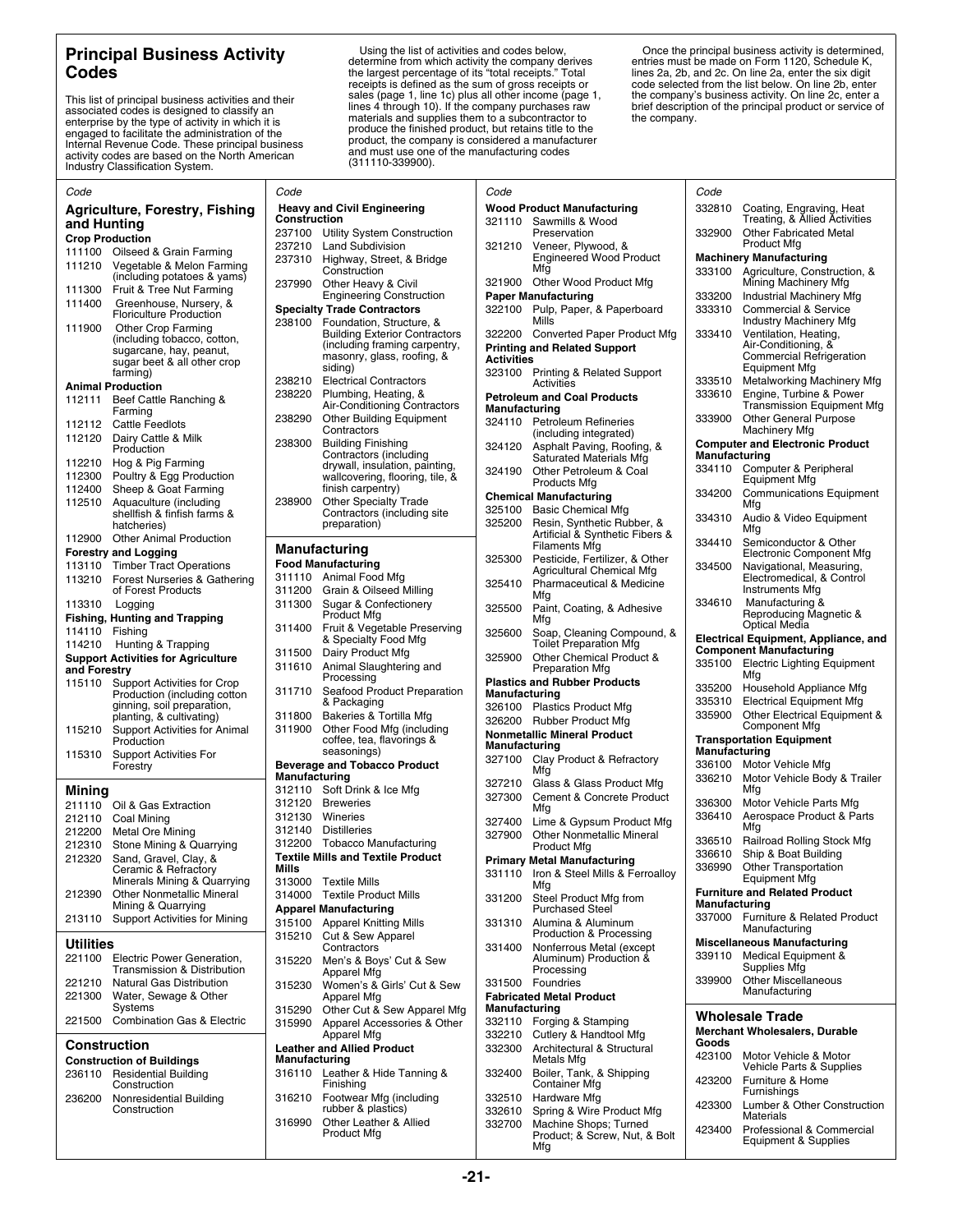### **Principal Business Activity Codes** *(continued)*

| Code                |                                                                              |                     |                                                                  |                    |                                                 |
|---------------------|------------------------------------------------------------------------------|---------------------|------------------------------------------------------------------|--------------------|-------------------------------------------------|
|                     |                                                                              | Code                |                                                                  | Code               |                                                 |
| 423500              | Metal & Mineral (except                                                      |                     | 445120 Convenience Stores                                        |                    | <b>Truck Transportation</b>                     |
|                     | Petroleum)                                                                   | 445210              | <b>Meat Markets</b>                                              | 484110             | <b>General Frei</b>                             |
| 423600              | Electrical & Electronic Goods                                                |                     | 445220 Fish & Seafood Markets                                    |                    | Local                                           |
| 423700              | Hardware, & Plumbing &<br>Heating Equipment &                                |                     | 445230 Fruit & Vegetable Markets                                 | 484120             | <b>General Frei</b><br>Long-distand             |
|                     | Supplies                                                                     | 445291<br>445292    | <b>Baked Goods Stores</b>                                        |                    | 484200 Specialized                              |
| 423800              | Machinery, Equipment, &                                                      | 445299              | Confectionery & Nut Stores<br>All Other Specialty Food           |                    | <b>Transit and Ground F</b>                     |
|                     | Supplies                                                                     |                     | <b>Stores</b>                                                    | Transportation     |                                                 |
| 423910              | Sporting & Recreational<br>Goods & Supplies                                  |                     | 445310 Beer, Wine, & Liquor Stores                               |                    | 485110 Urban Trans                              |
| 423920              | Toy & Hobby Goods &                                                          |                     | <b>Health and Personal Care Stores</b>                           | 485210             | Interurban &<br>Transportatio                   |
|                     | Supplies                                                                     |                     | 446110 Pharmacies & Drug Stores                                  | 485310             | <b>Taxi Service</b>                             |
| 423930<br>423940    | <b>Recyclable Materials</b>                                                  |                     | 446120 Cosmetics, Beauty Supplies,<br>& Perfume Stores           | 485320             | Limousine S                                     |
|                     | Jewelry, Watch, Precious<br>Stone, & Precious Metals                         | 446130              | <b>Optical Goods Stores</b>                                      | 485410             | School & Em                                     |
| 423990              | <b>Other Miscellaneous Durable</b>                                           |                     | 446190 Other Health & Personal                                   | 485510             | Transportatio<br><b>Charter Bus</b>             |
|                     | Goods                                                                        |                     | <b>Care Stores</b>                                               | 485990             | <b>Other Transi</b>                             |
| Goods               | <b>Merchant Wholesalers, Nondurable</b>                                      |                     | <b>Gasoline Stations</b><br>447100 Gasoline Stations (including  |                    | Passenger T                                     |
| 424100              | Paper & Paper Products                                                       |                     | convenience stores with gas)                                     |                    | <b>Pipeline Transportati</b>                    |
| 424210              | Drugs & Druggists' Sundries                                                  |                     | <b>Clothing and Clothing Accessories</b>                         |                    | 486000 Pipeline Tran                            |
| 424300              | Apparel, Piece Goods, &                                                      | Stores              |                                                                  | 487000             | <b>Scenic &amp; Sightseeing</b><br>Scenic & Sic |
|                     | Notions                                                                      | 448120              | 448110 Men's Clothing Stores                                     |                    | Transportatio                                   |
| 424400<br>424500    | Grocery & Related Products<br><b>Farm Product Raw Materials</b>              | 448130              | Women's Clothing Stores<br>Children's & Infants' Clothing        |                    | <b>Support Activities for</b>                   |
| 424600              | <b>Chemical &amp; Allied Products</b>                                        |                     | <b>Stores</b>                                                    | 488100             | Support Acti                                    |
| 424700              | Petroleum & Petroleum                                                        | 448140              | <b>Family Clothing Stores</b>                                    |                    | Transportatio                                   |
|                     | Products                                                                     | 448150              | <b>Clothing Accessories Stores</b>                               | 488210             | Support Acti<br>Transportatio                   |
| 424800              | Beer, Wine, & Distilled<br>Alcoholic Beverages                               | 448190              | <b>Other Clothing Stores</b>                                     | 488300             | Support Acti                                    |
| 424910              | <b>Farm Supplies</b>                                                         | 448210<br>448310    | <b>Shoe Stores</b><br><b>Jewelry Stores</b>                      |                    | Transportatio                                   |
| 424920              | Book, Periodical, &                                                          | 448320              | Luggage & Leather Goods                                          | 488410             | <b>Motor Vehicl</b>                             |
|                     | Newspapers                                                                   |                     | <b>Stores</b>                                                    | 488490             | Other Suppo<br><b>Road Transp</b>               |
| 424930              | Flower, Nursery Stock, &<br><b>Florists' Supplies</b>                        |                     | Sporting Goods, Hobby, Book, and                                 | 488510             | Freight Tran:                                   |
| 424940              | Tobacco & Tobacco Products                                                   | <b>Music Stores</b> | 451110 Sporting Goods Stores                                     |                    | Arrangemen                                      |
| 424950              | Paint, Varnish, & Supplies                                                   | 451120              | Hobby, Toy, & Game Stores                                        | 488990             | Other Suppo<br>Transportatio                    |
| 424990              | <b>Other Miscellaneous</b>                                                   | 451130              | Sewing, Needlework, & Piece                                      |                    | <b>Couriers and Messer</b>                      |
|                     | Nondurable Goods                                                             |                     | Goods Stores                                                     | 492110             | Couriers                                        |
|                     | <b>Wholesale Electronic Markets and</b><br><b>Agents and Brokers</b>         | 451140              | Musical Instrument &<br><b>Supplies Stores</b>                   | 492210             | <b>Local Messe</b>                              |
|                     | 425110 Business to Business                                                  | 451211              | <b>Book Stores</b>                                               |                    | Delivery<br><b>Warehousing and Sto</b>          |
|                     | <b>Electronic Markets</b>                                                    | 451212              | <b>News Dealers &amp; Newsstands</b>                             | 493100             | Warehousing                                     |
| 425120              | Wholesale Trade Agents &<br><b>Brokers</b>                                   | 451220              | Prerecorded Tape, Compact<br>Disc, & Record Stores               |                    | (except lesso                                   |
|                     |                                                                              |                     | General Merchandise Stores                                       |                    | miniwarehou<br>self-storage                     |
| <b>Retail Trade</b> |                                                                              | 452110              | <b>Department Stores</b>                                         |                    |                                                 |
|                     | <b>Motor Vehicle and Parts Dealers</b>                                       |                     |                                                                  |                    |                                                 |
|                     |                                                                              | 452900              | Other General Merchandise                                        | <b>Information</b> |                                                 |
|                     | 441110 New Car Dealers                                                       |                     | <b>Stores</b>                                                    |                    | <b>Publishing Industries</b>                    |
|                     | 441120 Used Car Dealers<br>441210 Recreational Vehicle Dealers               |                     | <b>Miscellaneous Store Retailers</b>                             | Internet)          |                                                 |
| 441221              | <b>Motorcycle Dealers</b>                                                    | 453110              | <b>Florists</b>                                                  | 511110             | Newspaper I<br>Periodical Pu                    |
| 441222              | <b>Boat Dealers</b>                                                          | 453210              | <b>Office Supplies &amp; Stationery</b><br>Stores                | 511120<br>511130   | <b>Book Publish</b>                             |
| 441229              | All Other Motor Vehicle                                                      | 453220              | Gift, Novelty, & Souvenir                                        | 511140             | Directory & N                                   |
|                     | Dealers                                                                      |                     | Stores                                                           |                    | <b>Publishers</b>                               |
| 441300              | Automotive Parts,<br>Accessories, & Tire Stores                              | 453910              | 453310 Used Merchandise Stores<br>Pet & Pet Supplies Stores      | 511190             | <b>Other Publis</b>                             |
|                     | <b>Furniture and Home Furnishings</b>                                        | 453920              | <b>Art Dealers</b>                                               | 511210             | Software Pul<br><b>Motion Picture and S</b>     |
| <b>Stores</b>       |                                                                              | 453930              | Manufactured (Mobile) Home                                       |                    | <b>Recording Industries</b>                     |
|                     | 442110 Furniture Stores                                                      |                     | Dealers                                                          | 512100             | <b>Motion Pictu</b>                             |
| 442210<br>442291    | <b>Floor Covering Stores</b><br><b>Window Treatment Stores</b>               | 453990              | All Other Miscellaneous Store<br>Retailers (including tobacco,   |                    | Industries (e)<br>rental)                       |
| 442299              | All Other Home Furnishings                                                   |                     | candle, & trophy shops)                                          |                    | 512200 Sound Reco                               |
|                     | <b>Stores</b>                                                                |                     | <b>Nonstore Retailers</b>                                        |                    | <b>Broadcasting (excep</b>                      |
|                     | <b>Electronics and Appliance Stores</b>                                      | 454110              | Electronic Shopping &                                            | 515100             | Radio & Tele                                    |
| 443111              | <b>Household Appliance Stores</b>                                            | 454210              | Mail-Order Houses<br><b>Vending Machine Operators</b>            |                    | Broadcasting                                    |
| 443112              | Radio, Television, & Other<br><b>Electronics Stores</b>                      | 454311              | <b>Heating Oil Dealers</b>                                       | 515210             | Cable & Oth<br>Programming                      |
| 443120              | <b>Computer &amp; Software Stores</b>                                        | 454312              | Liquefied Petroleum Gas                                          |                    | Telecommunications                              |
| 443130              | Camera & Photographic                                                        |                     | (Bottled Gas) Dealers                                            | 517000             | Telecommur                                      |
|                     | <b>Supplies Stores</b>                                                       | 454319              | <b>Other Fuel Dealers</b>                                        |                    | (including pa                                   |
|                     | <b>Building Material and Garden</b><br><b>Equipment and Supplies Dealers</b> | 454390              | <b>Other Direct Selling</b><br>Establishments (including         |                    | satellite, cab<br>program dist                  |
|                     | 444110 Home Centers                                                          |                     | door-to-door retailing, frozen                                   |                    | resellers, oth                                  |
| 444120              | Paint & Wallpaper Stores                                                     |                     | food plan providers, party<br>plan merchandisers, &              |                    | telecommuni<br>Internet serv                    |
|                     | 444130 Hardware Stores                                                       |                     | coffee-break service                                             |                    | Data Processing Ser                             |
| 444190              | <b>Other Building Material</b><br>Dealers                                    |                     | providers)                                                       | 518210             | Data Proces                                     |
| 444200              | Lawn & Garden Equipment &                                                    |                     | <b>Transportation and</b>                                        |                    | <b>Related Serv</b>                             |
|                     | <b>Supplies Stores</b>                                                       |                     | Warehousing                                                      | 519100             | <b>Other Information Se</b><br>Other Inform     |
|                     | <b>Food and Beverage Stores</b><br>445110 Supermarkets and Other             |                     | Air, Rail, and Water Transportation<br>481000 Air Transportation |                    | (including ne<br>libraries, Inte                |

| Ιe         |                                                                |  |
|------------|----------------------------------------------------------------|--|
| 120        | <b>Convenience Stores</b>                                      |  |
| 210        | <b>Meat Markets</b>                                            |  |
| 220        | Fish & Seafood Markets                                         |  |
| 230        | Fruit & Vegetable Markets                                      |  |
| 291<br>292 | <b>Baked Goods Stores</b><br>Confectionery & Nut Stores        |  |
| 299        | All Other Specialty Food                                       |  |
|            | <b>Stores</b>                                                  |  |
| 310        | Beer, Wine, & Liquor Stores                                    |  |
|            | Ith and Personal Care Stores                                   |  |
| 110<br>120 | Pharmacies & Drug Stores<br>Cosmetics, Beauty Supplies,        |  |
|            | & Perfume Stores                                               |  |
| 130        | <b>Optical Goods Stores</b>                                    |  |
| 190        | Other Health & Personal                                        |  |
|            | Care Stores                                                    |  |
| 100        | oline Stations<br>Gasoline Stations (including                 |  |
|            | convenience stores with gas)                                   |  |
|            | hing and Clothing Accessories                                  |  |
| es         |                                                                |  |
| 110<br>120 | Men's Clothing Stores<br>Women's Clothing Stores               |  |
| 130        | Children's & Infants' Clothing                                 |  |
|            | <b>Stores</b>                                                  |  |
| 140        | <b>Family Clothing Stores</b>                                  |  |
| 150        | <b>Clothing Accessories Stores</b>                             |  |
| 190        | <b>Other Clothing Stores</b>                                   |  |
| 210<br>310 | <b>Shoe Stores</b><br><b>Jewelry Stores</b>                    |  |
| 320        | Luggage & Leather Goods                                        |  |
|            | Stores                                                         |  |
|            | rting Goods, Hobby, Book, and<br>ic Stores                     |  |
| 110        | <b>Sporting Goods Stores</b>                                   |  |
| 120        | Hobby, Toy, & Game Stores                                      |  |
| 130        | Sewing, Needlework, & Piece                                    |  |
| 140        | Goods Stores<br>Musical Instrument &                           |  |
|            | <b>Supplies Stores</b>                                         |  |
| 211        | <b>Book Stores</b>                                             |  |
| 212        | News Dealers & Newsstands                                      |  |
| 220        | Prerecorded Tape, Compact<br>Disc, & Record Stores             |  |
|            | eral Merchandise Stores                                        |  |
| 110        | <b>Department Stores</b>                                       |  |
| 900        | <b>Other General Merchandise</b><br>Stores                     |  |
|            | cellaneous Store Retailers                                     |  |
| 110        | <b>Florists</b>                                                |  |
| 210        | <b>Office Supplies &amp; Stationery</b>                        |  |
| 220        | Stores<br>Gift, Novelty, & Souvenir                            |  |
|            | Stores                                                         |  |
| 310        | <b>Used Merchandise Stores</b>                                 |  |
| 910        | Pet & Pet Supplies Stores                                      |  |
| 920<br>930 | Art Dealers                                                    |  |
|            | Manufactured (Mobile) Home<br>Dealers                          |  |
| 990        | All Other Miscellaneous Store                                  |  |
|            | Retailers (including tobacco,<br>candle, & trophy shops)       |  |
|            | store Retailers                                                |  |
| 110        | Electronic Shopping &                                          |  |
|            | Mail-Order Houses                                              |  |
| 210<br>311 | <b>Vending Machine Operators</b><br><b>Heating Oil Dealers</b> |  |
| 312        | Liquefied Petroleum Gas                                        |  |
|            | (Bottled Gas) Dealers                                          |  |
| 319        | <b>Other Fuel Dealers</b>                                      |  |
| 390        | <b>Other Direct Selling</b>                                    |  |
|            | Establishments (including<br>door-to-door retailing, frozen    |  |
|            | food plan providers, party                                     |  |
|            | plan merchandisers, &<br>coffee-break service                  |  |
|            | providers)                                                     |  |
|            |                                                                |  |
|            | nsportation and<br>rehousing                                   |  |
|            | Rail, and Water Transportation                                 |  |
|            | 000 Air Transportation                                         |  |

| Code                                 |                                                                              | Code                |                                                        | Code               |                                                                 | Code               |                                                                      |
|--------------------------------------|------------------------------------------------------------------------------|---------------------|--------------------------------------------------------|--------------------|-----------------------------------------------------------------|--------------------|----------------------------------------------------------------------|
| 423500                               | Metal & Mineral (except                                                      | 445120              | <b>Convenience Stores</b>                              |                    | <b>Truck Transportation</b>                                     |                    | <b>Finance and Insurance</b>                                         |
|                                      | Petroleum)                                                                   | 445210              | <b>Meat Markets</b>                                    | 484110             | General Freight Trucking,                                       |                    | <b>Depository Credit Intermediation</b>                              |
| 423600                               | Electrical & Electronic Goods                                                | 445220              | Fish & Seafood Markets                                 |                    | Local                                                           |                    | 522110 Commercial Banking                                            |
| 423700                               | Hardware, & Plumbing &                                                       |                     | 445230 Fruit & Vegetable Markets                       | 484120             | General Freight Trucking,                                       |                    | 522120 Savings Institutions                                          |
|                                      | Heating Equipment &<br>Supplies                                              | 445291              | <b>Baked Goods Stores</b>                              |                    | Long-distance                                                   |                    | 522130 Credit Unions                                                 |
| 423800                               | Machinery, Equipment, &                                                      |                     | 445292 Confectionery & Nut Stores                      |                    | 484200 Specialized Freight Trucking                             | 522190             | <b>Other Depository Credit</b>                                       |
|                                      | Supplies                                                                     |                     | 445299 All Other Specialty Food                        | Transportation     | <b>Transit and Ground Passenger</b>                             |                    | Intermediation                                                       |
| 423910                               | Sporting & Recreational                                                      |                     | <b>Stores</b>                                          |                    | 485110 Urban Transit Systems                                    |                    | <b>Nondepository Credit Intermediation</b>                           |
|                                      | Goods & Supplies                                                             |                     | 445310 Beer, Wine, & Liquor Stores                     | 485210             | Interurban & Rural Bus                                          |                    | 522210 Credit Card Issuing                                           |
| 423920                               | Toy & Hobby Goods &                                                          |                     | <b>Health and Personal Care Stores</b>                 |                    | Transportation                                                  |                    | 522220 Sales Financing                                               |
|                                      | Supplies                                                                     |                     | 446110 Pharmacies & Drug Stores                        |                    | 485310 Taxi Service                                             | 522291             | <b>Consumer Lending</b>                                              |
| 423930                               | <b>Recyclable Materials</b>                                                  |                     | 446120 Cosmetics, Beauty Supplies,<br>& Perfume Stores | 485320             | <b>Limousine Service</b>                                        | 522292             | Real Estate Credit (including                                        |
| 423940                               | Jewelry, Watch, Precious<br>Stone, & Precious Metals                         | 446130              | <b>Optical Goods Stores</b>                            | 485410             | School & Employee Bus                                           |                    | mortgage bankers &<br>originators)                                   |
| 423990                               | <b>Other Miscellaneous Durable</b>                                           | 446190              | Other Health & Personal                                |                    | Transportation                                                  | 522293             | International Trade Financing                                        |
|                                      | Goods                                                                        |                     | <b>Care Stores</b>                                     | 485510             | <b>Charter Bus Industry</b>                                     | 522294             | Secondary Market Financing                                           |
|                                      | Merchant Wholesalers, Nondurable                                             |                     | <b>Gasoline Stations</b>                               | 485990             | Other Transit & Ground                                          | 522298             | All Other Nondepository                                              |
| Goods                                |                                                                              | 447100              | <b>Gasoline Stations (including</b>                    |                    | Passenger Transportation                                        |                    | Credit Intermediation                                                |
| 424100                               | Paper & Paper Products                                                       |                     | convenience stores with gas)                           |                    | <b>Pipeline Transportation</b>                                  |                    | <b>Activities Related to Credit</b>                                  |
| 424210                               | Drugs & Druggists' Sundries                                                  |                     | <b>Clothing and Clothing Accessories</b>               |                    | 486000 Pipeline Transportation                                  | Intermediation     |                                                                      |
| 424300                               | Apparel, Piece Goods, &                                                      | Stores              |                                                        |                    | <b>Scenic &amp; Sightseeing Transportation</b>                  | 522300             | <b>Activities Related to Credit</b>                                  |
|                                      | Notions                                                                      |                     | 448110 Men's Clothing Stores                           |                    | 487000 Scenic & Sightseeing<br>Transportation                   |                    | Intermediation (including loan                                       |
| 424400                               | Grocery & Related Products                                                   |                     | 448120 Women's Clothing Stores                         |                    | <b>Support Activities for Transportation</b>                    |                    | brokers, check clearing, &<br>money transmitting)                    |
| 424500                               | Farm Product Raw Materials                                                   | 448130              | Children's & Infants' Clothing                         | 488100             | Support Activities for Air                                      |                    | <b>Securities, Commodity Contracts,</b>                              |
| 424600                               | <b>Chemical &amp; Allied Products</b>                                        |                     | <b>Stores</b>                                          |                    | Transportation                                                  |                    | and Other Financial Investments and                                  |
| 424700                               | Petroleum & Petroleum                                                        |                     | 448140 Family Clothing Stores                          | 488210             | Support Activities for Rail                                     |                    | <b>Related Activities</b>                                            |
|                                      | Products                                                                     |                     | 448150 Clothing Accessories Stores                     |                    | Transportation                                                  |                    | 523110 Investment Banking &                                          |
| 424800                               | Beer, Wine, & Distilled                                                      |                     | 448190 Other Clothing Stores                           | 488300             | Support Activities for Water                                    |                    | <b>Securities Dealing</b>                                            |
|                                      | Alcoholic Beverages                                                          |                     | 448210 Shoe Stores                                     |                    | Transportation                                                  |                    | 523120 Securities Brokerage                                          |
| 424910                               | <b>Farm Supplies</b><br>Book, Periodical, &                                  | 448310              | <b>Jewelry Stores</b>                                  | 488410             | Motor Vehicle Towing                                            | 523130             | <b>Commodity Contracts</b>                                           |
| 424920                               | Newspapers                                                                   | 448320              | Luggage & Leather Goods<br><b>Stores</b>               | 488490             | Other Support Activities for                                    |                    | Dealing                                                              |
| 424930                               | Flower, Nursery Stock, &                                                     |                     | Sporting Goods, Hobby, Book, and                       |                    | Road Transportation                                             | 523140             | <b>Commodity Contracts</b>                                           |
|                                      | Florists' Supplies                                                           | <b>Music Stores</b> |                                                        | 488510             | <b>Freight Transportation</b>                                   |                    | <b>Brokerage</b>                                                     |
| 424940                               | Tobacco & Tobacco Products                                                   |                     | 451110 Sporting Goods Stores                           |                    | Arrangement                                                     | 523210             | Securities & Commodity                                               |
| 424950                               | Paint, Varnish, & Supplies                                                   |                     | 451120 Hobby, Toy, & Game Stores                       | 488990             | Other Support Activities for<br>Transportation                  |                    | Exchanges                                                            |
| 424990                               | <b>Other Miscellaneous</b>                                                   | 451130              | Sewing, Needlework, & Piece                            |                    |                                                                 | 523900             | Other Financial Investment<br>Activities (including portfolio        |
|                                      | Nondurable Goods                                                             |                     | Goods Stores                                           | 492110             | <b>Couriers and Messengers</b><br>Couriers                      |                    | management & investment                                              |
|                                      | Wholesale Electronic Markets and                                             | 451140              | Musical Instrument &                                   | 492210             | Local Messengers & Local                                        |                    | advice)                                                              |
|                                      | <b>Agents and Brokers</b>                                                    |                     | <b>Supplies Stores</b>                                 |                    | Delivery                                                        |                    | <b>Insurance Carriers and Related</b>                                |
|                                      |                                                                              |                     |                                                        |                    |                                                                 |                    |                                                                      |
|                                      | 425110 Business to Business                                                  | 451211              | <b>Book Stores</b>                                     |                    |                                                                 | <b>Activities</b>  |                                                                      |
|                                      | <b>Electronic Markets</b>                                                    | 451212              | <b>News Dealers &amp; Newsstands</b>                   |                    | <b>Warehousing and Storage</b>                                  | 524140             | Direct Life, Health, & Medical                                       |
|                                      | 425120 Wholesale Trade Agents &                                              | 451220              | Prerecorded Tape, Compact                              | 493100             | Warehousing & Storage                                           |                    | Insurance & Reinsurance                                              |
|                                      | <b>Brokers</b>                                                               |                     | Disc, & Record Stores                                  |                    | (except lessors of<br>miniwarehouses &                          |                    | Carriers                                                             |
|                                      |                                                                              |                     | <b>General Merchandise Stores</b>                      |                    | self-storage units)                                             | 524150             | Direct Insurance &                                                   |
| Retail Trade                         |                                                                              | 452110              | <b>Department Stores</b>                               |                    |                                                                 |                    | Reinsurance (except Life,<br>Health & Medical) Carriers              |
|                                      | <b>Motor Vehicle and Parts Dealers</b>                                       | 452900              | <b>Other General Merchandise</b>                       | <b>Information</b> |                                                                 | 524210             | <b>Insurance Agencies &amp;</b>                                      |
|                                      | 441110 New Car Dealers                                                       |                     | <b>Stores</b>                                          |                    | <b>Publishing Industries (except</b>                            |                    | <b>Brokerages</b>                                                    |
| 441120                               | <b>Used Car Dealers</b>                                                      |                     | <b>Miscellaneous Store Retailers</b>                   | Internet)          |                                                                 | 524290             | Other Insurance Related                                              |
| 441210                               | <b>Recreational Vehicle Dealers</b>                                          | 453110 Florists     |                                                        |                    | 511110 Newspaper Publishers                                     |                    | Activities (including                                                |
|                                      | 441221 Motorcycle Dealers                                                    | 453210              | Office Supplies & Stationery                           |                    | 511120 Periodical Publishers                                    |                    | third-party administration of                                        |
|                                      | 441222 Boat Dealers                                                          |                     | <b>Stores</b>                                          |                    | 511130 Book Publishers                                          |                    | insurance and pension funds)                                         |
| 441229                               | All Other Motor Vehicle<br>Dealers                                           |                     | 453220 Gift, Novelty, & Souvenir<br>Stores             |                    | 511140 Directory & Mailing List                                 |                    | <b>Funds. Trusts, and Other Financial</b>                            |
| 441300                               | Automotive Parts,                                                            | 453310              | Used Merchandise Stores                                |                    | Publishers                                                      | <b>Vehicles</b>    |                                                                      |
|                                      | Accessories, & Tire Stores                                                   |                     | 453910 Pet & Pet Supplies Stores                       |                    | 511190 Other Publishers                                         |                    | 525100 Insurance & Employee<br><b>Benefit Funds</b>                  |
|                                      | <b>Furniture and Home Furnishings</b>                                        |                     | 453920 Art Dealers                                     | 511210             | Software Publishers<br><b>Motion Picture and Sound</b>          | 525910             | Open-End Investment Funds                                            |
| Stores                               |                                                                              | 453930              | Manufactured (Mobile) Home                             |                    | <b>Recording Industries</b>                                     |                    | (Form 1120-RIC)                                                      |
| 442110                               | <b>Furniture Stores</b>                                                      |                     | Dealers                                                | 512100             | Motion Picture & Video                                          | 525920             | Trusts, Estates, & Agency                                            |
| 442210                               | <b>Floor Covering Stores</b>                                                 | 453990              | All Other Miscellaneous Store                          |                    | Industries (except video                                        |                    | Accounts                                                             |
| 442291                               | <b>Window Treatment Stores</b>                                               |                     | Retailers (including tobacco,                          |                    | rental)                                                         | 525990             | <b>Other Financial Vehicles</b>                                      |
| 442299                               | All Other Home Furnishings                                                   |                     | candle, & trophy shops)                                |                    | 512200 Sound Recording Industries                               |                    | (including mortgage REITs &                                          |
|                                      | Stores                                                                       |                     | <b>Nonstore Retailers</b>                              |                    | <b>Broadcasting (except Internet)</b>                           |                    | closed-end investment funds)                                         |
|                                      | <b>Electronics and Appliance Stores</b>                                      |                     | 454110 Electronic Shopping &                           |                    | 515100 Radio & Television                                       |                    | "Offices of Bank Holding Companies"<br>and "Offices of Other Holding |
|                                      | 443111 Household Appliance Stores                                            |                     | <b>Mail-Order Houses</b>                               |                    | Broadcasting                                                    |                    | Companies" are located under                                         |
|                                      | 443112 Radio, Television, & Other                                            |                     | 454210 Vending Machine Operators                       | 515210             | Cable & Other Subscription                                      |                    | <b>Management of Companies (Holding</b>                              |
|                                      | <b>Electronics Stores</b>                                                    |                     | 454311 Heating Oil Dealers                             |                    | Programming                                                     |                    | Companies), later.                                                   |
| 443120                               | Computer & Software Stores                                                   |                     | 454312 Liquefied Petroleum Gas                         |                    | Telecommunications                                              |                    |                                                                      |
| 443130                               | Camera & Photographic                                                        |                     | (Bottled Gas) Dealers<br>454319 Other Fuel Dealers     | 517000             | Telecommunications                                              |                    | <b>Real Estate and Rental and</b>                                    |
|                                      | <b>Supplies Stores</b>                                                       | 454390              | <b>Other Direct Selling</b>                            |                    | (including paging, cellular,<br>satellite, cable & other        | Leasing            |                                                                      |
|                                      | <b>Building Material and Garden</b><br><b>Equipment and Supplies Dealers</b> |                     | Establishments (including                              |                    | program distribution,                                           | <b>Real Estate</b> |                                                                      |
|                                      | 444110 Home Centers                                                          |                     | door-to-door retailing, frozen                         |                    | resellers, other                                                |                    | 531110 Lessors of Residential                                        |
|                                      | Paint & Wallpaper Stores                                                     |                     | food plan providers, party                             |                    | telecommunications, &                                           |                    | <b>Buildings &amp; Dwellings</b>                                     |
|                                      | <b>Hardware Stores</b>                                                       |                     | plan merchandisers, &                                  |                    | Internet service providers)                                     |                    | (including equity REITs)                                             |
|                                      | <b>Other Building Material</b>                                               |                     | coffee-break service<br>providers)                     |                    | <b>Data Processing Services</b>                                 | 531114             | <b>Cooperative Housing</b>                                           |
|                                      | Dealers                                                                      |                     |                                                        |                    | 518210 Data Processing, Hosting, &                              |                    | (including equity REITs)                                             |
| 444120<br>444130<br>444190<br>444200 | Lawn & Garden Equipment &                                                    |                     | <b>Transportation and</b>                              |                    | <b>Related Services</b>                                         | 531120             | Lessors of Nonresidential<br><b>Buildings (except</b>                |
|                                      | <b>Supplies Stores</b>                                                       |                     | Warehousing                                            |                    | <b>Other Information Services</b>                               |                    | Miniwarehouses) (including                                           |
|                                      | <b>Food and Beverage Stores</b>                                              |                     | Air, Rail, and Water Transportation                    | 519100             | <b>Other Information Services</b>                               |                    | equity REITs)                                                        |
|                                      | 445110 Supermarkets and Other                                                |                     | 481000 Air Transportation                              |                    | (including news syndicates,<br>libraries, Internet publishing & | 531130             | Lessors of Miniwarehouses &                                          |
|                                      | Grocery (except<br>Convenience) Stores                                       |                     | 482110 Rail Transportation                             |                    | broadcasting)                                                   |                    | Self-Storage Units (including<br>equity REITs)                       |

| coae                          |                                                                                |
|-------------------------------|--------------------------------------------------------------------------------|
|                               | Finance and Insurance                                                          |
|                               | <b>Depository Credit Intermediation</b>                                        |
| 522110                        | <b>Commercial Banking</b>                                                      |
| 522120                        | Savings Institutions                                                           |
| 522130                        | <b>Credit Unions</b>                                                           |
| 522190                        | <b>Other Depository Credit</b><br>Intermediation                               |
|                               | <b>Nondepository Credit Intermediation</b>                                     |
| 522210                        | Credit Card Issuing                                                            |
| 522220                        | Sales Financing                                                                |
| 522291                        | <b>Consumer Lending</b>                                                        |
| 522292                        | Real Estate Credit (including                                                  |
|                               | mortgage bankers &<br>originators)                                             |
| 522293                        | International Trade Financing                                                  |
| 522294                        | Secondary Market Financing                                                     |
| 522298                        | All Other Nondepository                                                        |
|                               | Credit Intermediation                                                          |
|                               | <b>Activities Related to Credit</b>                                            |
| Intermediation<br>522300      | <b>Activities Related to Credit</b>                                            |
|                               | Intermediation (including loan                                                 |
|                               | brokers, check clearing, &                                                     |
|                               | money transmitting)                                                            |
|                               | <b>Securities, Commodity Contracts,</b><br>and Other Financial Investments and |
|                               | <b>Related Activities</b>                                                      |
| 523110                        | Investment Banking &                                                           |
|                               | <b>Securities Dealing</b>                                                      |
| 523120                        | Securities Brokerage                                                           |
| 523130                        | <b>Commodity Contracts</b>                                                     |
| 523140                        | Dealing<br><b>Commodity Contracts</b>                                          |
|                               | <b>Brokerage</b>                                                               |
| 523210                        | Securities & Commodity                                                         |
| 523900                        | Exchanges<br><b>Other Financial Investment</b>                                 |
|                               | Activities (including portfolio                                                |
|                               | management & investment                                                        |
|                               | advice)                                                                        |
| <b>Activities</b>             | <b>Insurance Carriers and Related</b>                                          |
| 524140                        | Direct Life, Health, & Medical                                                 |
|                               | Insurance & Reinsurance                                                        |
|                               | Carriers                                                                       |
| 524150                        | Direct Insurance &<br>Reinsurance (except Life,                                |
|                               | Health & Medical) Carriers                                                     |
| 524210                        | Insurance Agencies &                                                           |
|                               | <b>Brokerages</b>                                                              |
| 524290                        | Other Insurance Related<br>Activities (including                               |
|                               |                                                                                |
|                               | third-party administration of<br>insurance and pension funds)                  |
|                               | Funds, Trusts, and Other Financial                                             |
| vehicles                      |                                                                                |
| 525100                        | Insurance & Employee<br>Benefit Funds                                          |
| 525910                        | Open-End Investment Funds                                                      |
|                               | (Form 1120-RIC)                                                                |
| 525920                        | Trusts, Estates, & Agency<br>Accounts                                          |
| 525990                        | <b>Other Financial Vehicles</b>                                                |
|                               | (including mortgage REITs &                                                    |
|                               | closed-end investment funds)                                                   |
|                               | "Offices of Bank Holding Companies"<br>and "Offices of Other Holding           |
|                               | Companies" are located under                                                   |
|                               | <b>Management of Companies (Holding</b>                                        |
|                               | <b>Companies)</b> , later.                                                     |
|                               | <b>Real Estate and Rental and</b>                                              |
|                               |                                                                                |
| Leasing<br><b>Real Estate</b> |                                                                                |
| 531110                        | Lessors of Residential                                                         |
|                               | Buildings & Dwellings                                                          |
|                               | (including equity REITs)                                                       |
| 531114                        | <b>Cooperative Housing</b>                                                     |
| 531120                        | (including equity REITs)<br>Lessors of Nonresidential                          |
|                               | Buildings (except                                                              |
|                               | Miniwarehouses) (including                                                     |
| 531130                        | equity REITs)                                                                  |
|                               | Lessors of Miniwarehouses &                                                    |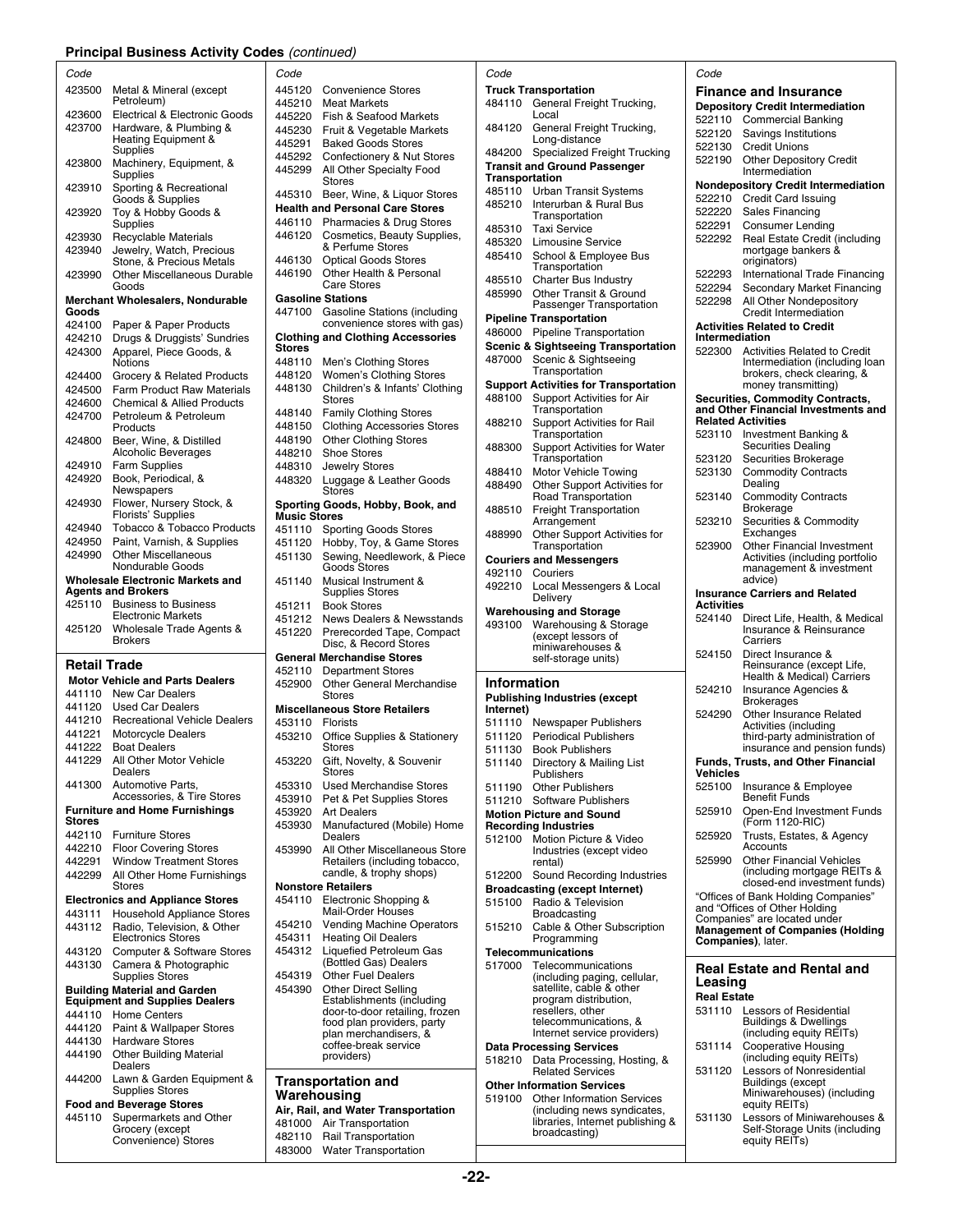### **Principal Business Activity Codes** *(continued)*

|                       | $r$ incipal business Activity Cours $(1000)$                     |                   |                                                            |                   |                                                                  |          |
|-----------------------|------------------------------------------------------------------|-------------------|------------------------------------------------------------|-------------------|------------------------------------------------------------------|----------|
| Code                  |                                                                  | Code              |                                                            | Code              |                                                                  | Code     |
| 531190                |                                                                  | 541920            |                                                            | 621391            |                                                                  | 72112    |
|                       | Lessors of Other Real Estate<br>Property (including equity)      | 541930            | <b>Photographic Services</b>                               |                   | <b>Offices of Podiatrists</b><br>621399 Offices of All Other     | 72119    |
|                       | REIT <sub>s</sub> )                                              |                   | Translation & Interpretation<br>Services                   |                   | Miscellaneous Health                                             | 72119    |
|                       | 531210 Offices of Real Estate Agents                             | 541940            | <b>Veterinary Services</b>                                 |                   | Practitioners                                                    |          |
|                       | & Brokers                                                        | 541990            | All Other Professional,                                    |                   | <b>Outpatient Care Centers</b>                                   | 7212     |
|                       | 531310 Real Estate Property                                      |                   | Scientific, & Technical                                    |                   | 621410 Family Planning Centers                                   |          |
|                       | Managers                                                         |                   | Services                                                   |                   | 621420 Outpatient Mental Health &                                | 7213     |
| 531320                | Offices of Real Estate                                           |                   |                                                            |                   | <b>Substance Abuse Centers</b>                                   | Food     |
|                       | Appraisers                                                       |                   | <b>Management of Companies</b>                             |                   | 621491 HMO Medical Centers                                       | 7221     |
|                       | 531390 Other Activities Related to<br><b>Real Estate</b>         |                   | (Holding Companies)                                        |                   | 621492 Kidney Dialysis Centers                                   | 7222     |
|                       | <b>Rental and Leasing Services</b>                               |                   | 551111 Offices of Bank Holding                             |                   | 621493 Freestanding Ambulatory                                   |          |
|                       | 532100 Automotive Equipment Rental                               |                   | Companies                                                  |                   | Surgical & Emergency                                             | 72230    |
|                       | & Leasing                                                        |                   | 551112 Offices of Other Holding<br>Companies               |                   | Centers                                                          |          |
|                       | 532210 Consumer Electronics &                                    |                   |                                                            |                   | 621498 All Other Outpatient Care<br>Centers                      |          |
|                       | Appliances Rental                                                |                   | <b>Administrative and Support</b>                          |                   | <b>Medical and Diagnostic Laboratories</b>                       | 7224     |
|                       | 532220 Formal Wear & Costume                                     |                   | and Waste Management and                                   |                   | 621510 Medical & Diagnostic                                      |          |
|                       | Rental                                                           |                   | <b>Remediation Services</b>                                |                   | Laboratories                                                     | Othe     |
|                       | 532230 Video Tape & Disc Rental                                  |                   | <b>Administrative and Support Services</b>                 |                   | <b>Home Health Care Services</b>                                 | Repa     |
| 532290                | <b>Other Consumer Goods</b>                                      |                   | 561110 Office Administrative                               |                   | 621610 Home Health Care Services                                 | 8111'    |
|                       | Rental                                                           |                   | Services                                                   |                   | <b>Other Ambulatory Health Care</b>                              |          |
| 532310                | <b>General Rental Centers</b><br>Commercial & Industrial         |                   | 561210 Facilities Support Services                         | <b>Services</b>   |                                                                  |          |
| 532400                | Machinery & Equipment                                            |                   | 561300 Employment Services                                 |                   | 621900 Other Ambulatory Health                                   | 81112    |
|                       | Rental & Leasing                                                 |                   | 561410 Document Preparation                                |                   | Care Services (including                                         |          |
|                       | <b>Lessors of Nonfinancial Intangible</b>                        |                   | Services                                                   |                   | ambulance services & blood<br>& organ banks)                     | 81119    |
|                       | Assets (except copyrighted works)                                | 561420            | <b>Telephone Call Centers</b>                              | <b>Hospitals</b>  |                                                                  |          |
|                       | 533110 Lessors of Nonfinancial                                   | 561430            | <b>Business Service Centers</b>                            |                   | 622000 Hospitals                                                 |          |
|                       | Intangible Assets (except                                        |                   | (including private mail centers                            |                   | <b>Nursing and Residential Care</b>                              | 8112     |
|                       | copyrighted works)                                               | 561440            | & copy shops)<br><b>Collection Agencies</b>                | <b>Facilities</b> |                                                                  |          |
|                       | Professional, Scientific, and                                    | 561450            | <b>Credit Bureaus</b>                                      |                   | 623000 Nursing & Residential Care                                |          |
|                       | <b>Technical Services</b>                                        | 561490            | <b>Other Business Support</b>                              |                   | <b>Facilities</b>                                                | 8113     |
|                       |                                                                  |                   | Services (including                                        |                   | <b>Social Assistance</b>                                         |          |
| <b>Legal Services</b> |                                                                  |                   | repossession services, court                               |                   | 624100 Individual & Family Services                              |          |
|                       | 541110 Offices of Lawyers<br>541190 Other Legal Services         |                   | reporting, & stenotype                                     |                   | 624200 Community Food & Housing,                                 |          |
|                       | <b>Accounting, Tax Preparation,</b>                              |                   | services)                                                  |                   | & Emergency & Other Relief                                       | 8114     |
|                       | <b>Bookkeeping, and Payroll Services</b>                         | 561500            | Travel Arrangement &<br><b>Reservation Services</b>        |                   | Services                                                         |          |
|                       | 541211 Offices of Certified Public                               | 561600            | <b>Investigation &amp; Security</b>                        |                   | 624310 Vocational Rehabilitation<br>Services                     | 81142    |
|                       | Accountants                                                      |                   | Services                                                   |                   | 624410 Child Day Care Services                                   |          |
|                       | 541213 Tax Preparation Services                                  | 561710            | <b>Exterminating &amp; Pest Control</b>                    |                   |                                                                  | 81143    |
|                       | 541214 Payroll Services                                          |                   | Services                                                   |                   | Arts, Entertainment, and                                         |          |
|                       | 541219 Other Accounting Services                                 | 561720            | <b>Janitorial Services</b>                                 | <b>Recreation</b> |                                                                  | 81149    |
|                       | Architectural, Engineering, and                                  | 561730            | <b>Landscaping Services</b>                                |                   | Performing Arts, Spectator Sports,                               |          |
|                       | <b>Related Services</b>                                          | 561740            | Carpet & Upholstery Cleaning                               |                   | and Related Industries                                           | Perso    |
|                       | 541310 Architectural Services                                    |                   | Services                                                   |                   | 711100 Performing Arts Companies                                 | $8121 -$ |
|                       | 541320 Landscape Architecture                                    | 561790            | Other Services to Buildings &                              |                   | 711210 Spectator Sports (including                               | $8121 -$ |
|                       | Services<br>541330 Engineering Services                          | 561900            | <b>Dwellings</b><br><b>Other Support Services</b>          |                   | sports clubs & racetracks)                                       | 8121     |
| 541340                | <b>Drafting Services</b>                                         |                   | (including packaging &                                     |                   | 711300 Promoters of Performing Arts,                             | 81219    |
| 541350                | <b>Building Inspection Services</b>                              |                   | labeling services, &                                       |                   | Sports, & Similar Events                                         |          |
| 541360                | Geophysical Surveying &                                          |                   | convention & trade show                                    |                   | 711410 Agents & Managers for<br>Artists, Athletes, Entertainers, | $8122 -$ |
|                       | <b>Mapping Services</b>                                          |                   | organizers)                                                |                   | & Other Public Figures                                           |          |
|                       | 541370 Surveying & Mapping (except                               |                   | <b>Waste Management and</b>                                |                   | 711510 Independent Artists, Writers,                             | 81222    |
|                       | Geophysical) Services                                            |                   | <b>Remediation Services</b><br>562000 Waste Management &   |                   | & Performers                                                     |          |
|                       | 541380 Testing Laboratories                                      |                   |                                                            |                   |                                                                  | 8123     |
|                       |                                                                  |                   |                                                            |                   | Museums, Historical Sites, and                                   |          |
|                       | <b>Specialized Design Services</b>                               |                   | <b>Remediation Services</b>                                |                   | <b>Similar Institutions</b>                                      | 81232    |
|                       | 541400 Specialized Design Services                               |                   | <b>Educational Services</b>                                |                   | 712100 Museums, Historical Sites, &                              |          |
|                       | (including interior, industrial,                                 |                   | 611000 Educational Services                                |                   | Similar Institutions                                             |          |
|                       | graphic, & fashion design)                                       |                   | (including schools, colleges,                              |                   | Amusement, Gambling, and                                         | 8123     |
|                       | <b>Computer Systems Design and</b>                               |                   | & universities)                                            |                   | <b>Recreation Industries</b>                                     | $8129 -$ |
|                       | <b>Related Services</b>                                          |                   |                                                            |                   | 713100 Amusement Parks & Arcades                                 | 81292    |
|                       | 541511 Custom Computer<br><b>Programming Services</b>            |                   | <b>Health Care and Social</b>                              | 713900            | 713200 Gambling Industries<br>Other Amusement &                  | 81293    |
|                       | 541512 Computer Systems Design                                   | <b>Assistance</b> |                                                            |                   | <b>Recreation Industries</b>                                     | 8129     |
|                       | Services                                                         |                   | <b>Offices of Physicians and Dentists</b>                  |                   | (including golf courses, skiing                                  | Relig    |
| 541513                | <b>Computer Facilities</b>                                       |                   | 621111 Offices of Physicians (except                       |                   | facilities, marinas, fitness                                     | Profe    |
|                       | <b>Management Services</b>                                       |                   | mental health specialists)                                 |                   | centers, & bowling centers)                                      | Orga     |
| 541519                | <b>Other Computer Related</b>                                    | 621112            | Offices of Physicians, Mental<br><b>Health Specialists</b> |                   |                                                                  | 81300    |
|                       | Services                                                         |                   | 621210 Offices of Dentists                                 |                   | <b>Accommodation and Food</b>                                    |          |
|                       | Other Professional, Scientific, and<br><b>Technical Services</b> |                   | <b>Offices of Other Health Practitioners</b>               | <b>Services</b>   |                                                                  |          |
| 541600                | Management, Scientific, &                                        |                   | 621310 Offices of Chiropractors                            |                   | Accommodation                                                    |          |
|                       | <b>Technical Consulting</b>                                      |                   | 621320 Offices of Optometrists                             |                   | 721110 Hotels (except Casino Hotels)<br>& Motels                 |          |
|                       | Services                                                         | 621330            | Offices of Mental Health                                   |                   |                                                                  |          |
| 541700                | Scientific Research &                                            |                   | Practitioners (except                                      |                   |                                                                  |          |
|                       | <b>Development Services</b>                                      |                   | Physicians)                                                |                   |                                                                  |          |
| 541800                | <b>Advertising &amp; Related</b>                                 | 621340            | Offices of Physical,                                       |                   |                                                                  |          |
| 541910                | Services<br>Marketing Research & Public                          |                   | Occupational & Speech<br>Therapists, & Audiologists        |                   |                                                                  |          |

|                                  |                                                                    | Co                    |
|----------------------------------|--------------------------------------------------------------------|-----------------------|
| 41920                            | <b>Photographic Services</b>                                       | $62^{\circ}$          |
| 41930                            | Translation & Interpretation<br>Services                           | $62^{\circ}$          |
| 41940                            | <b>Veterinary Services</b>                                         |                       |
| 41990                            | All Other Professional,<br>Scientific, & Technical                 | Oυ<br>$62^{\circ}$    |
|                                  | Services                                                           | $62^{\circ}$          |
|                                  | <b>Aanagement of Companies</b>                                     | 62 <sup>.</sup>       |
|                                  | <b>Holding Companies)</b>                                          | $62^{\circ}$          |
| 51111                            | Offices of Bank Holding                                            | 62                    |
| 51112                            | Companies<br>Offices of Other Holding                              |                       |
|                                  | Companies                                                          | $62^{\circ}$          |
|                                  | <b>Administrative and Support</b>                                  | Мe                    |
|                                  | <b>nd Waste Management and</b>                                     | $62^{\circ}$          |
|                                  | <b>Remediation Services</b>                                        |                       |
| 61110                            | dministrative and Support Services<br><b>Office Administrative</b> | Ho<br>62 <sup>.</sup> |
|                                  | Services                                                           | Otl                   |
| 61210                            | <b>Facilities Support Services</b>                                 | Se                    |
| 61300                            | <b>Employment Services</b>                                         | $62^{\circ}$          |
| 61410                            | Document Preparation<br>Services                                   |                       |
| 61420                            | <b>Telephone Call Centers</b>                                      | Ho                    |
| 61430                            | <b>Business Service Centers</b>                                    | 622                   |
|                                  | (including private mail centers<br>& copy shops)                   | Nu                    |
| 61440                            | <b>Collection Agencies</b>                                         | Fa                    |
| 61450                            | <b>Credit Bureaus</b>                                              | 62:                   |
| 61490                            | Other Business Support<br>Services (including                      | So                    |
|                                  | repossession services, court                                       | 62 <sub>6</sub>       |
|                                  | reporting, & stenotype<br>services)                                | 62 <sub>4</sub>       |
| 61500                            | Travel Arrangement &<br>Reservation Services                       |                       |
| 61600                            | <b>Investigation &amp; Security</b>                                | 62                    |
|                                  | Services                                                           | 62                    |
| 61710                            | <b>Exterminating &amp; Pest Control</b><br>Services                | Ar                    |
| 61720                            | Janitorial Services                                                | Re                    |
| 61730<br>61740                   | <b>Landscaping Services</b><br>Carpet & Upholstery Cleaning        | Pe                    |
|                                  | Services                                                           | an<br>71.             |
| 61790                            | Other Services to Buildings &<br>Dwellings                         | $71^{\circ}$          |
| 61900                            | <b>Other Support Services</b>                                      |                       |
|                                  | (including packaging &                                             |                       |
|                                  |                                                                    | 71.                   |
|                                  | labeling services, &<br>convention & trade show                    | 71 <sup>°</sup>       |
|                                  | organizers)                                                        |                       |
| emediation                       | Vaste Management and<br><b>Arv</b>                                 | $71^{\circ}$          |
| 62000                            | Waste Management &                                                 |                       |
|                                  | <b>Remediation Services</b>                                        | Mu<br>Sir             |
|                                  | ducational Services:                                               | 712                   |
| 11000                            | <b>Educational Services</b>                                        | Αn                    |
|                                  | (including schools, colleges,<br>& universities)                   | Re                    |
|                                  |                                                                    | 71:                   |
|                                  | lealth Care and Social                                             | 71:<br>71:            |
| <b>\ssistance</b>                | <b>Mfices of Physicians and Dentists</b>                           |                       |
| 21111                            | Offices of Physicians (except                                      |                       |
|                                  | mental health specialists)                                         |                       |
|                                  | Offices of Physicians, Mental<br><b>Health Specialists</b>         | Ac                    |
|                                  | <b>Offices of Dentists</b>                                         | Se                    |
|                                  | <b>Offices of Other Health Practitioners</b>                       | Ac                    |
| 21112<br>21210<br>21310<br>21320 | Offices of Chiropractors<br>Offices of Optometrists                | $72^{\circ}$          |
| 21330                            | Offices of Mental Health                                           |                       |
|                                  | Practitioners (except                                              |                       |
| 21340                            | Physicians)<br>Offices of Physical,                                |                       |
|                                  | Occupational & Speech<br>Therapists, & Audiologists                |                       |

| Code                  |                                                                                   | Code             |                                                                            | Code              |                                                                               | Code             |                                                                              |
|-----------------------|-----------------------------------------------------------------------------------|------------------|----------------------------------------------------------------------------|-------------------|-------------------------------------------------------------------------------|------------------|------------------------------------------------------------------------------|
| 531190                | Lessors of Other Real Estate<br>Property (including equity<br>REIT <sub>s</sub> ) | 541920<br>541930 | <b>Photographic Services</b><br>Translation & Interpretation<br>Services   | 621391<br>621399  | <b>Offices of Podiatrists</b><br>Offices of All Other<br>Miscellaneous Health | 721120<br>721191 | Casino Hotels<br>Bed & Breakfast Inns                                        |
|                       | 531210 Offices of Real Estate Agents<br>& Brokers                                 | 541940           | <b>Veterinary Services</b>                                                 |                   | Practitioners<br><b>Outpatient Care Centers</b>                               | 721199           | All Other Traveler<br>Accommodation                                          |
| 531310                | <b>Real Estate Property</b><br>Managers                                           | 541990           | All Other Professional,<br>Scientific, & Technical<br>Services             | 621410            | <b>Family Planning Centers</b>                                                | 721210           | RV (Recreational Vehicle)<br>Parks & Recreational Camps                      |
| 531320                | <b>Offices of Real Estate</b>                                                     |                  |                                                                            | 621420            | Outpatient Mental Health &<br>Substance Abuse Centers                         |                  | 721310 Rooming & Boarding Houses<br><b>Food Services and Drinking Places</b> |
|                       | Appraisers                                                                        |                  | <b>Management of Companies</b>                                             | 621491            | <b>HMO Medical Centers</b>                                                    |                  | 722110 Full-Service Restaurants                                              |
| 531390                | Other Activities Related to<br><b>Real Estate</b>                                 |                  | (Holding Companies)                                                        | 621492            | <b>Kidney Dialysis Centers</b>                                                |                  | 722210 Limited-Service Eating                                                |
|                       | Rental and Leasing Services                                                       |                  | 551111 Offices of Bank Holding                                             | 621493            | <b>Freestanding Ambulatory</b>                                                |                  | Places                                                                       |
|                       | 532100 Automotive Equipment Rental                                                |                  | Companies<br>551112 Offices of Other Holding                               |                   | Surgical & Emergency<br>Centers                                               | 722300           | <b>Special Food Services</b><br>(including food service                      |
|                       | & Leasing                                                                         |                  | Companies                                                                  | 621498            | All Other Outpatient Care                                                     |                  | contractors & caterers)                                                      |
|                       | 532210 Consumer Electronics &                                                     |                  |                                                                            |                   | Centers                                                                       | 722410           | Drinking Places (Alcoholic                                                   |
| 532220                | Appliances Rental<br>Formal Wear & Costume                                        |                  | <b>Administrative and Support</b>                                          |                   | <b>Medical and Diagnostic Laboratories</b>                                    |                  | Beverages)                                                                   |
|                       | Rental                                                                            |                  | and Waste Management and                                                   | 621510            | Medical & Diagnostic<br>Laboratories                                          |                  | <b>Other Services</b>                                                        |
| 532230                | Video Tape & Disc Rental                                                          |                  | <b>Remediation Services</b>                                                |                   | <b>Home Health Care Services</b>                                              |                  | <b>Repair and Maintenance</b>                                                |
| 532290                | <b>Other Consumer Goods</b>                                                       |                  | <b>Administrative and Support Services</b><br>561110 Office Administrative |                   | 621610 Home Health Care Services                                              |                  | 811110 Automotive Mechanical &                                               |
| 532310                | Rental<br><b>General Rental Centers</b>                                           |                  | Services                                                                   |                   | <b>Other Ambulatory Health Care</b>                                           |                  | Electrical Repair &                                                          |
| 532400                | Commercial & Industrial                                                           |                  | 561210 Facilities Support Services                                         | <b>Services</b>   |                                                                               |                  | Maintenance                                                                  |
|                       | Machinery & Equipment                                                             | 561300           | <b>Employment Services</b>                                                 | 621900            | <b>Other Ambulatory Health</b><br>Care Services (including                    | 811120           | Automotive Body, Paint,<br>Interior, & Glass Repair                          |
|                       | Rental & Leasing                                                                  | 561410           | <b>Document Preparation</b><br>Services                                    |                   | ambulance services & blood                                                    | 811190           | Other Automotive Repair &                                                    |
|                       | <b>Lessors of Nonfinancial Intangible</b><br>Assets (except copyrighted works)    |                  | 561420 Telephone Call Centers                                              |                   | & organ banks)                                                                |                  | Maintenance (including oil                                                   |
|                       | 533110 Lessors of Nonfinancial                                                    | 561430           | <b>Business Service Centers</b>                                            | <b>Hospitals</b>  |                                                                               |                  | change & lubrication shops &<br>car washes)                                  |
|                       | Intangible Assets (except                                                         |                  | (including private mail centers                                            |                   | 622000 Hospitals                                                              | 811210           | Electronic & Precision                                                       |
|                       | copyrighted works)                                                                |                  | & copy shops)<br>561440 Collection Agencies                                | <b>Facilities</b> | <b>Nursing and Residential Care</b>                                           |                  | Equipment Repair &                                                           |
|                       | Professional, Scientific, and                                                     | 561450           | <b>Credit Bureaus</b>                                                      |                   | 623000 Nursing & Residential Care                                             |                  | Maintenance                                                                  |
|                       | <b>Technical Services</b>                                                         | 561490           | <b>Other Business Support</b>                                              |                   | <b>Facilities</b>                                                             | 811310           | Commercial & Industrial<br>Machinery & Equipment                             |
| <b>Legal Services</b> |                                                                                   |                  | Services (including                                                        |                   | <b>Social Assistance</b>                                                      |                  | (except Automotive &                                                         |
|                       | 541110 Offices of Lawyers                                                         |                  | repossession services, court<br>reporting, & stenotype                     | 624200            | 624100 Individual & Family Services<br>Community Food & Housing,              |                  | Electronic) Repair &<br>Maintenance                                          |
|                       | 541190 Other Legal Services                                                       |                  | services)                                                                  |                   | & Emergency & Other Relief                                                    | 811410           | Home & Garden Equipment &                                                    |
|                       | <b>Accounting, Tax Preparation,</b>                                               | 561500           | Travel Arrangement &                                                       |                   | Services                                                                      |                  | Appliance Repair &                                                           |
|                       | <b>Bookkeeping, and Payroll Services</b><br>541211 Offices of Certified Public    |                  | <b>Reservation Services</b>                                                | 624310            | <b>Vocational Rehabilitation</b>                                              |                  | Maintenance                                                                  |
|                       | Accountants                                                                       | 561600           | Investigation & Security<br>Services                                       | 624410            | Services<br>Child Day Care Services                                           | 811420           | Reupholstery & Furniture<br>Repair                                           |
|                       | 541213 Tax Preparation Services                                                   | 561710           | <b>Exterminating &amp; Pest Control</b>                                    |                   |                                                                               | 811430           | Footwear & Leather Goods                                                     |
| 541214                | <b>Payroll Services</b>                                                           |                  | Services                                                                   |                   | Arts, Entertainment, and                                                      |                  | Repair                                                                       |
|                       | 541219 Other Accounting Services                                                  | 561720           | <b>Janitorial Services</b>                                                 | <b>Recreation</b> |                                                                               | 811490           | Other Personal & Household<br>Goods Repair & Maintenance                     |
|                       | Architectural, Engineering, and<br><b>Related Services</b>                        | 561730<br>561740 | <b>Landscaping Services</b><br>Carpet & Upholstery Cleaning                |                   | Performing Arts, Spectator Sports,                                            |                  | <b>Personal and Laundry Services</b>                                         |
|                       | 541310 Architectural Services                                                     |                  | Services                                                                   |                   | and Related Industries<br>711100 Performing Arts Companies                    | 812111           | <b>Barber Shops</b>                                                          |
|                       | 541320 Landscape Architecture                                                     | 561790           | Other Services to Buildings &                                              | 711210            | Spectator Sports (including                                                   | 812112           | <b>Beauty Salons</b>                                                         |
|                       | Services                                                                          |                  | <b>Dwellings</b>                                                           |                   | sports clubs & racetracks)                                                    | 812113           | <b>Nail Salons</b>                                                           |
| 541330<br>541340      | <b>Engineering Services</b><br><b>Drafting Services</b>                           | 561900           | <b>Other Support Services</b><br>(including packaging &                    | 711300            | Promoters of Performing Arts,                                                 | 812190           | Other Personal Care<br>Services (including diet &                            |
| 541350                | <b>Building Inspection Services</b>                                               |                  | labeling services, &                                                       | 711410            | Sports, & Similar Events<br>Agents & Managers for                             |                  | weight reducing centers)                                                     |
| 541360                | Geophysical Surveying &                                                           |                  | convention & trade show<br>organizers)                                     |                   | Artists, Athletes, Entertainers,                                              | 812210           | Funeral Homes & Funeral                                                      |
|                       | <b>Mapping Services</b>                                                           |                  | <b>Waste Management and</b>                                                |                   | & Other Public Figures                                                        |                  | Services                                                                     |
| 541370                | Surveying & Mapping (except<br>Geophysical) Services                              |                  | <b>Remediation Services</b>                                                |                   | 711510 Independent Artists, Writers,<br>& Performers                          | 812220           | <b>Cemeteries &amp; Crematories</b><br>812310 Coin-Operated Laundries &      |
|                       | 541380 Testing Laboratories                                                       |                  | 562000 Waste Management &                                                  |                   | Museums, Historical Sites, and                                                |                  | <b>Drycleaners</b>                                                           |
|                       | <b>Specialized Design Services</b>                                                |                  | <b>Remediation Services</b>                                                |                   | <b>Similar Institutions</b>                                                   | 812320           | Drycleaning & Laundry                                                        |
|                       | 541400 Specialized Design Services                                                |                  | <b>Educational Services</b>                                                |                   | 712100 Museums, Historical Sites, &                                           |                  | Services (except<br>Coin-Operated)                                           |
|                       | (including interior, industrial,<br>graphic, & fashion design)                    |                  | 611000 Educational Services                                                |                   | Similar Institutions<br>Amusement, Gambling, and                              | 812330           | Linen & Uniform Supply                                                       |
|                       | <b>Computer Systems Design and</b>                                                |                  | (including schools, colleges,<br>& universities)                           |                   | <b>Recreation Industries</b>                                                  | 812910           | Pet Care (except Veterinary)                                                 |
|                       | <b>Related Services</b>                                                           |                  |                                                                            |                   | 713100 Amusement Parks & Arcades                                              |                  | Services                                                                     |
|                       | 541511 Custom Computer                                                            |                  | <b>Health Care and Social</b>                                              | 713200            | <b>Gambling Industries</b>                                                    | 812920           | Photofinishing                                                               |
|                       | <b>Programming Services</b><br>541512 Computer Systems Design                     | Assistance       |                                                                            | 713900            | Other Amusement &<br><b>Recreation Industries</b>                             | 812930<br>812990 | Parking Lots & Garages<br>All Other Personal Services                        |
|                       | Services                                                                          |                  | <b>Offices of Physicians and Dentists</b>                                  |                   | (including golf courses, skiing                                               |                  | Religious, Grantmaking, Civic,                                               |
|                       | 541513 Computer Facilities                                                        |                  | 621111 Offices of Physicians (except                                       |                   | facilities, marinas, fitness                                                  |                  | <b>Professional, and Similar</b>                                             |
|                       | <b>Management Services</b>                                                        | 621112           | mental health specialists)<br>Offices of Physicians, Mental                |                   | centers, & bowling centers)                                                   | Organizations    |                                                                              |
| 541519                | <b>Other Computer Related</b><br>Services                                         |                  | <b>Health Specialists</b>                                                  |                   | <b>Accommodation and Food</b>                                                 | 813000           | Religious, Grantmaking,<br>Civic, Professional, & Similar                    |
|                       | Other Professional, Scientific, and                                               |                  | 621210 Offices of Dentists                                                 | <b>Services</b>   |                                                                               |                  | Organizations (including                                                     |
|                       | <b>Technical Services</b>                                                         |                  | <b>Offices of Other Health Practitioners</b>                               |                   | Accommodation                                                                 |                  | condominium and                                                              |
|                       | 541600 Management, Scientific, &                                                  |                  | 621310 Offices of Chiropractors                                            | 721110            | Hotels (except Casino Hotels)                                                 |                  | homeowners associations)                                                     |
|                       | <b>Technical Consulting</b><br>Services                                           | 621330           | 621320 Offices of Optometrists<br>Offices of Mental Health                 |                   | & Motels                                                                      |                  |                                                                              |
| 541700                | Scientific Research &                                                             |                  | <b>Practitioners</b> (except                                               |                   |                                                                               |                  |                                                                              |
|                       | <b>Development Services</b>                                                       |                  | Physicians)                                                                |                   |                                                                               |                  |                                                                              |
| 541800                | Advertising & Related<br>Services                                                 | 621340           | Offices of Physical,                                                       |                   |                                                                               |                  |                                                                              |
|                       |                                                                                   |                  | Occupational & Speech                                                      |                   |                                                                               |                  |                                                                              |